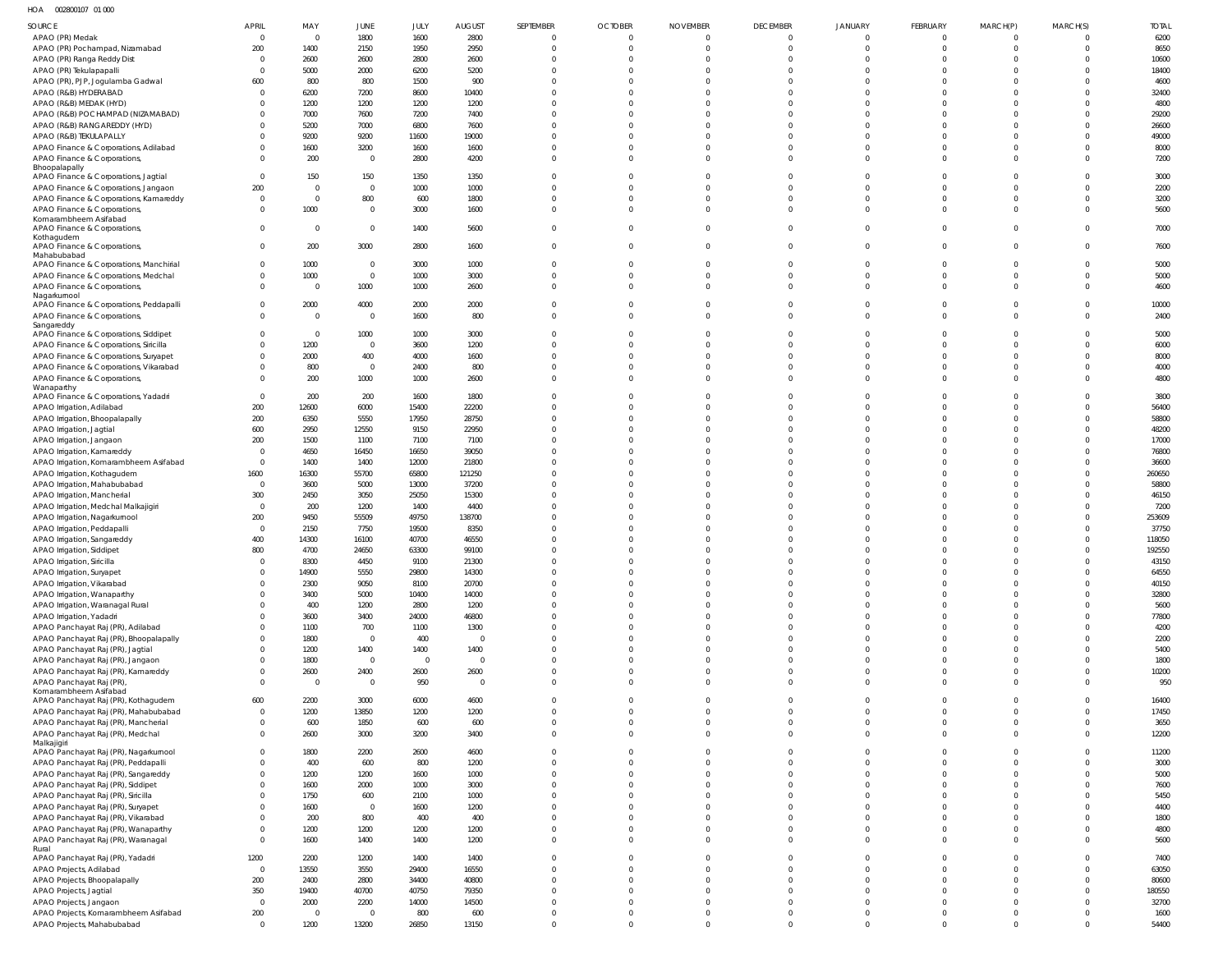HOA 002800107 01 000

| <b>SOURCE</b>                                                             | <b>APRIL</b>               | MAY              | <b>JUNE</b>             | JULY             | <b>AUGUST</b>    | SEPTEMBER                | <b>OCTOBER</b>             | <b>NOVEMBER</b>      | <b>DECEMBER</b>            | <b>JANUARY</b>                   | FEBRUARY                   | MARCH(P)                         | MARCH(S)                | <b>TOTAL</b>      |
|---------------------------------------------------------------------------|----------------------------|------------------|-------------------------|------------------|------------------|--------------------------|----------------------------|----------------------|----------------------------|----------------------------------|----------------------------|----------------------------------|-------------------------|-------------------|
| APAO Projects, Mancherial                                                 | 200                        | 2800             | 9350                    | 16550            | 26750            | $\overline{0}$           | $\mathbf 0$                | $\Omega$             | $\mathbf 0$                | $\overline{0}$                   | $\overline{0}$             | $\Omega$                         | $\Omega$                | 55650             |
| APAO Projects, Peddapalli                                                 | 2400                       | 48750            | 17550                   | 96550            | 61200            | $\Omega$                 | $\mathbf 0$                | $\Omega$             | $\overline{0}$             | $\mathbf 0$                      | $\mathbf{0}$               | $\Omega$                         | $\mathbf 0$             | 226450            |
| <b>APAO Projects, Siddipet</b><br>APAO Projects, Siricilla                | $\overline{0}$<br>170      | 1350<br>9150     | 6950<br>1550            | 6550<br>23350    | 5950<br>9000     | $\Omega$<br>$\Omega$     | $\Omega$<br>U              |                      | $\Omega$<br>$\Omega$       | $\Omega$<br>$\Omega$             | $\Omega$<br>$\Omega$       | $\Omega$<br>$\Omega$             | $\Omega$<br>$\Omega$    | 20800<br>43220    |
| APAO Roads & Buildings (R&B), Adilabad                                    | $\overline{0}$             | 1600             | 1600                    | 1600             | 1600             | $\Omega$                 | $\Omega$                   |                      | $\Omega$                   | $\mathbf 0$                      | $\Omega$                   | $\Omega$                         | $\Omega$                | 6400              |
| APAO Roads & Buildings (R&B)                                              | 1800                       | 1800             | 1800                    | 1800             | 1800             | $\Omega$                 | $\Omega$                   | $\Omega$             | $\Omega$                   | $\mathbf 0$                      | $\Omega$                   | $\Omega$                         | $\Omega$                | 9000              |
| Bhoopalapally<br>APAO Roads & Buildings (R&B), Jagtial                    | $\Omega$                   | 400              | 400                     | 400              | 400              |                          | 0                          |                      | $\Omega$                   | $^{\circ}$                       | $\Omega$                   |                                  | $\Omega$                | 1600              |
| APAO Roads & Buildings (R&B), Jangaon                                     | $\Omega$                   | 400              | 400                     | 1400             | 1400             | $\Omega$                 | $\Omega$                   | $\Omega$             | $\Omega$                   | $\mathbf 0$                      | $\mathbf 0$                | $\Omega$                         | $\Omega$                | 3600              |
| APAO Roads & Buildings (R&B), Jogulamba                                   | $\Omega$                   | 4400             | 4400                    | 4600             | 4800             | $\Omega$                 | $\Omega$                   |                      | $\Omega$                   | $\Omega$                         | $\Omega$                   | $\Omega$                         | $\Omega$                | 18200             |
| Gadwal<br>APAO Roads & Buildings (R&B), Kamareddy                         | $\Omega$                   | 3000             | 3000                    | 3200             | 3600             | $\Omega$                 | $\Omega$                   |                      | $\Omega$                   | $\Omega$                         | $\mathbf{0}$               | $\Omega$                         | $\Omega$                | 12800             |
| APAO Roads & Buildings (R&B)                                              | $\Omega$                   | 1000             | 1000                    | 1000             | 1000             | $\Omega$                 | $\Omega$                   |                      | $\mathbf 0$                | $\mathbf 0$                      | $\mathbf 0$                | $\Omega$                         | $\Omega$                | 4000              |
| Komarambheem Asifabad<br>APAO Roads & Buildings (R&B)                     | $\Omega$                   | 8400             | 9000                    | 9000             | 10000            | $\Omega$                 | $\Omega$                   |                      | $\Omega$                   | $\mathbf{0}$                     | $\mathbf 0$                | $\Omega$                         | $\Omega$                | 36400             |
| Kothagudem                                                                |                            |                  |                         |                  |                  |                          |                            |                      |                            |                                  |                            |                                  |                         |                   |
| APAO Roads & Buildings (R&B),<br>Mahabubabad                              | $\Omega$                   | 1800             | 1000                    | 1800             | 1200             | $\Omega$                 | $\Omega$                   |                      | $\mathbf 0$                | $\mathbf 0$                      | $\mathbf 0$                | $\Omega$                         | $\Omega$                | 5800              |
| APAO Roads & Buildings (R&B), Mancherial                                  | $\Omega$                   | 12650            | 1400                    | 1400             | 8900             | $\Omega$                 | $\Omega$                   |                      | $\Omega$                   | $^{\circ}$                       | $\mathbf 0$                | $\Omega$                         | $\Omega$                | 24350             |
| APAO Roads & Buildings (R&B), Medchal<br>Malkajigiri                      | $\Omega$                   | 3600             | 4200                    | 4200             | 5000             | $\Omega$                 | $\Omega$                   |                      | $\Omega$                   | $\mathbf 0$                      | $\Omega$                   | $\Omega$                         | $\Omega$                | 17000             |
| APAO Roads & Buildings (R&B)                                              | $\Omega$                   | 2800             | 3000                    | 3000             | 3000             | $\Omega$                 | $\Omega$                   |                      | $\Omega$                   | $\Omega$                         | $\mathbf 0$                | $\Omega$                         | $\Omega$                | 11800             |
| Nagarkurnool<br>APAO Roads & Buildings (R&B), Peddapalli                  | $\Omega$                   | 1600             | 3400                    | 2000             | 3000             | $\Omega$                 | $\mathbf 0$                |                      | 0                          | $\mathbf 0$                      | $\mathbf{0}$               | $\Omega$                         | $\mathbf{0}$            | 10000             |
| APAO Roads & Buildings (R&B)                                              | $\Omega$                   | 3400             | 3600                    | 3800             | 3600             | $\Omega$                 | $\Omega$                   | $\Omega$             | $\mathbf 0$                | $\mathbf 0$                      | $\mathbf{0}$               | $\Omega$                         | $\Omega$                | 14400             |
| Sangareddy<br>APAO Roads & Buildings (R&B), Siddipet                      | $\Omega$                   | 600              | 600                     | 600              | 600              | $\Omega$                 |                            |                      | $\Omega$                   | $\Omega$                         | $\Omega$                   | $\Omega$                         | $\Omega$                | 2400              |
| APAO Roads & Buildings (R&B), Siricilla                                   | $\Omega$                   | 2600             | 2600                    | 2800             | 2800             | $\Omega$                 | $\Omega$                   |                      | $\Omega$                   | $\Omega$                         | $\Omega$                   | $\Omega$                         | $\Omega$                | 10800             |
| APAO Roads & Buildings (R&B), Suryapet                                    | $\Omega$                   | 3400             | 2200                    | 5400             | 3400             |                          | $\Omega$                   |                      | $\Omega$                   | $\Omega$                         | $\Omega$                   | $\Omega$                         | $\Omega$                | 14400             |
| APAO Roads & Buildings (R&B), Vikarabad                                   | $\Omega$                   | 4600             | 5600                    | 6400             | 7800             | U                        | $\Omega$                   |                      | $\Omega$                   | $\Omega$                         | $\Omega$                   | $\Omega$                         | $\Omega$                | 24400             |
| APAO Roads & Buildings (R&B)<br>Wanaparthy                                | $\Omega$                   | 1400             | 1400                    | 1600             | 1600             | $\Omega$                 | $\Omega$                   |                      | $\Omega$                   | $\Omega$                         | $\Omega$                   | $\Omega$                         | $\Omega$                | 6000              |
| APAO Roads & Buildings (R&B), Waranagal                                   | $\overline{0}$             | $\overline{0}$   | 1200                    | 1200             | 1200             | $\Omega$                 | $\Omega$                   |                      | $\Omega$                   | $\mathbf 0$                      | $\mathbf 0$                | $\Omega$                         | $\Omega$                | 3600              |
| Rural<br>APAO Roads & Buildings (R&B), Yadadri                            | $\mathbf 0$                | 3000             | 3400                    | 5000             | 3400             |                          | $\Omega$                   |                      | $\mathbf 0$                | $\Omega$                         | $\mathbf{0}$               | $\Omega$                         | $\Omega$                | 14800             |
| APAO, PJP (FINANCE), Jogulamba Gadwal                                     | $\overline{0}$             | - 0              | 400                     | 400              | 400              | $\Omega$                 | $\Omega$                   |                      | $\Omega$                   | $\Omega$                         | $\Omega$                   | $\Omega$                         | $\Omega$                | 1200              |
| APAO, SRSP (FINANCE), WARANGAL RURAL                                      | 150                        | $\Omega$         | 1600                    | 5400             | 1800             |                          |                            |                      | $\Omega$                   | $\Omega$                         | $\Omega$                   | $\Omega$                         | $\Omega$                | 8950              |
| APAO, SRSP SSP, KARIMNAGAR                                                | 650                        | 122700           | 69914                   | 304900           | 149250           |                          |                            |                      | $\Omega$                   | $\Omega$                         | $\Omega$                   | $\Omega$                         | $\Omega$                | 647414            |
| APAO, SRSP, NIZAMABAD<br>PAO (PH) KHAMMAM                                 | 650<br>$\overline{0}$      | 13800<br>- 0     | 32300<br>$\overline{0}$ | 33550<br>1800    | 56150<br>2400    | $\Omega$                 | $\Omega$                   |                      | $\Omega$<br>$\Omega$       | $\Omega$<br>$\Omega$             | $\Omega$<br>$\Omega$       | $\Omega$<br>$\Omega$             | $\Omega$<br>$\Omega$    | 136450<br>4200    |
| PAO (PH), HANUMAKONDA, Warangal                                           | $\Omega$                   | 1000             | 600                     | 200              | $\overline{0}$   | $\Omega$                 | $\Omega$                   |                      | $\Omega$                   | $\mathbf{0}$                     | $\Omega$                   | $\Omega$                         | $\Omega$                | 1800              |
| (Urban)                                                                   |                            |                  |                         |                  |                  | $\Omega$                 | $\Omega$                   |                      |                            | $\Omega$                         | $\Omega$                   | $\Omega$                         | $\Omega$                |                   |
| PAO (PR) (IW), LMD Colony, Karimnagar<br>PAO (PR) KCC, Warangal (Urban)   | $\mathbf 0$<br>$^{\circ}$  | 2600<br>1200     | 2000<br>1800            | 2200<br>2200     | 1600<br>2200     |                          |                            |                      | $\Omega$<br>$\Omega$       | $\Omega$                         | $\Omega$                   | $\Omega$                         | $\Omega$                | 8400<br>7400      |
| PAO (PR) MAHABOOBNAGAR                                                    | $\Omega$                   | 6600             | 4200                    | 5200             | 7000             | $\Omega$                 | U                          |                      | $\Omega$                   | $\Omega$                         | $\Omega$                   | $\Omega$                         | $\Omega$                | 23000             |
| PAO (PR) Nalgonda                                                         | $\Omega$                   | 7100             | 5300                    | 5100             | 4500             |                          |                            |                      | $\Omega$                   | $\Omega$                         | $\Omega$                   | $\Omega$                         | $\Omega$                | 22000             |
| PAO (PR), Nirmal                                                          | $\Omega$<br>$\Omega$       | 1200             | 1000                    | 1400             | 1200             |                          | $\Omega$                   |                      | $\Omega$<br>$\mathbf 0$    | $\Omega$<br>$\mathbf 0$          | $\Omega$<br>$\mathbf 0$    | $\Omega$<br>$\Omega$             | $\Omega$<br>$\Omega$    | 4800<br>9000      |
| PAO (R&B) (NIRMAL)<br>PAO (R&B), HANUMAKONDA, Warangal                    | $\Omega$                   | 2400<br>1600     | 2200<br>1800            | 2200<br>4600     | 2200<br>4600     | $\Omega$                 |                            |                      | $\Omega$                   | $\Omega$                         | $\Omega$                   | $\Omega$                         | $\Omega$                | 12600             |
| (Urban)                                                                   |                            |                  |                         |                  |                  |                          |                            |                      |                            |                                  |                            |                                  |                         |                   |
| PAO (R&B) LMD<br>PAO (R&B) MAHABOOBNAGAR                                  | 2000<br>$\Omega$           | 4000<br>7200     | 2400<br>6000            | 6200<br>8400     | 3600<br>8600     | $\Omega$                 | $\Omega$                   |                      | $\Omega$<br>$\Omega$       | $\Omega$<br>$\Omega$             | $\Omega$<br>$\Omega$       | $\Omega$                         | $\Omega$                | 18200<br>30200    |
| PAO (R&B) NALGONDA                                                        |                            | 5200             | 5200                    | 5800             | 5400             |                          |                            |                      |                            |                                  |                            |                                  |                         | 21600             |
| PAO (W&P) NSP, TEKULAPALLY                                                | $\overline{0}$             | 68300            | 32300                   | 118300           | 97500            |                          |                            |                      | $\Omega$                   | $\mathbf{0}$                     | $\Omega$                   | $\Omega$                         | $\Omega$                | 316400            |
| PAO (W&P), Waranagal (Urban)                                              | 150                        | 20600            | 71473                   | 86500            | 86800            | $\overline{0}$           | $\mathbf 0$                | $\Omega$             | $\mathbf 0$                | $\overline{0}$                   | $\overline{0}$             | $\Omega$                         | $\overline{0}$          | 265523            |
| PAO - IRRIGATION DIVISION WARANGAL<br>(Urban)                             | $\overline{0}$             | 13400            | 10800                   | 28600            | 27400            | $\Omega$                 | $\Omega$                   | $\Omega$             | $\Omega$                   | $\overline{0}$                   | $\overline{0}$             | $\Omega$                         | $\Omega$                | 80200             |
| PAO A M R P (SLBC), NALGONDA                                              | $\overline{0}$             | 141950           | 67350                   | 271900           | 264350           | $\Omega$                 | $\Omega$                   |                      | $\Omega$                   | $\mathbf 0$                      | $\Omega$                   | $\Omega$                         | $\Omega$                | 745550            |
| PAO IRRIGATION KARIMNAGAR<br>PAO IRRIGATION DIVISION HYDERABAD            | $\mathbf 0$<br>$\mathbf 0$ | 12200<br>104350  | 8800<br>42400           | 29400<br>211750  | 17600<br>111800  | $\Omega$<br>$\Omega$     | $\Omega$<br>$\Omega$       | $\Omega$             | $\Omega$<br>$\Omega$       | $\mathbf 0$<br>$\Omega$          | $\mathbf 0$<br>$\Omega$    | $\Omega$<br>$\Omega$             | $\Omega$<br>$\Omega$    | 68000<br>470300   |
| PAO IRRIGATION DIVISION KHAMMAM                                           | $\overline{0}$             | 46200            | 15600                   | 74400            | 79600            | $\Omega$                 | $\Omega$                   | $\Omega$             | $\Omega$                   | $\Omega$                         | $\Omega$                   | $\Omega$                         | $\Omega$                | 215800            |
| PAO IRRIGATION DIVISION NALGONDA                                          | $\overline{0}$             | 40600            | 17000                   | 88000            | 52800            | $\Omega$                 | $\Omega$                   | $\Omega$             | $\mathbf 0$                | $\mathbf 0$                      | $\mathbf 0$                | $\Omega$                         | $\overline{0}$          | 198400            |
| PAO IRRIGATION DIVISION,<br>MAHABOOBNAGAR                                 | 1300                       | 49950            | 52300                   | 113150           | 141710           | $\Omega$                 | $\Omega$                   | $\Omega$             | $\Omega$                   | $\mathbf 0$                      | $\Omega$                   | $\Omega$                         | $\Omega$                | 358410            |
| PAO IRRIGATION NIZAMABAD                                                  | 400                        | 30100            | 57700                   | 56700            | 111900           | $\Omega$                 | $\Omega$                   |                      | $\Omega$                   | $\mathbf 0$                      | $\Omega$                   | $\Omega$                         | $\Omega$                | 256800            |
| PAO IRRIGATION RANGA REDDY DISTRICT                                       | 400                        | 22800            | 134673                  | 221800           | 214600           | $\Omega$                 | $\Omega$                   | $\Omega$             | $\Omega$                   | $\mathbf 0$                      | $\mathbf 0$                | $\Omega$                         | $\Omega$                | 594273            |
| PAO Irrigation Nirmal                                                     | 150                        | 21250            | 16850                   | 67250            | 36000            | $\Omega$                 | $\Omega$                   |                      | $\Omega$                   | $\mathbf 0$                      | $\Omega$                   | $\Omega$                         | $\Omega$                | 141500            |
| PAO MEDAK(IW), MEDAK<br>PAO Public Health (PH), Ranga Reddy               | 400<br>$\overline{0}$      | 8000<br>200      | 10800<br>200            | 18200<br>200     | 25800<br>200     | $\Omega$<br>$\Omega$     | $\Omega$                   |                      | $\Omega$<br>$\Omega$       | $\Omega$<br>$\Omega$             | $\Omega$<br>$\Omega$       | $\Omega$<br>$\Omega$             | $\Omega$<br>$\Omega$    | 63200<br>800      |
| PAO, AMRP (FINANCE) NALGONDA                                              | $\overline{0}$             | 2750             | 550                     | 6950             | 2950             | $\Omega$                 | <sup>0</sup>               | $\Omega$             | $\Omega$                   | $\Omega$                         | $\Omega$                   | $\Omega$                         | $\Omega$                | 13200             |
| PAO, FINANCE (W & P) DEPT, HYDERABAD                                      | 700                        | 5300             | 1100                    | 13700            | 5300             | $\Omega$                 |                            |                      | $\Omega$                   | $\Omega$                         | $\Omega$                   | $\Omega$                         | $\Omega$                | 26100             |
| PAO, FINANCE (W & P) DEPT, KARIMNAGAR                                     | $\overline{0}$             | 6650             | 950                     | 17050            | 6100             | $\Omega$                 | <sup>0</sup>               |                      | $\Omega$                   | $\Omega$                         | $\Omega$                   | $\Omega$                         | $\Omega$                | 30750             |
| PAO, FINANCE (W & P) DEPT, KHAMMAM<br>PAO, FINANCE (W & P) DEPT,          | $\mathbf 0$<br>$\Omega$    | 2400<br>1400     | 200<br>200              | 6800<br>3800     | 2400<br>1200     | $\Omega$<br>$\Omega$     | $\Omega$<br>$\Omega$       | $\Omega$<br>$\Omega$ | $\mathbf 0$<br>$\Omega$    | $\mathbf 0$<br>$\Omega$          | $\mathbf 0$<br>$\Omega$    | $\Omega$<br>$\Omega$             | $\mathbf 0$<br>$\Omega$ | 11800<br>6600     |
| MAHABOOBNAGAR                                                             |                            |                  |                         |                  |                  |                          |                            |                      |                            |                                  |                            |                                  |                         |                   |
| PAO, FINANCE (W & P) DEPT, MEDAK                                          | $\Omega$<br>$\Omega$       | 800              | 200<br>1250             | 1000             | 2400             | $\Omega$<br>$\mathbf{0}$ | $\Omega$<br>$\Omega$       | $\Omega$             | $\Omega$<br>$\Omega$       | $\mathbf 0$<br>$\mathbf 0$       | $\Omega$<br>$\mathbf 0$    | $\Omega$<br>$\Omega$             | $\Omega$<br>$\Omega$    | 4400              |
| PAO, FINANCE (W & P) DEPT, NIRMAL<br>PAO, FINANCE (W & P) DEPT, NIZAMABAD | $\Omega$                   | 1000<br>400      | 400                     | 3000<br>2000     | 1000<br>5200     | $\mathbf{0}$             | $\Omega$                   | $\Omega$             | $\mathbf 0$                | $\mathbf 0$                      | $\mathbf 0$                | $\overline{0}$                   | $\mathbf 0$             | 6250<br>8000      |
| PAO, FINANCE (W & P) DEPT, RANGA                                          | $\Omega$                   | $\overline{0}$   | 2000                    | 5000             | 2200             | $\Omega$                 | $\Omega$                   | $\Omega$             | $\Omega$                   | $\Omega$                         | $\Omega$                   | $\Omega$                         | $\Omega$                | 9200              |
| REDDY<br>PAO, FINANCE (W & P) DEPT, WARANGAL                              | $\overline{0}$             | 200              | 2000                    | 2200             | 2000             | $\Omega$                 | $\Omega$                   |                      | $\Omega$                   | $\mathbf 0$                      | $\mathbf 0$                | $\Omega$                         | $\Omega$                | 6400              |
| PAO, PJP, Jogulamba Gadwal                                                | 830                        | 45700            | 110650                  | 149700           | 199000           | $\Omega$                 | $\Omega$                   | $\Omega$             | $\Omega$                   | $\Omega$                         | $\Omega$                   | $\Omega$                         | $\Omega$                | 505880            |
| PAO, S R S P, R R DISTRICT                                                | $\overline{0}$             | 2000             | 11000                   | 19000            | 13000            | $\Omega$                 | <sup>0</sup>               |                      | $\Omega$                   | $\mathbf 0$                      | $\mathbf 0$                | $\Omega$                         | $\Omega$                | 45000             |
| PAO, SRSP, SSP, NIRMAL                                                    | $\overline{0}$             | 18550            | 8600                    | 40850            | 21350            | $\Omega$                 | 0                          | $\Omega$             | $\Omega$                   | $\mathbf 0$                      | $\mathbf 0$                | $\Omega$                         | $\Omega$                | 89350             |
| PAO, NSP(W&P), HYDERABAD<br>Total:                                        | $\overline{0}$<br>20400    | 23200<br>1224200 | 5000<br>1306469         | 56400<br>3013250 | 23000<br>3005510 | $\Omega$<br>$\mathbf 0$  | $\mathbf 0$<br>$\mathbf 0$ | $\Omega$<br>$\Omega$ | $\mathbf 0$<br>$\mathbf 0$ | $\overline{0}$<br>$\overline{0}$ | $\mathbf 0$<br>$\mathbf 0$ | $\overline{0}$<br>$\overline{0}$ | $\Omega$<br>$\Omega$    | 107600<br>8569829 |
|                                                                           |                            |                  |                         |                  |                  |                          |                            |                      |                            |                                  |                            |                                  |                         |                   |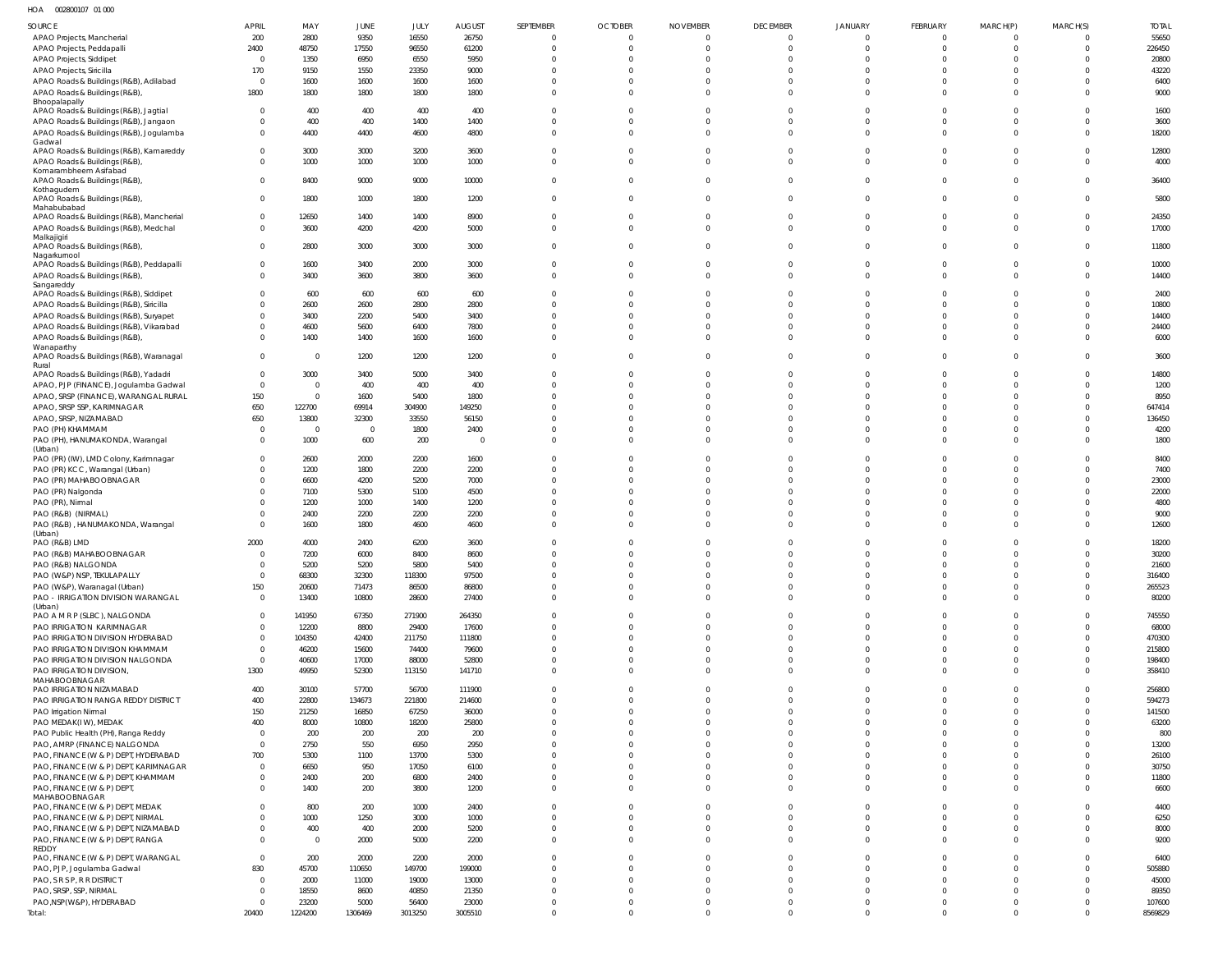HOA 004000102 05 000

| SOURCE                                                                          | <b>APRIL</b>         | MAY                              | JUNE                     | JULY                             | <b>AUGUST</b>                    | SEPTEMBER                        | <b>OCTOBER</b>                   | <b>NOVEMBER</b>               | <b>DECEMBER</b>             | <b>JANUARY</b>                | FEBRUARY                         | MARCH(P)                         | MARCH(S)             | <b>TOTAL</b>       |
|---------------------------------------------------------------------------------|----------------------|----------------------------------|--------------------------|----------------------------------|----------------------------------|----------------------------------|----------------------------------|-------------------------------|-----------------------------|-------------------------------|----------------------------------|----------------------------------|----------------------|--------------------|
| APAO (PR) Pochampad, Nizamabad                                                  | - 0                  | $\Omega$                         | 2046877                  | $\overline{0}$                   | 281723                           | $\overline{0}$                   | $\overline{0}$                   | $\mathbf 0$                   | $\Omega$                    | $\mathbf 0$                   | $\overline{0}$                   | $\Omega$                         |                      | 2328600            |
| APAO (PR) Ranga Reddy Dist                                                      |                      | $\overline{0}$                   | 1073014                  | $\mathbf{0}$                     | $\overline{0}$                   | $\overline{0}$                   | $\overline{0}$                   | $\Omega$                      | $\mathbf{0}$                | $\mathbf 0$                   | $\overline{0}$                   | $\Omega$                         | $\Omega$             | 1073014            |
| APAO (PR) Tekulapapalli<br>APAO (PR), PJP, Jogulamba Gadwal                     |                      | $\overline{0}$<br>$\overline{0}$ | 650630<br>$\overline{0}$ | $\mathbf{0}$<br>62985            | $\overline{0}$<br>147266         | $\Omega$<br>$\Omega$             | $\Omega$<br>$\Omega$             | $\Omega$<br>$\Omega$          | $\Omega$<br>$\Omega$        | $\Omega$<br>$\Omega$          | $\mathbf 0$<br>$\mathbf 0$       | $\Omega$                         |                      | 650630<br>210251   |
| APAO (R&B) HYDERABAD                                                            |                      | $\Omega$                         | 3036353                  | 20365                            | $\Omega$                         | $\Omega$                         | $\Omega$                         | $\Omega$                      |                             | $\Omega$                      | $\Omega$                         |                                  |                      | 3056718            |
| APAO Finance & Corporations, Adilabad                                           |                      | $\Omega$                         | $\overline{0}$           | 327861                           | 102710                           | $\Omega$                         | $\Omega$                         | $\Omega$                      | $\Omega$                    | $\Omega$                      | $\Omega$                         | $\Omega$                         |                      | 430571             |
| APAO Finance & Corporations, Kamareddy                                          |                      | $\mathbf{0}$                     | $\mathbf 0$              | 9827                             | $\Omega$                         | $\Omega$                         | $\Omega$                         | $\Omega$                      |                             | $\Omega$                      | $\mathbf 0$                      | $\Omega$                         |                      | 9827               |
| APAO Finance & Corporations,<br>Mahabubabad                                     |                      | $\Omega$                         | $\mathbf{0}$             | 8684                             | $\Omega$                         | $\Omega$                         | $\Omega$                         | $\Omega$                      | $\Omega$                    | $\Omega$                      | $\mathbf 0$                      | $\Omega$                         |                      | 8684               |
| APAO Finance & Corporations,                                                    | $\Omega$             | $\Omega$                         | 135889                   | $\mathbf{0}$                     | $\overline{0}$                   | $\overline{0}$                   | $\overline{0}$                   | $\Omega$                      | $\Omega$                    | $\mathbf{0}$                  | $\overline{0}$                   | $\Omega$                         |                      | 135889             |
| Nagarkurnool<br>APAO Finance & Corporations,                                    | $\Omega$             | $\Omega$                         | 272214                   | 328474                           | 184301                           | $\overline{0}$                   | $\overline{0}$                   | $\Omega$                      | $\Omega$                    | $\mathbf{0}$                  | $\overline{0}$                   | $\Omega$                         | $\Omega$             | 784989             |
| Sangareddy                                                                      |                      |                                  |                          |                                  |                                  |                                  |                                  |                               |                             |                               |                                  |                                  |                      |                    |
| APAO Finance & Corporations, Siddipet                                           |                      | $\overline{0}$<br>$\mathbf 0$    | $\overline{0}$           | 8990                             | 2364                             | $\Omega$<br>$\Omega$             | $\mathbf 0$<br>$\overline{0}$    | $\Omega$<br>$\Omega$          | $\Omega$<br>$\Omega$        | $\Omega$<br>$\Omega$          | $\mathbf 0$<br>$\mathbf 0$       | $\Omega$<br>$\Omega$             |                      | 11354              |
| APAO Finance & Corporations, Siricilla<br>APAO Finance & Corporations, Suryapet |                      | $\mathbf 0$                      | 88104<br>150249          | 319914<br>1328                   | $\overline{0}$<br>$\Omega$       | $\overline{0}$                   | $\overline{0}$                   | $\Omega$                      | $\Omega$                    | $\Omega$                      | $\overline{0}$                   | $\Omega$                         | $\Omega$<br>$\Omega$ | 408018<br>151577   |
| APAO Finance & Corporations,                                                    |                      | $\overline{0}$                   | $\overline{0}$           | 11379                            | $\mathbf{0}$                     | $\overline{0}$                   | $\overline{0}$                   | $\Omega$                      | $\Omega$                    | $\Omega$                      | $\mathbf 0$                      | $\Omega$                         | $\Omega$             | 11379              |
| Wanaparthy                                                                      |                      |                                  |                          |                                  |                                  | $\Omega$                         |                                  | $\Omega$                      |                             |                               |                                  | $\Omega$                         |                      |                    |
| APAO Finance & Corporations, Yadadri<br>APAO Irrigation, Adilabad               |                      | $\Omega$<br>$\Omega$             | 383905<br>$\mathbf{0}$   | $\overline{0}$<br>146001         | $\overline{0}$<br>5693           | $\Omega$                         | $\mathbf 0$<br>$\Omega$          | $\Omega$                      | $\Omega$<br>$\Omega$        | $\mathbf{0}$<br>$\Omega$      | $\mathbf 0$<br>$\mathbf 0$       | $\Omega$                         | -0                   | 383905<br>151694   |
| APAO Irrigation, Bhoopalapally                                                  |                      | $\Omega$                         | $\mathbf{0}$             | 489733                           | $\overline{0}$                   | $\Omega$                         | $\Omega$                         | $\Omega$                      | $\Omega$                    | $\Omega$                      | $\mathbf 0$                      | $\Omega$                         |                      | 489733             |
| APAO Irrigation, Jagtial                                                        |                      | $\Omega$                         | 4263                     | 213580                           | 24133                            | $\Omega$                         | $\Omega$                         | $\Omega$                      | $\Omega$                    | $\Omega$                      | $\mathbf 0$                      |                                  |                      | 241976             |
| APAO Irrigation, Jangaon                                                        |                      | $\mathbf{0}$                     | $\mathbf{0}$             | 136898                           | $\overline{0}$                   | $\Omega$                         | $\Omega$                         | $\Omega$                      |                             | $\Omega$                      | $\Omega$                         |                                  |                      | 136898             |
| APAO Irrigation, Kamareddy                                                      |                      | $\Omega$                         | 175976                   | 549953                           | 46724<br>$\overline{0}$          | $\Omega$<br>$\Omega$             | $\Omega$<br>$\Omega$             | $\Omega$<br>$\Omega$          | $\Omega$                    | $\Omega$                      | $\Omega$<br>$\Omega$             |                                  |                      | 772653             |
| APAO Irrigation, Komarambheem Asifabad<br>APAO Irrigation, Kothagudem           |                      | $\overline{0}$<br>$\Omega$       | 231867<br>97642          | 239574<br>1337603                | 314158                           | $\Omega$                         | $\Omega$                         | $\Omega$                      | $\Omega$                    | $\Omega$<br>$\Omega$          | $\Omega$                         | $\cap$                           |                      | 471441<br>1749403  |
| APAO Irrigation, Mahabubabad                                                    |                      | $\mathbf{0}$                     | 81320                    | 616853                           | 885                              | $\Omega$                         | $\Omega$                         | $\Omega$                      |                             | $\Omega$                      | $\Omega$                         |                                  |                      | 699058             |
| APAO Irrigation, Mancherial                                                     |                      | $\Omega$                         | 16592                    | 141303                           | 23089                            | $\Omega$                         | $\Omega$                         | $\Omega$                      |                             | $\Omega$                      | $\Omega$                         |                                  |                      | 180984             |
| APAO Irrigation, Nagarkurnool                                                   |                      | $\overline{0}$                   | 67254                    | 285159                           | 43131                            | $\Omega$                         | $\Omega$                         | $\Omega$                      |                             | $\Omega$                      | $\Omega$                         |                                  |                      | 395544             |
| APAO Irrigation, Peddapalli                                                     |                      | $\mathbf{0}$<br>$\Omega$         | 12642                    | 395097                           | 47690                            | $\Omega$<br>$\Omega$             | $\Omega$<br>$\Omega$             | $\Omega$<br>$\Omega$          | $\Omega$                    | $\Omega$<br>$\Omega$          | $\Omega$<br>$\Omega$             | $\cap$                           |                      | 455429             |
| APAO Irrigation, Sangareddy<br>APAO Irrigation, Siddipet                        |                      | $\Omega$                         | 2026847<br>233022        | 1718851<br>1438197               | 135383<br>27547                  | $\Omega$                         | $\Omega$                         | $\Omega$                      |                             | $\Omega$                      | $\Omega$                         |                                  |                      | 3881081<br>1698766 |
| APAO Irrigation, Siricilla                                                      |                      | $\overline{0}$                   | 1719                     | 105553                           | 409                              | $\Omega$                         | $\Omega$                         | $\Omega$                      |                             | $\Omega$                      | $\Omega$                         | $\cap$                           |                      | 107681             |
| APAO Irrigation, Suryapet                                                       |                      | $\Omega$                         | 15425                    | 377924                           | 76196                            | $\Omega$                         | $\Omega$                         | $\Omega$                      | $\Omega$                    | $\Omega$                      | $\Omega$                         |                                  |                      | 469545             |
| APAO Irrigation, Vikarabad                                                      |                      | $\overline{0}$                   | 2004                     | 332671                           | 127230                           | $\Omega$                         | $\Omega$                         | $\Omega$                      |                             | $\Omega$                      | $\Omega$                         |                                  |                      | 461905             |
| APAO Irrigation, Wanaparthy                                                     |                      | $\Omega$<br>$\overline{0}$       | 16595                    | 810009                           | 135171                           | $\Omega$<br>$\Omega$             | $\Omega$<br>$\Omega$             | $\Omega$<br>$\Omega$          |                             | $\Omega$<br>$\Omega$          | $\Omega$<br>$\Omega$             |                                  |                      | 961775<br>227191   |
| APAO Irrigation, Yadadri<br>APAO Panchayat Raj (PR), Adilabad                   |                      | $\Omega$                         | 17210<br>41106           | 178665<br>$\overline{0}$         | 31316<br>19131                   | $\Omega$                         | $\Omega$                         | $\Omega$                      |                             | $\Omega$                      | $\Omega$                         |                                  |                      | 60237              |
| APAO Panchayat Raj (PR), Bhoopalapally                                          |                      | 653717                           | 249157                   | $\mathbf{0}$                     | $\Omega$                         | $\Omega$                         | $\Omega$                         | $\Omega$                      |                             | $\Omega$                      | $\Omega$                         | $\cap$                           |                      | 902874             |
| APAO Panchayat Raj (PR), Jagtial                                                |                      | $\overline{0}$                   | 665112                   | $\overline{0}$                   | $\overline{0}$                   | $\Omega$                         | $\Omega$                         | $\Omega$                      | $\Omega$                    | $\Omega$                      | $\Omega$                         |                                  |                      | 665112             |
| APAO Panchayat Raj (PR), Kamareddy                                              |                      | $\overline{0}$                   | 101271                   | $\overline{0}$                   | 28103                            | $\overline{0}$                   | $\Omega$                         | $\Omega$                      | $\Omega$                    | $\mathbf 0$                   | $\mathbf 0$                      | $\Omega$                         |                      | 129374             |
| APAO Panchayat Raj (PR)<br>Komarambheem Asifabad                                |                      | $\overline{0}$                   | 136257                   | $\overline{0}$                   | $\overline{0}$                   | $\overline{0}$                   | $\Omega$                         | $\Omega$                      | $\Omega$                    | $\Omega$                      | $\mathbf 0$                      | $\Omega$                         | $\Omega$             | 136257             |
| APAO Panchayat Raj (PR), Kothagudem                                             |                      | $\overline{0}$                   | 123983                   | $\overline{0}$                   | $\overline{0}$                   | $\overline{0}$                   | $\mathbf 0$                      | $\Omega$                      | $\Omega$                    | $\mathbf 0$                   | $\mathbf 0$                      | $\Omega$                         | $\Omega$             | 123983             |
| APAO Panchayat Raj (PR), Mahabubabad                                            |                      | $\overline{0}$                   | $\overline{0}$           | 1377824                          | 109827                           | $\overline{0}$                   | $\overline{0}$                   | $\Omega$                      | $\Omega$                    | $\Omega$                      | $\mathbf 0$                      | $\Omega$                         | $\Omega$             | 1487651            |
| APAO Panchayat Raj (PR), Medchal<br>Malkajigiri                                 |                      | $\overline{0}$                   | 238174                   | $\overline{0}$                   | $\Omega$                         | $\Omega$                         | $\Omega$                         | $\Omega$                      | $\Omega$                    | $\Omega$                      | $\mathbf 0$                      | $\Omega$                         | $\Omega$             | 238174             |
| APAO Panchayat Raj (PR), Nagarkurnool                                           |                      | $\overline{0}$                   | 188793                   | $\mathbf 0$                      | 524879                           | $\Omega$                         | $\Omega$                         | $\Omega$                      | $\Omega$                    | $\Omega$                      | $\mathbf 0$                      | $\Omega$                         |                      | 713672             |
| APAO Panchayat Raj (PR), Peddapalli                                             |                      | $\overline{0}$                   | 4301                     | $\overline{0}$                   | 221499                           | $\Omega$                         | $\Omega$                         | $\Omega$                      | $\Omega$                    | $\Omega$                      | $\overline{0}$                   | $\Omega$                         |                      | 225800             |
| APAO Panchayat Raj (PR), Sangareddy<br>APAO Panchayat Raj (PR), Siddipet        | $\cap$               | 6912<br>0                        | 2270135<br>722263        | 3075<br>$^{\circ}$               | 508440<br>1732156                | $\Omega$<br>n                    | $\Omega$                         | $\Omega$                      | $\Omega$                    | $\Omega$                      | $\mathbf 0$<br>-0                | $\Omega$                         | $\Omega$             | 2788562<br>2454419 |
| APAO Panchayat Raj (PR), Siricilla                                              |                      | $\overline{0}$                   | 1197251                  | $\overline{0}$                   | $\overline{0}$                   | $\Omega$                         | $\Omega$                         | $\Omega$                      | $\Omega$                    | $\Omega$                      | $\mathbf 0$                      |                                  |                      | 1197251            |
| APAO Panchayat Raj (PR), Suryapet                                               |                      | $\mathbf{0}$                     | $\mathbf 0$              | $\overline{0}$                   | 90595                            | $\Omega$                         | $\Omega$                         | $\Omega$                      | $\Omega$                    | $\Omega$                      | $\overline{0}$                   | $\Omega$                         |                      | 90595              |
| APAO Panchayat Raj (PR), Vikarabad                                              |                      | $\Omega$                         | 168689                   | $\overline{0}$                   | 257667                           | $\Omega$                         | $\Omega$                         | $\Omega$                      | $\Omega$                    | $\Omega$                      | $\mathbf 0$                      | $\Omega$                         |                      | 426356             |
| APAO Panchayat Raj (PR), Wanaparthy                                             | $\Omega$             | $\mathbf 0$<br>$\mathbf 0$       | 80778                    | $\overline{0}$                   | 145086                           | $\overline{0}$<br>$\overline{0}$ | $\overline{0}$<br>$\overline{0}$ | $\Omega$<br>$\overline{0}$    | $\Omega$<br>$\Omega$        | $\mathbf 0$<br>$\mathbf 0$    | $\overline{0}$                   | $\Omega$<br>$\Omega$             | $\Omega$             | 225864             |
| APAO Panchayat Raj (PR), Waranagal<br>Rural                                     |                      |                                  | $\overline{0}$           | 59805                            | $\overline{0}$                   |                                  |                                  |                               |                             |                               | $\overline{0}$                   |                                  |                      | 59805              |
| APAO Projects, Mahabubabad                                                      | $\Omega$             | $\Omega$                         | 6994                     | $\overline{0}$                   | $\Omega$                         | $\overline{0}$                   | $\overline{0}$                   | $\mathbf 0$                   | $\mathbf 0$                 | $\mathbf 0$                   | $\overline{0}$                   | $\Omega$                         | $\Omega$             | 6994               |
| APAO Projects, Peddapalli                                                       |                      | $\Omega$<br>$\overline{0}$       | 11951612                 | $\overline{0}$<br>$\overline{0}$ | $\Omega$<br>$\Omega$             | $\Omega$<br>$\overline{0}$       | $\overline{0}$<br>$\Omega$       | $\Omega$<br>$\Omega$          | $\Omega$<br>$\Omega$        | $\Omega$<br>$\mathbf 0$       | $\overline{0}$<br>$\overline{0}$ | $\Omega$<br>$\Omega$             | $\Omega$             | 11951612<br>78866  |
| APAO Roads & Buildings (R&B), Adilabad<br>APAO Roads & Buildings (R&B), Jagtial |                      | $\mathbf{0}$                     | 78866<br>$\mathbf 0$     | 19835                            | $\Omega$                         | $\overline{0}$                   | $\overline{0}$                   | $\mathbf 0$                   | $\Omega$                    | $\Omega$                      | $\mathbf 0$                      | $\Omega$                         | $\Omega$             | 19835              |
| APAO Roads & Buildings (R&B)                                                    |                      | $\mathbf{0}$                     | $\overline{0}$           | 90219                            | $\Omega$                         | $\Omega$                         | $\Omega$                         | $\Omega$                      | $\Omega$                    | $\Omega$                      | $\overline{0}$                   | $\Omega$                         |                      | 90219              |
| Kothaqudem<br>APAO Roads & Buildings (R&B),                                     | $\Omega$             | $\Omega$                         | 593694                   | $\overline{0}$                   | $\overline{0}$                   | $\overline{0}$                   | $\overline{0}$                   | $\overline{0}$                | $\Omega$                    | $\mathbf{0}$                  | $\overline{0}$                   | $\Omega$                         | $\Omega$             | 593694             |
| Mahabubabad                                                                     |                      |                                  |                          |                                  |                                  |                                  |                                  |                               |                             |                               |                                  |                                  |                      |                    |
| APAO Roads & Buildings (R&B), Mancherial                                        | $\Omega$             | $\mathbf 0$                      | $\mathbf 0$              | $\mathbf 0$                      | 36914                            | $\overline{0}$                   | $\overline{0}$                   | $\mathbf 0$                   | $\mathbf{0}$                | $\mathbf 0$                   | $\overline{0}$                   | $\overline{0}$                   | $\Omega$             | 36914              |
| APAO Roads & Buildings (R&B),<br>Nagarkurnool                                   | $\Omega$             | $\Omega$                         | $\mathbf 0$              | 3945                             | $\overline{0}$                   | $\overline{0}$                   | $\overline{0}$                   | $\overline{0}$                | $\Omega$                    | $\mathbf 0$                   | $\overline{0}$                   | $\Omega$                         | $\Omega$             | 3945               |
| APAO Roads & Buildings (R&B),                                                   | $\Omega$             | $\Omega$                         | $\mathbf 0$              | 27430                            | $\overline{0}$                   | $\overline{0}$                   | $\overline{0}$                   | $\Omega$                      | $\Omega$                    | $\mathbf{0}$                  | $\overline{0}$                   | $\Omega$                         | $\Omega$             | 27430              |
| Sangareddy<br>APAO Roads & Buildings (R&B), Siricilla                           | $\Omega$             | $\Omega$                         | $\mathbf 0$              | $\mathbf 0$                      | 67824                            | $\overline{0}$                   | $\overline{0}$                   | $\Omega$                      | $\Omega$                    | $\mathbf{0}$                  | $\overline{0}$                   | $\Omega$                         | $\Omega$             | 67824              |
| APAO Roads & Buildings (R&B), Waranagal                                         | $\Omega$             | $\Omega$                         | $\mathbf 0$              | 12240                            | $\overline{0}$                   | $\overline{0}$                   | $\overline{0}$                   | $\Omega$                      | $\Omega$                    | $\mathbf 0$                   | $\overline{0}$                   | $\Omega$                         | $\Omega$             | 12240              |
| Rural                                                                           |                      |                                  |                          |                                  |                                  |                                  |                                  |                               |                             |                               |                                  |                                  |                      |                    |
| APAO, PJP (FINANCE), Jogulamba Gadwal<br>APAO, SRSP, NIZAMABAD                  | $\Omega$             | $\Omega$<br>$\mathbf 0$          | $\overline{0}$<br>57997  | 95673<br>6769                    | $\Omega$<br>$\overline{0}$       | $\Omega$<br>$\Omega$             | $\Omega$<br>$\Omega$             | $\Omega$<br>$\Omega$          | $\Omega$<br>$\Omega$        | $\Omega$<br>$\Omega$          | $\Omega$<br>$\Omega$             | $\Omega$<br>$\Omega$             |                      | 95673<br>64766     |
| APAO, (NH) NIZAMABAD                                                            |                      | $\Omega$                         | 482346                   | $\mathbf 0$                      | $\overline{0}$                   | $\overline{0}$                   | $\Omega$                         | $\Omega$                      | $\Omega$                    | $\Omega$                      | $\Omega$                         | $\Omega$                         | $\Omega$             | 482346             |
| PAO (PR) (IW), LMD Colony, Karimnagar                                           |                      | $\mathbf{0}$                     | 290412                   | $\mathbf 0$                      | 35644                            | $\Omega$                         | $\Omega$                         | $\Omega$                      | $\Omega$                    | $\Omega$                      | $\Omega$                         | $\Omega$                         |                      | 326056             |
| PAO (PR) MAHABOOBNAGAR                                                          |                      | $\Omega$                         | 1195256                  | $\overline{0}$                   | $\overline{0}$                   | $\Omega$                         | $\Omega$                         | $\Omega$                      | $\Omega$                    | $\Omega$                      | $\Omega$                         | $\Omega$                         |                      | 1195256            |
| PAO (PR), Nirmal                                                                |                      | $\overline{0}$                   | $\overline{0}$           | 573505                           | $\Omega$                         | $\Omega$                         | $\Omega$                         | $\Omega$                      | $\Omega$                    | $\Omega$                      | $\Omega$                         | $\Omega$                         |                      | 573505             |
| PAO (R&B) MAHABOOBNAGAR<br>PAO (W&P), Waranagal (Urban)                         |                      | $\mathbf{0}$<br>$\mathbf{0}$     | $\mathbf 0$<br>12531     | 1825<br>0                        | $\overline{0}$<br>$\overline{0}$ | $\Omega$<br>$\overline{0}$       | $\Omega$<br>$\Omega$             | $\Omega$<br>$\Omega$          | $\Omega$<br>$\Omega$        | $\Omega$<br>$\mathbf{0}$      | $\Omega$<br>$\overline{0}$       | $\Omega$<br>$\overline{0}$       | $\Omega$             | 1825<br>12531      |
| PAO - IRRIGATION DIVISION WARANGAL                                              | $\Omega$             | $\mathbf{0}$                     | $\mathbf 0$              | 320396                           | 3953                             | $\overline{0}$                   | $\Omega$                         | $\overline{0}$                | $\Omega$                    | $\mathbf 0$                   | $\overline{0}$                   | $\Omega$                         | $\Omega$             | 324349             |
| (Urban)                                                                         |                      |                                  |                          |                                  |                                  |                                  |                                  |                               |                             |                               |                                  |                                  |                      |                    |
| PAO A M R P (SLBC), NALGONDA<br>PAO IRRIGATION KARIMNAGAR                       | $\Omega$<br>$\Omega$ | $\Omega$<br>$\mathbf 0$          | 843246<br>58225          | $\mathbf 0$<br>785164            | $\overline{0}$<br>102502         | $\overline{0}$<br>$\overline{0}$ | $\overline{0}$<br>$\overline{0}$ | $\mathbf 0$<br>$\overline{0}$ | $\mathbf 0$<br>$\mathbf{0}$ | $\overline{0}$<br>$\mathbf 0$ | $\overline{0}$<br>$\overline{0}$ | $\overline{0}$<br>$\overline{0}$ | $\Omega$<br>$\Omega$ | 843246<br>945891   |
| PAO IRRIGATION DIVISION KHAMMAM                                                 | $\Omega$             | $\mathbf 0$                      | 89235                    | 655734                           | 543775                           | $\overline{0}$                   | $\,0\,$                          | $\mathbf{0}$                  | $\Omega$                    | $\mathbf 0$                   | $\overline{0}$                   | $\overline{0}$                   | $\Omega$             | 1288744            |
|                                                                                 |                      |                                  |                          |                                  |                                  |                                  |                                  |                               |                             |                               |                                  |                                  |                      |                    |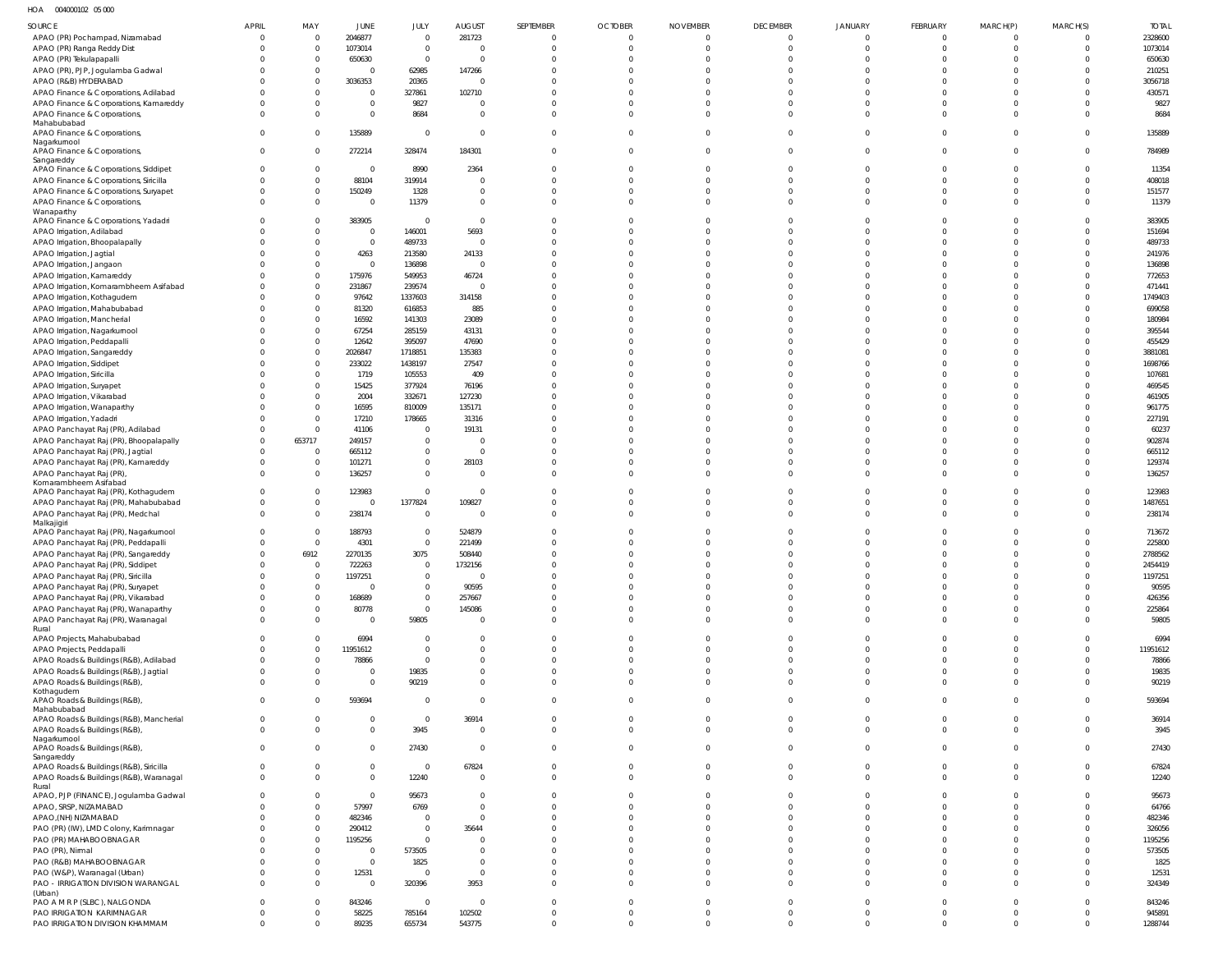004000102 05 000 HOA

| $\cdots$<br><b>OUTUOUTULE</b> UU UUU         |                          |                    |                        |                 |                |                |                |                            |                            |                            |                      |                |                      |              |
|----------------------------------------------|--------------------------|--------------------|------------------------|-----------------|----------------|----------------|----------------|----------------------------|----------------------------|----------------------------|----------------------|----------------|----------------------|--------------|
| SOURCE                                       | APRIL                    | MAY                | JUNE                   | JULY            | AUGUST         | SEPTEMBER      | <b>OCTOBER</b> | <b>NOVEMBER</b>            | <b>DECEMBER</b>            | <b>JANUARY</b>             | FEBRUARY             | MARCH(P)       | MARCH(S)             | <b>TOTAL</b> |
| PAO IRRIGATION DIVISION NALGONDA             | $\Omega$                 |                    | 531539                 | 346716          | $\overline{0}$ | $\overline{0}$ | $\overline{0}$ | $\overline{0}$             | $\Omega$                   | $\Omega$                   | $\Omega$             | $\Omega$       | $\Omega$             | 878255       |
| PAO IRRIGATION DIVISION,                     | $\Omega$                 | 141514             | $\mathbf 0$            | 311790          | 16639          | $\overline{0}$ | - 0            | $\Omega$                   | $\Omega$                   | $\Omega$                   | $\Omega$             | $\Omega$       | $\Omega$             | 469943       |
| MAHABOOBNAGAR                                |                          |                    |                        |                 |                |                |                |                            |                            |                            |                      |                |                      |              |
| PAO IRRIGATION NIZAMABAD                     |                          | $\mathbf{0}$       | 67294                  | 1288198         | 13239          | $\Omega$       | $\Omega$       | $\Omega$                   | $\Omega$                   | $\Omega$                   |                      | $\Omega$       | <sup>0</sup>         | 1368731      |
| PAO IRRIGATION RANGA REDDY DISTRICT          |                          | 0                  | 24786                  | 260127          | 4532           | $\Omega$       | $\Omega$       | $\Omega$                   | $\Omega$                   |                            |                      | $\Omega$       |                      | 289445       |
| PAO Irrigation Nirmal                        |                          | $\Omega$           | 686711                 | 79159           | 102550         | $\Omega$       | $\Omega$       | $\Omega$                   |                            |                            |                      | $\Omega$       | <sup>0</sup>         | 868420       |
| PAO MEDAK(IW), MEDAK                         |                          | $\Omega$           | 8787782                | 1008576         | $\Omega$       |                | $\Omega$       | $\Omega$                   |                            |                            |                      | C              |                      | 9796358      |
| PAO National Highways (NH), Khammam          |                          | $\Omega$           | 31345                  | $\Omega$        | $\Omega$       | $\Omega$       | $\Omega$       | $\Omega$                   |                            |                            |                      | -C             |                      | 31345        |
| PAO(PH), NALGONDA                            |                          | $\Omega$           | $\overline{0}$         | 136404          | $\Omega$       | $\Omega$       | $\Omega$       | $\Omega$                   |                            |                            |                      | C              |                      | 136404       |
| PAO, AMRP (FINANCE) NALGONDA                 |                          | $\Omega$           | 449104                 | 206234          | $\Omega$       | $\Omega$       | $\Omega$       | $\Omega$                   |                            |                            |                      | $\Omega$       | <sup>0</sup>         | 655338       |
| PAO, FINANCE (W & P) DEPT, HYDERABAD         |                          | $\Omega$           | 362088                 | 366620          | 23234          | $\Omega$       | $\Omega$       | $\cap$                     |                            |                            |                      |                |                      | 751942       |
| PAO, FINANCE (W & P) DEPT, KARIMNAGAR        |                          | $\Omega$           | 359092                 | 884685          | 113706         | $\Omega$       | $\Omega$       | $\Omega$                   |                            |                            |                      | $\Omega$       |                      | 1357483      |
| PAO, FINANCE (W & P) DEPT, KHAMMAM           |                          | $\Omega$           | 15249                  | $\overline{0}$  | 289426         | $\Omega$       | $\Omega$       | $\Omega$                   |                            | $\Omega$                   |                      | $\Omega$       | <sup>0</sup>         | 304675       |
| PAO, FINANCE (W & P) DEPT,                   |                          | $\Omega$           | 4098                   | 24022           | 12896          | $\Omega$       | $\Omega$       | $\Omega$                   | $\Omega$                   | $\Omega$                   | $\Omega$             | $\Omega$       | $\Omega$             | 41016        |
| MAHABOOBNAGAR                                |                          |                    |                        |                 |                |                |                |                            |                            |                            |                      |                |                      |              |
| PAO, FINANCE (W & P) DEPT, MEDAK             |                          | 0                  | 23461                  | $\overline{0}$  | $\overline{0}$ | $\Omega$       | $\Omega$       | $\Omega$                   |                            | $\Omega$                   |                      | $\Omega$       |                      | 23461        |
| PAO, FINANCE (W & P) DEPT, NIRMAL            |                          | $\Omega$           | $\overline{0}$         | 86792           | $\Omega$       | $\Omega$       | $\Omega$       | $\Omega$                   |                            | $\Omega$                   | $\cap$               | $\Omega$       | <sup>0</sup>         | 86792        |
| PAO, FINANCE (W & P) DEPT, NIZAMABAD         |                          | 0                  | 333244                 | 211749          | 1162278        | $\Omega$       | $\Omega$       | $\Omega$                   | $\Omega$                   | $\Omega$                   | $\Omega$             | $\Omega$       | $\Omega$             | 1707271      |
| PAO, FINANCE (W & P) DEPT, RANGA             | <sup>0</sup>             | $\Omega$           | 470752                 | 1702593         | 615640         | $\Omega$       | $\Omega$       | $\Omega$                   | $\Omega$                   | $\Omega$                   | $\Omega$             | $\Omega$       | $\Omega$             | 2788985      |
| REDDY<br>PAO, FINANCE (W & P) DEPT, WARANGAL |                          | 0                  | 1382886                | 591326          | 3167953        | $\Omega$       | $\Omega$       | $\Omega$                   |                            | $\Omega$                   |                      | $\Omega$       |                      | 5142165      |
| PAO, NH(PROJ) RANGAREDDY                     |                          | $\mathbf 0$        | $\overline{0}$         | $\Omega$        | 8045           | $\Omega$       | $\Omega$       | $\Omega$                   |                            |                            |                      | $\Omega$       | <sup>0</sup>         | 8045         |
| PAO, PJP, Jogulamba Gadwal                   |                          | $\mathbf{0}$       | 467353                 | $\Omega$        | $\Omega$       | $\Omega$       | $\Omega$       | $\Omega$                   |                            | $\Omega$                   |                      | $\Omega$       | <sup>0</sup>         | 467353       |
| PAO, SRSP, SSP, NIRMAL                       |                          | $\Omega$           | 14469                  | $\Omega$        | $\Omega$       | $\Omega$       | $\Omega$       | $\Omega$                   | $\Omega$                   | $\Omega$                   |                      | $\Omega$       | <sup>0</sup>         | 14469        |
| Total:                                       | $\Omega$                 | 802143             | 46696550               | 22151861        | 11715252       | $\Omega$       | $\Omega$       | $\Omega$                   | $\Omega$                   | $\Omega$                   | $\Omega$             | $\Omega$       | $\Omega$             | 81365806     |
| HOA  004904103  02  000                      |                          |                    |                        |                 |                |                |                |                            |                            |                            |                      |                |                      |              |
|                                              |                          |                    |                        |                 |                |                |                |                            |                            |                            |                      |                |                      |              |
| SOURCE                                       | <b>APRIL</b>             | MAY                | JUNE                   | JULY            | <b>AUGUST</b>  | SEPTEMBER      | <b>OCTOBER</b> | <b>NOVEMBER</b>            | <b>DECEMBER</b>            | <b>JANUARY</b>             | FEBRUARY             | MARCH(P)       | MARCH(S)             | <b>TOTAL</b> |
| APAO Irrigation, Mahabubabad                 | 0                        | $\mathbf 0$        | $\mathbf 0$            | $\Omega$        | 3806           | 0              | 0              | $\overline{0}$             | $\overline{0}$             | $\overline{0}$             | $\Omega$             | 0              | $\Omega$             | 3806         |
| Total:                                       | $\Omega$                 | $\mathbf 0$        | $\mathbb O$            | $\Omega$        | 3806           | 0              | $\overline{0}$ | $\overline{0}$             | $\overline{0}$             | $\overline{0}$             | $\Omega$             | $\overline{0}$ | $\overline{0}$       | 3806         |
| HOA  004904800  01  001                      |                          |                    |                        |                 |                |                |                |                            |                            |                            |                      |                |                      |              |
| SOURCE                                       | <b>APRIL</b>             | MAY                | JUNE                   | JULY            |                | SEPTEMBER      | <b>OCTOBER</b> | <b>NOVEMBER</b>            | <b>DECEMBER</b>            | <b>JANUARY</b>             | FEBRUARY             |                |                      | <b>TOTAL</b> |
|                                              | $\Omega$                 |                    |                        |                 | <b>AUGUST</b>  |                |                |                            |                            |                            | $\Omega$             | MARCH(P)       | MARCH(S)<br>$\Omega$ |              |
| APAO (R&B) HYDERABAD                         |                          | 5363               | 5363                   | 5363            | 5363           | $\overline{0}$ | $\overline{0}$ | $\overline{0}$             | $\Omega$                   | $\Omega$                   |                      | $\overline{0}$ |                      | 21452        |
| APAO Finance & Corporations,<br>Nagarkurnool | $\Omega$                 | $\Omega$           | 11678                  | 11678           | 35034          | $\overline{0}$ | $\Omega$       | $\Omega$                   | $\Omega$                   | $\Omega$                   | $\Omega$             | $\overline{0}$ | $\Omega$             | 58390        |
| APAO Finance & Corporations, Siddipet        |                          | $\mathbf{0}$       | $\mathbf 0$            | $\overline{0}$  | 69368          | $\Omega$       | $\Omega$       | $\Omega$                   |                            |                            |                      | C              |                      | 69368        |
| APAO Finance & Corporations, Suryapet        |                          | 5000               | $\mathbf{0}$           | 30000           | 20000          | $\Omega$       | $\Omega$       | $\Omega$                   |                            |                            |                      | $\Omega$       | <sup>0</sup>         | 55000        |
| APAO Irrigation, Jagtial                     |                          | 0                  | 6070                   | 6070            | 18210          | $\Omega$       | $\Omega$       | $\Omega$                   |                            |                            |                      | $\Omega$       | <sup>0</sup>         | 30350        |
| APAO Irrigation, Nagarkurnool                |                          | $\Omega$           | 5650                   | 5650            | 16950          | $\Omega$       | $\Omega$       | $\Omega$                   |                            |                            |                      | $\Omega$       | <sup>0</sup>         | 28250        |
| APAO Irrigation, Siddipet                    |                          | $\Omega$           | $\overline{0}$         | $\Omega$        | 29430          |                | $\Omega$       | $\cap$                     |                            |                            |                      | -C             |                      | 29430        |
| APAO Irrigation, Waranagal Rural             |                          | $\Omega$           | 2546                   | 7638            | 2546           | $\Omega$       | $\Omega$       | $\cap$                     |                            |                            |                      | C              | <sup>0</sup>         | 12730        |
| APAO Projects, Jagtial                       |                          | $\Omega$           | 9810                   | 9810            | $\Omega$       | $\Omega$       | $\Omega$       | $\Omega$                   |                            |                            |                      | C              |                      | 19620        |
| APAO Projects, Peddapalli                    |                          | $\mathbf{0}$       | 7574                   | 9962            | 102559         | $\Omega$       | $\Omega$       | $\Omega$                   |                            |                            |                      | C              |                      | 120095       |
| APAO Roads & Buildings (R&B), Yadadri        |                          | 3500               | 3500                   | 3500            | 3500           | $\Omega$       | $\Omega$       | $\Omega$                   |                            | $\Omega$                   |                      | C              |                      | 14000        |
| APAO, SRSP SSP, KARIMNAGAR                   |                          | 37211              | 1125                   | 61204           | 15118          | $\Omega$       | $\Omega$       | $\Omega$                   |                            | $\Omega$                   |                      | $\Omega$       | <sup>0</sup>         | 114658       |
| PAO (PH), HANUMAKONDA, Warangal              | $\Omega$                 | $\mathbf{0}$       | 129063                 | $\overline{0}$  | $\Omega$       | $\Omega$       | $\Omega$       | $\Omega$                   | $\Omega$                   | $\Omega$                   | $\Omega$             | $\Omega$       | $\Omega$             | 129063       |
| (Urban)                                      |                          |                    |                        |                 |                |                |                |                            |                            |                            |                      |                |                      |              |
| PAO (W&P), Waranagal (Urban)                 | <sup>0</sup>             | 2360               | 3978                   | 2360            | 2360           | $\Omega$       | $\Omega$       |                            |                            |                            |                      | -C             |                      | 11058        |
| PAO A M R P (SLBC), NALGONDA                 | <sup>0</sup>             | 17120              | 7120                   | 27120           | 22120          | $\Omega$       | $\Omega$       | $\cap$                     | $\cap$                     | $\Omega$                   | $\Omega$             | $\Omega$       | $\Omega$             | 73480        |
| PAO IRRIGATION DIVISION HYDERABAD            | $\Omega$                 | 76213              | 6764                   | 42510           | 32147          | $\cap$         | $\cap$         | $\cap$                     |                            | $\Omega$                   |                      | $\Omega$       | $\Omega$             | 157634       |
| PAO IRRIGATION DIVISION KHAMMAM              | $\Omega$                 | 15000              | $\mathbf{0}$           | 15000           | 45000          | $\Omega$       | $\Omega$       | $\Omega$                   | $\Omega$                   | $\Omega$                   | $\Omega$             | $\Omega$       | $\Omega$             | 75000        |
| PAO IRRIGATION DIVISION NALGONDA             | $\Omega$                 | 3465               | $\mathbf{0}$           | 10395           | 16440          | $\mathbf 0$    | $\overline{0}$ | $\Omega$                   | $\Omega$                   | $\Omega$                   | $\Omega$             | $\mathbf{0}$   | $\Omega$             | 30300        |
| PAO IRRIGATION DIVISION,                     | $\Omega$                 | 2715               | 5711                   | 5711            | 8707           | $\Omega$       | $\Omega$       | $\Omega$                   | $\Omega$                   | $\Omega$                   | $\Omega$             | $\Omega$       | $\Omega$             | 22844        |
| MAHABOOBNAGAR                                |                          |                    |                        |                 |                |                |                |                            |                            |                            |                      |                |                      |              |
| PAO IRRIGATION RANGA REDDY DISTRICT          | $\Omega$                 | $\mathbf{0}$       | 7533                   | 30107           | 24659          | $\overline{0}$ | $\Omega$       | $\Omega$                   | $\Omega$                   | $\Omega$                   | $\Omega$             | $\Omega$       | $\Omega$             | 62299        |
| PAO, AMRP (FINANCE) NALGONDA                 | <sup>0</sup>             | 5302               | $\mathbf 0$            | 15906           | 5302           | $\Omega$       | $\Omega$       | $\Omega$                   | $\Omega$                   | $\Omega$                   | $\Omega$             | $\Omega$       | $\Omega$             | 26510        |
| PAO, FINANCE (W & P) DEPT, HYDERABAD         | $\Omega$                 | $\overline{0}$     | $\mathbb O$            | $\Omega$        | 22396          | $\Omega$       | $\Omega$       | $\Omega$                   | $\Omega$                   | $\Omega$                   | $\Omega$             | $\Omega$       | $\Omega$             | 22396        |
| PAO, FINANCE (W & P) DEPT, KARIMNAGAR        |                          | 7007               | 3938                   | 3938            | 3938           | $\Omega$       | $\Omega$       | $\Omega$                   | $\Omega$                   | $\Omega$                   | $\Omega$             | $\Omega$       | $\Omega$             | 18821        |
| PAO, FINANCE (W & P) DEPT, RANGA             | $\Omega$                 | $\mathbf{0}$       | $\mathbf{0}$           | $\Omega$        | 194650         | $\Omega$       | $\Omega$       | $\Omega$                   | $\Omega$                   | $\Omega$                   | $\Omega$             | $\Omega$       | $\Omega$             | 194650       |
| REDDY                                        | $\Omega$                 | $\Omega$           |                        |                 |                | $\Omega$       | $\Omega$       | $\Omega$                   | $\Omega$                   | $\Omega$                   | $\Omega$             | $\Omega$       | <sup>0</sup>         |              |
| PAO, PJP, Jogulamba Gadwal                   | $\Omega$                 | 5333               | 5000<br>$\overline{0}$ | 43530           | 110010<br>5333 | $\Omega$       | $\Omega$       | $\Omega$                   | $\Omega$                   | $\Omega$                   | $\Omega$             | $\overline{0}$ | $\Omega$             | 158540       |
| PAO, NSP (W&P), HYDERABAD                    | $\Omega$                 | 185589             |                        | 15999<br>363451 | 811140         | $\overline{0}$ | $\Omega$       | $\Omega$                   | $\Omega$                   | $\Omega$                   | $\Omega$             | $\overline{0}$ | $\Omega$             | 26665        |
| Total:                                       |                          |                    | 222423                 |                 |                |                |                |                            |                            |                            |                      |                |                      | 1582603      |
| HOA  004904800  01 002                       |                          |                    |                        |                 |                |                |                |                            |                            |                            |                      |                |                      |              |
| SOURCE                                       | <b>APRIL</b>             | MAY                | JUNE                   | JULY            | AUGUST         | SEPTEMBER      | <b>OCTOBER</b> | <b>NOVEMBER</b>            | <b>DECEMBER</b>            | <b>JANUARY</b>             | FEBRUARY             | MARCH(P)       | MARCH(S)             | <b>TOTAL</b> |
| PAO IRRIGATION DIVISION HYDERABAD            | $\mathbf 0$              | 4000               | $\mathbf 0$            | 12000           | 1190           | $\overline{0}$ | $\overline{0}$ | $\mathbf 0$                | $\overline{0}$             | $\overline{0}$             | $\overline{0}$       | 0              | $\mathbf{0}$         | 17190        |
| Total:                                       | $\Omega$                 | 4000               | $\mathbb O$            | 12000           | 1190           | 0              | $\overline{0}$ | $\overline{0}$             | $\overline{0}$             | $\overline{0}$             | $\Omega$             | $\overline{0}$ | $\overline{0}$       | 17190        |
| HOA  004904800  01 003                       |                          |                    |                        |                 |                |                |                |                            |                            |                            |                      |                |                      |              |
|                                              |                          |                    |                        |                 |                |                |                |                            |                            |                            |                      |                | MARCH(S)             | <b>TOTAL</b> |
| SOURCE                                       | <b>APRIL</b>             | MAY<br>$\mathbf 0$ | JUNE                   | JULY            | <b>AUGUST</b>  | SEPTEMBER      | <b>OCTOBER</b> | <b>NOVEMBER</b>            | <b>DECEMBER</b>            | <b>JANUARY</b><br>$\Omega$ | FEBRUARY<br>$\Omega$ | MARCH(P)       | $\Omega$             |              |
| APAO Irrigation, Nagarkurnool                | $\Omega$<br><sup>0</sup> |                    | 1000                   | 1000            | 3000           | $\overline{0}$ | $\overline{0}$ | $\overline{0}$<br>$\Omega$ | $\overline{0}$<br>$\Omega$ | $\Omega$                   | $\Omega$             | $\overline{0}$ | $\Omega$             | 5000         |
| APAO Irrigation, Wanaparthy                  |                          | 700                | 700                    | 700             | 700            | $\overline{0}$ | $\Omega$       |                            | $\Omega$                   |                            | $\Omega$             | $\overline{0}$ | $\Omega$             | 2800         |
| APAO Irrigation, Yadadri                     |                          | $\Omega$           | $\overline{0}$         | 1000            | 3000           | $\Omega$       | $\Omega$       | $\Omega$                   |                            | $\Omega$<br>$\Omega$       | $\Omega$             | $\Omega$       | $\Omega$             | 4000         |
| APAO, SRSP SSP, KARIMNAGAR                   |                          | $\Omega$           | $\mathbf{0}$           | 5250            | $\overline{0}$ | $\Omega$       | $\Omega$       | $\Omega$                   | $\Omega$                   |                            |                      | $\Omega$       |                      | 5250         |
| PAO (W&P), Waranagal (Urban)                 |                          | $\Omega$           | 837                    | 1799            | 1100           | $\Omega$       | $\Omega$       | $\Omega$                   | $\Omega$                   | $\Omega$                   | $\Omega$             | $\Omega$       | $\Omega$             | 3736         |
| PAO A M R P (SLBC), NALGONDA                 |                          | 1256               | $\mathbf{0}$           | 8500            | 2228           | $\Omega$       | $\Omega$       | $\Omega$                   | $\Omega$                   | $\Omega$                   | $\Omega$             | $\Omega$       | $\Omega$             | 11984        |
| PAO IRRIGATION DIVISION HYDERABAD            |                          | 716                | $\mathbf 0$            | 2148            | 716            | $\Omega$       | $\Omega$       | $\Omega$                   | $\Omega$                   | $\Omega$                   | $\Omega$             | $\Omega$       | $\Omega$             | 3580         |
| PAO IRRIGATION DIVISION,                     | $\Omega$                 | $\Omega$           | $\mathbf{0}$           | 2250            | 750            | $\Omega$       | $\Omega$       | $\Omega$                   | $\Omega$                   | $\Omega$                   | $\Omega$             | $\Omega$       | $\Omega$             | 3000         |
| MAHABOOBNAGAR<br>PAO IRRIGATION NIZAMABAD    |                          | 744                | 744                    | $\Omega$        | $\overline{0}$ | $\Omega$       | $\Omega$       | $\Omega$                   | $\Omega$                   | $\Omega$                   | $\Omega$             | $\Omega$       | <sup>0</sup>         | 1488         |
| PAO IRRIGATION RANGA REDDY DISTRICT          |                          | $\Omega$           | $\overline{0}$         | 1056            | 3168           | $\Omega$       | $\Omega$       | $\Omega$                   | $\Omega$                   | $\Omega$                   | $\Omega$             | $\Omega$       | $\Omega$             | 4224         |
| PAO MEDAK(IW), MEDAK                         |                          | 232                | 232                    | 232             | 232            | $\Omega$       | $\Omega$       | $\Omega$                   | $\Omega$                   | $\Omega$                   | $\Omega$             | $\Omega$       | $\Omega$             | 928          |
| PAO, AMRP (FINANCE) NALGONDA                 |                          | 578                | $\mathbf{0}$           | 1734            | $\overline{0}$ | $\Omega$       | $\Omega$       | $\Omega$                   | $\Omega$                   | $\Omega$                   | $\Omega$             | $\Omega$       |                      | 2312         |
| PAO, PJP, Jogulamba Gadwal                   |                          | $\Omega$           | 1350                   | 1350            | 2700           | $\mathbf 0$    | $\Omega$       | $\Omega$                   | $\Omega$                   | $\Omega$                   | $\Omega$             | $\Omega$       | $\Omega$             | 5400         |
| PAO, NSP (W&P), HYDERABAD                    | U                        | 2091               | $\mathbf{0}$           | 6273            | $\overline{0}$ | $\Omega$       | $\Omega$       | $\Omega$                   | $\Omega$                   | $\Omega$                   | $\Omega$             | $\Omega$       | $\Omega$             | 8364         |
|                                              |                          |                    |                        |                 |                |                |                |                            |                            |                            |                      |                |                      |              |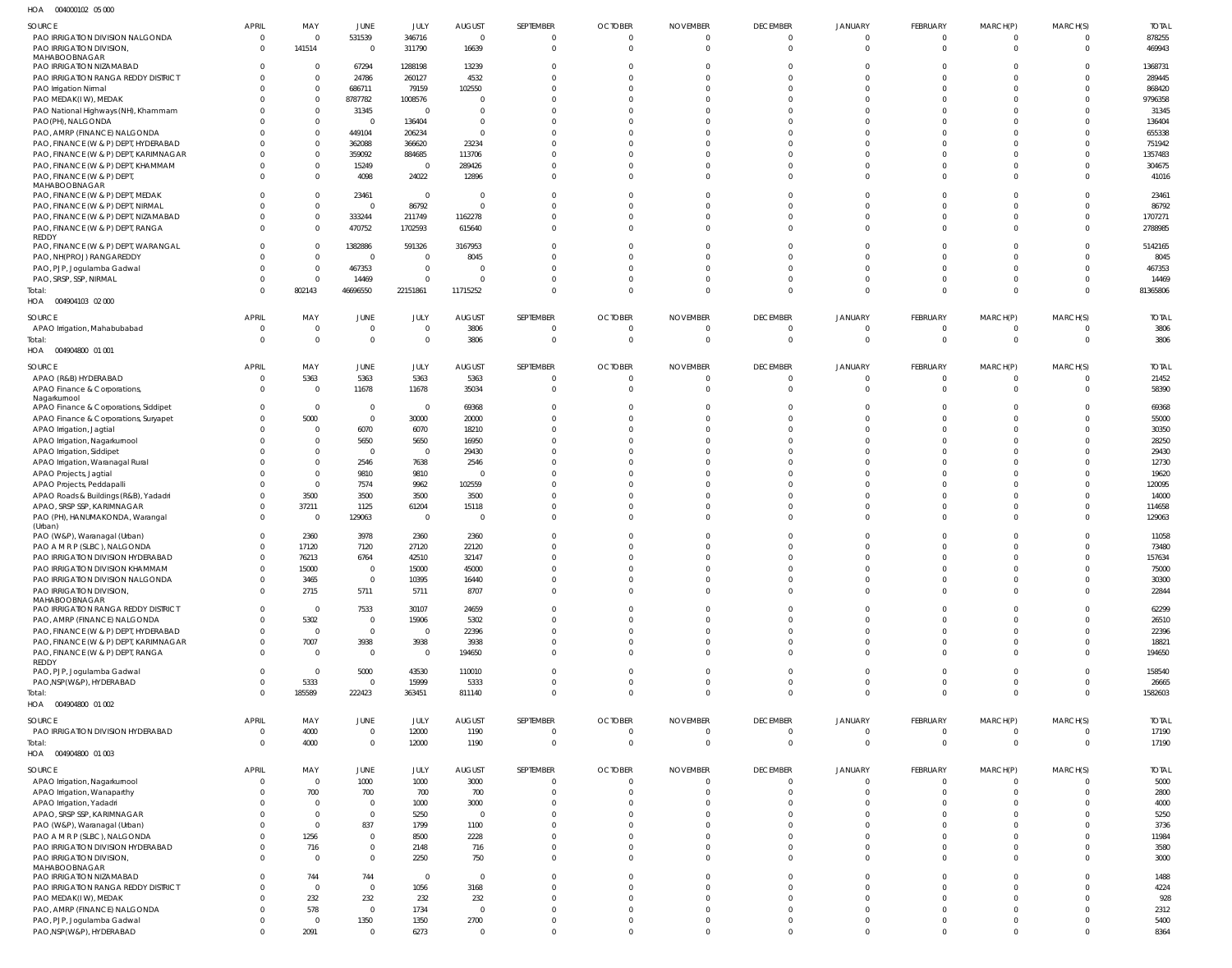| HOA   004904800  01  003                                                      |                                |                                  |                                  |                         |                                  |                                  |                                           |                                   |                                     |                                           |                            |                      |                          |                       |
|-------------------------------------------------------------------------------|--------------------------------|----------------------------------|----------------------------------|-------------------------|----------------------------------|----------------------------------|-------------------------------------------|-----------------------------------|-------------------------------------|-------------------------------------------|----------------------------|----------------------|--------------------------|-----------------------|
| SOURCE<br>Total:                                                              | <b>APRIL</b><br>$\overline{0}$ | MAY<br>6317                      | JUNE<br>4863                     | JULY<br>33292           | <b>AUGUST</b><br>17594           | SEPTEMBER<br>$\overline{0}$      | <b>OCTOBER</b><br>$\overline{0}$          | <b>NOVEMBER</b><br>$\overline{0}$ | <b>DECEMBER</b><br>$\overline{0}$   | JANUARY<br>$\overline{0}$                 | FEBRUARY<br>$\overline{0}$ | MARCH(P)<br>$\Omega$ | MARCH(S)<br>$\mathbf{0}$ | <b>TOTAL</b><br>62066 |
| HOA   004904800  01  004                                                      |                                |                                  |                                  |                         |                                  |                                  |                                           |                                   |                                     |                                           |                            |                      |                          |                       |
| SOURCE                                                                        | <b>APRIL</b>                   | MAY                              | JUNE                             | JULY                    | <b>AUGUST</b>                    | SEPTEMBER                        | <b>OCTOBER</b>                            | <b>NOVEMBER</b>                   | <b>DECEMBER</b>                     | <b>JANUARY</b>                            | FEBRUARY                   | MARCH(P)             | MARCH(S)                 | <b>TOTAL</b>          |
| PAO A M R P (SLBC), NALGONDA                                                  | 0                              | $\overline{0}$                   | $\overline{0}$                   | $\mathbf{0}$            | 667                              | $\mathbf{0}$                     | $\overline{0}$                            | $\overline{0}$                    | $\overline{0}$                      | $\overline{\mathbf{0}}$                   | $\overline{0}$             | $\Omega$             | $\Omega$                 | 667                   |
| PAO IRRIGATION DIVISION HYDERABAD                                             | $\overline{0}$                 | $\mathbf 0$                      | $\overline{0}$                   | 0                       | 939                              | $\mathbf 0$                      | $\overline{0}$                            | $\overline{0}$                    | $\overline{0}$                      | $\overline{\mathbf{0}}$                   | $\overline{0}$             | $\Omega$             | $\mathbf{0}$             | 939                   |
| Total:<br>HOA  004904800  01  005                                             | $\Omega$                       | $\overline{0}$                   | $\mathbf 0$                      | $\mathbf{0}$            | 1606                             | $\mathbf 0$                      | $\overline{0}$                            | $\overline{0}$                    | $\Omega$                            | $\overline{0}$                            | $\Omega$                   | $\Omega$             | $\mathbf 0$              | 1606                  |
| SOURCE                                                                        | <b>APRIL</b>                   | MAY                              | <b>JUNE</b>                      | JULY                    | <b>AUGUST</b>                    | SEPTEMBER                        | <b>OCTOBER</b>                            | <b>NOVEMBER</b>                   | <b>DECEMBER</b>                     | <b>JANUARY</b>                            | FEBRUARY                   | MARCH(P)             | MARCH(S)                 | <b>TOTAL</b>          |
| APAO Projects, Peddapalli                                                     | $\overline{0}$                 | $\overline{0}$                   | $\overline{0}$                   | $\mathbf{0}$            | 161923                           | $\overline{0}$                   | $\overline{0}$                            | $\overline{0}$                    | $\overline{0}$                      | $\overline{0}$                            | $\overline{0}$             |                      | 0                        | 161923                |
| Total:<br>HOA   004904800   22   000                                          | $\overline{0}$                 | $\overline{0}$                   | $\overline{0}$                   | $\mathbf{0}$            | 161923                           | $\overline{0}$                   | $\overline{0}$                            | $\overline{0}$                    | $\overline{0}$                      | $\overline{0}$                            | $\overline{0}$             | $\Omega$             | $\mathbf 0$              | 161923                |
| SOURCE                                                                        | <b>APRIL</b>                   | MAY                              | JUNE                             | JULY                    | <b>AUGUST</b>                    | SEPTEMBER                        | <b>OCTOBER</b>                            | <b>NOVEMBER</b>                   | <b>DECEMBER</b>                     | <b>JANUARY</b>                            | FEBRUARY                   | MARCH(P)             | MARCH(S)                 | <b>TOTAL</b>          |
| APAO (PR) Medak                                                               | $\overline{0}$                 | $\overline{0}$                   | $\Omega$                         | 562                     | $\overline{0}$                   | $\mathbf{0}$                     | $\overline{0}$                            | $\overline{0}$                    | $\overline{0}$                      | $\overline{0}$                            | $\overline{0}$             | $\Omega$             | 0                        | 562                   |
| APAO (R&B) RANGAREDDY (HYD)                                                   | $\Omega$                       | $\overline{0}$                   | 15819529                         | $\overline{0}$          | $\mathbf 0$                      | $\mathbf{0}$                     | $\overline{0}$                            | 0                                 | $\Omega$                            | $\overline{0}$                            | $\Omega$                   | $\Omega$             | $\mathbf 0$              | 15819529              |
| APAO Projects, Kamareddy                                                      |                                | 0                                | 1259504                          | 229683                  | $\mathbf{0}$                     | $\Omega$                         | $\overline{0}$                            | $\Omega$                          | $\Omega$                            | - 0                                       |                            |                      | $\Omega$                 | 1489187               |
| APAO, SRSP SSP, KARIMNAGAR<br>PAO A M R P (SLBC), NALGONDA                    | 0                              | $\overline{0}$<br>$\mathbf 0$    | 128057<br>$\Omega$               | $\Omega$<br>7640534     | $\Omega$<br>$\mathbf 0$          | $\Omega$<br>$\Omega$             | $\Omega$<br>$\Omega$                      | $\Omega$<br>-C                    | $\Omega$<br>$\Omega$                | $\Omega$<br>$\Omega$                      | $\Omega$                   |                      | $\Omega$<br>$\mathbf 0$  | 128057<br>7640534     |
| PAO MEDAK(IW), MEDAK                                                          | $\Omega$                       | $\overline{0}$                   | 131889827                        | $\Omega$                | $\mathbf 0$                      | $\Omega$                         | $\overline{0}$                            | $\Omega$                          | $\Omega$                            | $\overline{0}$                            | $\Omega$                   | $\Omega$             | $\mathbf{0}$             | 131889827             |
| Total:                                                                        | $\Omega$                       | $\overline{0}$                   | 149096917                        | 7870779                 | $\mathbf{0}$                     | $\mathbf 0$                      | $\overline{0}$                            | $\Omega$                          | $\Omega$                            | $\overline{0}$                            | $\Omega$                   | $\Omega$             | $\mathbf 0$              | 156967696             |
| HOA 004904900 96 000                                                          |                                |                                  |                                  |                         |                                  |                                  |                                           |                                   |                                     |                                           |                            |                      |                          |                       |
| SOURCE<br>APAO Irrigation, Mahabubabad                                        | <b>APRIL</b><br>$\mathbf{0}$   | MAY<br>0                         | JUNE<br>$\overline{0}$           | JULY<br>55076           | <b>AUGUST</b><br>$\overline{0}$  | SEPTEMBER<br>$\mathbf{0}$        | <b>OCTOBER</b><br>$\overline{0}$          | <b>NOVEMBER</b><br>$\overline{0}$ | <b>DECEMBER</b><br>$\overline{0}$   | <b>JANUARY</b><br>$\overline{0}$          | FEBRUARY<br>$\mathbf 0$    | MARCH(P)             | MARCH(S)<br>0            | <b>TOTAL</b><br>55076 |
| Total:                                                                        | $\overline{0}$                 | $\overline{0}$                   | $\overline{0}$                   | 55076                   | $\mathbf 0$                      | $\overline{0}$                   | $\overline{\phantom{0}}$                  | $\overline{0}$                    | $\overline{0}$                      | $\overline{0}$                            | $\overline{0}$             | $\Omega$             | $\mathbf 0$              | 55076                 |
| HOA   005500800   81   001                                                    |                                |                                  |                                  |                         |                                  |                                  |                                           |                                   |                                     |                                           |                            |                      |                          |                       |
| SOURCE                                                                        | <b>APRIL</b>                   | MAY                              | <b>JUNE</b>                      | JULY                    | <b>AUGUST</b>                    | SEPTEMBER                        | <b>OCTOBER</b>                            | <b>NOVEMBER</b>                   | <b>DECEMBER</b>                     | <b>JANUARY</b>                            | FEBRUARY                   | MARCH(P)             | MARCH(S)                 | <b>TOTAL</b>          |
| APAO Finance & Corporations, Adilabad<br>APAO Finance & Corporations,         | $\mathbf{0}$<br>$\mathbf{0}$   | $\overline{0}$<br>$\overline{0}$ | 9600<br>$\overline{0}$           | 18700<br>45600          | $\overline{0}$<br>$\overline{0}$ | $\mathbf 0$<br>$\mathbf 0$       | $\overline{0}$<br>$\overline{0}$          | $\overline{0}$<br>$\overline{0}$  | $\overline{\mathbf{0}}$<br>$\Omega$ | $\overline{\mathbf{0}}$<br>$\overline{0}$ | $\overline{0}$<br>$\Omega$ | $\Omega$<br>$\Omega$ | 0<br>$\mathbf{0}$        | 28300<br>45600        |
| Sangareddy                                                                    |                                |                                  |                                  |                         |                                  |                                  |                                           |                                   |                                     |                                           |                            |                      |                          |                       |
| PAO, FINANCE (W & P) DEPT, KARIMNAGAR<br>PAO, FINANCE (W & P) DEPT, NIZAMABAD | 0<br>$\Omega$                  | $\overline{0}$<br>$\overline{0}$ | $\overline{0}$<br>$\overline{0}$ | 59210<br>25920          | 6058<br>$\overline{0}$           | 0<br>$\mathbf{0}$                | $\overline{0}$<br>$\overline{0}$          | 0<br>$\Omega$                     | $\overline{0}$<br>$\Omega$          | $\overline{0}$<br>$\overline{0}$          | $\Omega$<br>$\Omega$       | $\Omega$<br>$\Omega$ | 0<br>$\mathbf 0$         | 65268<br>25920        |
| PAO, FINANCE (W & P) DEPT, RANGA                                              | $\Omega$                       | $\overline{0}$                   | 15040                            | 89666                   | $\overline{0}$                   | $\Omega$                         | $\Omega$                                  | $\Omega$                          | $\Omega$                            | - 0                                       | $\Omega$                   | $\Omega$             | $\Omega$                 | 104706                |
| REDDY<br>PAO, FINANCE (W & P) DEPT, WARANGAL                                  | $\mathbf{0}$                   | $\overline{0}$                   | $\overline{0}$                   | 16000                   | $\overline{0}$                   | $\mathbf 0$                      | $\overline{0}$                            | $\overline{0}$                    | $\overline{0}$                      | $\overline{0}$                            | $\mathbf 0$                | $\Omega$             | $\mathbf{0}$             | 16000                 |
| Total:                                                                        | $\Omega$                       | $\overline{0}$                   | 24640                            | 255096                  | 6058                             | $\overline{0}$                   | $\overline{0}$                            | $\overline{0}$                    | $\overline{0}$                      | $\overline{0}$                            | $\overline{0}$             | $\Omega$             | $\mathbf 0$              | 285794                |
| HOA   005901102   01   000                                                    |                                |                                  |                                  |                         |                                  |                                  |                                           |                                   |                                     |                                           |                            |                      |                          |                       |
| SOURCE                                                                        | <b>APRIL</b>                   | MAY                              | JUNE                             | JULY                    | <b>AUGUST</b>                    | SEPTEMBER                        | <b>OCTOBER</b>                            | <b>NOVEMBER</b>                   | <b>DECEMBER</b>                     | JANUARY                                   | FEBRUARY                   | MARCH(P)             | MARCH(S)                 | <b>TOTAL</b>          |
| APAO (R&B) POCHAMPAD (NIZAMABAD)<br>PAO (R&B) (NIRMAL)                        | $\mathbf{0}$<br>$\overline{0}$ | $\overline{\phantom{0}}$<br>8100 | 92404<br>11900                   | $\overline{0}$<br>15660 | $\mathbf 0$<br>$\overline{0}$    | $\mathbf{0}$<br>$\overline{0}$   | $\overline{0}$<br>$\overline{\mathbf{0}}$ | $\overline{0}$<br>$\overline{0}$  | $\overline{0}$<br>$\overline{0}$    | $\overline{0}$<br>$\overline{0}$          | 0<br>$\overline{0}$        | $\Omega$             | 0<br>$\mathbf{0}$        | 92404<br>35660        |
| Total:                                                                        | $\mathbf 0$                    | 8100                             | 104304                           | 15660                   | $\mathbf 0$                      | $\overline{0}$                   | $\overline{0}$                            | $\overline{0}$                    | $\overline{0}$                      | $\overline{0}$                            | $\overline{0}$             | $\Omega$             | $\mathbf{0}$             | 128064                |
| HOA   005980101   01   000                                                    |                                |                                  |                                  |                         |                                  |                                  |                                           |                                   |                                     |                                           |                            |                      |                          |                       |
| SOURCE                                                                        | <b>APRIL</b>                   | MAY                              | JUNE                             | JULY                    | <b>AUGUST</b>                    | SEPTEMBER                        | <b>OCTOBER</b>                            | <b>NOVEMBER</b>                   | <b>DECEMBER</b>                     | <b>JANUARY</b>                            | FEBRUARY                   | MARCH(P)             | MARCH(S)                 | <b>TOTAL</b>          |
| APAO (R&B) TEKULAPALLY<br>APAO Roads & Buildings (R&B), Siddipet              | $\Omega$<br>$\overline{0}$     | $\overline{0}$<br>23000          | $\overline{0}$<br>$\mathbf{0}$   | 85028<br>0              | $^{\circ}$<br>$\mathbf 0$        | $\overline{0}$<br>$\overline{0}$ | $\overline{0}$<br>$\overline{0}$          | $\Omega$<br>$\Omega$              | $\Omega$<br>$\Omega$                | - 0<br>$\Omega$                           | 0<br>$\Omega$              |                      | $\Omega$<br>$\Omega$     | 85028                 |
| PAO (R&B) LMD                                                                 |                                | 57150                            | $\mathbf{0}$                     | $\Omega$                | $\cap$                           |                                  | $\Omega$                                  |                                   |                                     |                                           |                            |                      | $\Omega$                 | 23000<br>57150        |
| PAO IRRIGATION DIVISION,                                                      | $\Omega$                       | $\mathbf{0}$                     | $\overline{0}$                   | 205350                  | $\mathbf 0$                      | $\overline{0}$                   | $\overline{0}$                            | $\mathbf{0}$                      | $\Omega$                            | $\overline{0}$                            | $\Omega$                   | $\Omega$             | $\mathbf{0}$             | 205350                |
| MAHABOOBNAGAR<br>Total:                                                       | $\mathbf 0$                    | 80150                            | $\overline{0}$                   | 290378                  | $\mathbf 0$                      | $\overline{0}$                   | $\overline{0}$                            | $\mathbf 0$                       | $\overline{0}$                      | $\overline{0}$                            | $\overline{0}$             | $\Omega$             | $\mathbf 0$              | 370528                |
| HOA   005980800   81   000                                                    |                                |                                  |                                  |                         |                                  |                                  |                                           |                                   |                                     |                                           |                            |                      |                          |                       |
| SOURCE                                                                        | <b>APRIL</b>                   | MAY                              | <b>JUNE</b>                      | JULY                    | <b>AUGUST</b>                    | SEPTEMBER                        | <b>OCTOBER</b>                            | <b>NOVEMBER</b>                   | <b>DECEMBER</b>                     | <b>JANUARY</b>                            | FEBRUARY                   | MARCH(P)             | MARCH(S)                 | <b>TOTAL</b>          |
| APAO (R&B) HYDERABAD                                                          | $\mathbf 0$                    | 0                                | 682217                           | $\overline{0}$          | $\overline{0}$                   | $\overline{0}$                   | $\overline{0}$                            | $\overline{0}$                    | $\overline{0}$                      | $\overline{0}$                            | $\overline{0}$             | - 0                  | $\mathbf{0}$             | 682217                |
| APAO (R&B) RANGAREDDY (HYD)                                                   | $\mathbf{0}$                   | 204900<br>$\overline{0}$         | 140000                           | 213200                  | 521500                           | $\mathbf 0$<br>$\overline{0}$    | $\overline{0}$<br>$\overline{0}$          | 0                                 | $\Omega$                            | $\overline{\mathbf{0}}$<br>$\overline{0}$ | $\Omega$<br>$\Omega$       |                      | $\mathbf{0}$             | 1079600               |
| APAO Finance & Corporations,<br>Komarambheem Asifabad                         | $\overline{0}$                 |                                  | $\overline{0}$                   | $\overline{0}$          | 1000                             |                                  |                                           | $\overline{0}$                    | $\overline{0}$                      |                                           |                            | $\Omega$             | $\mathbf{0}$             | 1000                  |
| APAO Finance & Corporations,<br>Kothagudem                                    | $\mathbf{0}$                   | $\overline{0}$                   | $\overline{0}$                   | 175000                  | $\mathbf 0$                      | $\overline{0}$                   | $\overline{0}$                            | $\mathbf{0}$                      | $\overline{0}$                      | $\overline{0}$                            | $\Omega$                   | $\Omega$             | $\mathbf{0}$             | 175000                |
| APAO Finance & Corporations,                                                  | $\mathbf{0}$                   | 0                                | 500                              | $\mathbf{0}$            | $\mathbf 0$                      | $\overline{0}$                   | $\overline{0}$                            | $\mathbf{0}$                      | $\Omega$                            | $\overline{0}$                            | $\Omega$                   | $\Omega$             | $\overline{0}$           | 500                   |
| Nagarkurnool<br>APAO Irrigation, Jangaon                                      | $\Omega$                       | 0                                | $\overline{0}$                   | $\overline{0}$          | 1500                             | $\Omega$                         | $\overline{0}$                            | $\Omega$                          | $\Omega$                            | - 0                                       | $\Omega$                   |                      | 0                        | 1500                  |
| APAO Irrigation, Mahabubabad                                                  |                                | 0                                | $\overline{0}$                   | 5000                    | 1000                             | $\Omega$                         | $\overline{0}$                            | $\Omega$                          | $\Omega$                            | $\Omega$                                  | $\Omega$                   |                      | $\mathbf 0$              | 6000                  |
| APAO Panchayat Raj (PR), Kothagudem                                           |                                | 0                                | 130716                           | $\mathbf{0}$            | $\overline{0}$                   | $\Omega$                         | $\overline{0}$                            | ſ                                 | $\Omega$                            | - 0                                       | $\Omega$                   |                      | 0                        | 130716                |
| APAO Panchayat Raj (PR), Nagarkurnool                                         | $\Omega$<br>$\Omega$           | 0                                | 211000                           | $\mathbf{0}$            | $\mathbf 0$                      | $\mathbf{0}$<br>$\Omega$         | $\overline{0}$<br>$\Omega$                | $\Omega$<br>$\Omega$              | $\Omega$<br>$\Omega$                | $\overline{0}$<br>$\Omega$                | $\Omega$<br>$\Omega$       | $\Omega$             | $\mathbf 0$<br>$\Omega$  | 211000                |
| APAO Roads & Buildings (R&B),<br>Komarambheem Asifabad                        |                                | 0                                | 2800                             | $\mathbf{0}$            | $\overline{0}$                   |                                  |                                           |                                   |                                     |                                           |                            |                      |                          | 2800                  |
| APAO Roads & Buildings (R&B), Mancherial                                      | $\Omega$                       | 500                              | $\Omega$                         | 500                     | $\mathbf{0}$                     | $\mathbf{0}$                     | $\overline{0}$                            | $\Omega$                          | $\Omega$                            | $\overline{0}$                            | $\Omega$                   | $\Omega$             | $\mathbf{0}$             | 1000                  |
| APAO Roads & Buildings (R&B),<br>Sangareddy                                   | $\Omega$                       | $\overline{0}$                   | $\overline{0}$                   | 1025                    | $\mathbf 0$                      | $\mathbf{0}$                     | $\overline{0}$                            | $\Omega$                          | $\Omega$                            | $\overline{0}$                            | $\Omega$                   | $\Omega$             | $\mathbf 0$              | 1025                  |
| APAO Roads & Buildings (R&B), Siddipet                                        | $\Omega$                       | 3000                             | $\overline{0}$                   | 7000                    | $\mathbf{0}$                     | $\mathbf{0}$                     | $\overline{0}$                            | $\Omega$                          | $\Omega$                            | $\overline{0}$                            | $\Omega$                   | $\Omega$             | $\mathbf{0}$             | 10000                 |
| PAO (R&B), HANUMAKONDA, Warangal<br>(Urban)                                   | $\Omega$                       | 0                                | 26283                            | $\overline{0}$          | $\mathbf 0$                      | $\mathbf{0}$                     | $\Omega$                                  | $\Omega$                          | $\Omega$                            | $\overline{0}$                            | $\Omega$                   | $\Omega$             | $\mathbf{0}$             | 26283                 |
| PAO (R&B) LMD                                                                 | $\Omega$                       | $\overline{0}$                   | 159380                           | $\mathbf{0}$            | $\mathbf{0}$                     | $\mathbf{0}$                     | $\overline{0}$                            | $\Omega$                          | $\Omega$                            | $\overline{0}$                            | $\Omega$                   | $\Omega$             | $\mathbf{0}$             | 159380                |
| PAO IRRIGATION DIVISION,<br>MAHABOOBNAGAR                                     | $\Omega$                       | $\overline{0}$                   | $\overline{0}$                   | -849500                 | $\overline{0}$                   | $\Omega$                         | $\overline{0}$                            | $\Omega$                          | $\Omega$                            | $\overline{0}$                            | $\Omega$                   | $\Omega$             | $\mathbf{0}$             | $-849500$             |
| PAO MEDAK(IW), MEDAK                                                          | $\Omega$                       | $\overline{0}$                   | 9                                | $\overline{0}$          | $\overline{0}$                   | $\overline{0}$                   | $\overline{0}$                            | $\Omega$                          | $\overline{0}$                      | $\overline{0}$                            | $\mathbf{0}$               | $\Omega$             | $\mathbf{0}$             |                       |
| PAO, FINANCE (W & P) DEPT, RANGA<br><b>REDDY</b>                              | $\Omega$                       | $\Omega$                         | $\Omega$                         | 8000                    | $\mathbf 0$                      | $\Omega$                         | $\Omega$                                  | $\Omega$                          | $\Omega$                            | $\overline{0}$                            | $\Omega$                   | $\Omega$             | $\mathbf 0$              | 8000                  |
| PAO, PJP, Jogulamba Gadwal                                                    | $\mathbf{0}$                   | 0                                | $\Omega$                         | 6000                    | $\overline{0}$                   | $\overline{0}$                   | $\overline{0}$                            | $\mathbf{0}$                      | $\overline{0}$                      | $\overline{0}$                            | $\mathbf{0}$               | $\Omega$             | $\mathbf{0}$             | 6000                  |
| Total:                                                                        | $\overline{0}$                 | 208400                           | 1352905                          | $-433775$               | 525000                           | $\mathbf 0$                      | $\overline{0}$                            | $\mathbf 0$                       | $\overline{0}$                      | $\mathbf{0}$                              | $\overline{0}$             | $\mathbf{0}$         | $\mathbf{0}$             | 1652530               |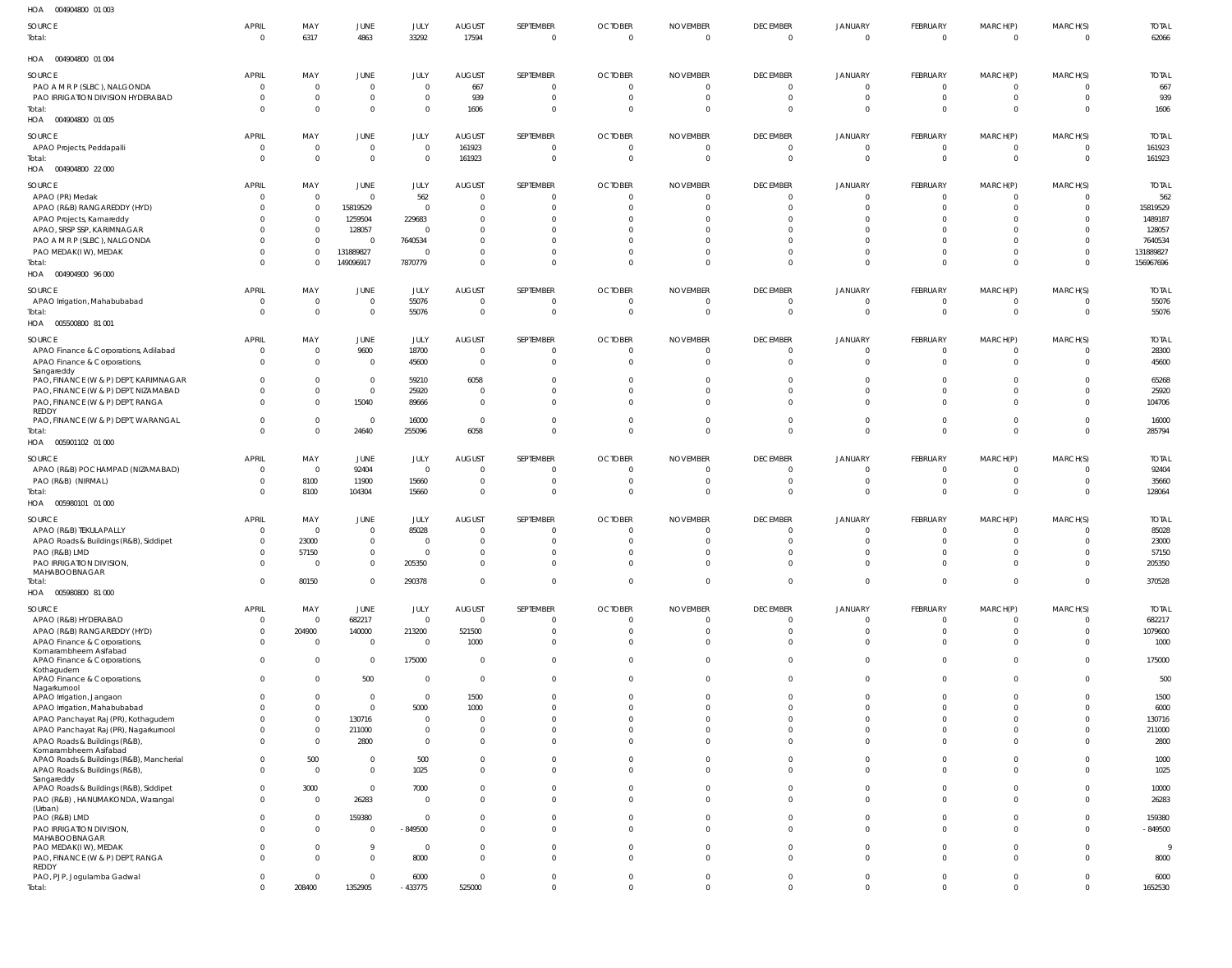| HOA  007060118  01  000                                                         |                          |                             |                          |                             |                         |                            |                                  |                                   |                             |                               |                                |                                  |                      |                    |
|---------------------------------------------------------------------------------|--------------------------|-----------------------------|--------------------------|-----------------------------|-------------------------|----------------------------|----------------------------------|-----------------------------------|-----------------------------|-------------------------------|--------------------------------|----------------------------------|----------------------|--------------------|
| SOURCE                                                                          | <b>APRIL</b>             | MAY                         | <b>JUNE</b>              | JULY                        | <b>AUGUST</b>           | SEPTEMBER                  | <b>OCTOBER</b>                   | <b>NOVEMBER</b>                   | <b>DECEMBER</b>             | JANUARY                       | FEBRUARY                       | MARCH(P)                         | MARCH(S)             | <b>TOTAL</b>       |
| APAO, SRSP SSP, KARIMNAGAR                                                      | 0                        | $\mathbf{0}$                | $\overline{0}$           | 1020                        | $\overline{0}$          | $\mathbf{0}$               | $\overline{0}$                   | $\overline{0}$                    | $\mathbf 0$                 | $\mathbf 0$                   | $\mathbf 0$                    | $\overline{0}$                   | - 0                  | 1020               |
| Total:<br>HOA  020201102  81  000                                               | $\Omega$                 | $\mathbf{0}$                | $\overline{0}$           | 1020                        | $\overline{0}$          | $\mathbf{0}$               | $\overline{0}$                   | $\mathbf 0$                       | $\Omega$                    | $\mathbf 0$                   | $\mathbf 0$                    | $\overline{0}$                   | $\Omega$             | 1020               |
| SOURCE                                                                          | <b>APRIL</b>             | MAY                         | <b>JUNE</b>              | JULY                        | <b>AUGUST</b>           | SEPTEMBER                  | <b>OCTOBER</b>                   | <b>NOVEMBER</b>                   | <b>DECEMBER</b>             | JANUARY                       | FEBRUARY                       | MARCH(P)                         | MARCH(S)             | <b>TOTAL</b>       |
| PAO, FINANCE (W & P) DEPT, KARIMNAGAR                                           | $\mathbf 0$              | $\mathbf{0}$                | 43148                    | 196836                      | 0                       | $\mathbf{0}$               | $\overline{0}$                   | $\overline{0}$                    | $\Omega$                    | 0                             | 0                              | $\overline{0}$                   |                      | 239984             |
| PAO, FINANCE (W & P) DEPT, NIZAMABAD                                            |                          | $\mathbf 0$                 | $\overline{0}$           | 4000                        | 6819                    | $\mathbf{0}$               | $\overline{0}$                   | $\mathbf{0}$                      |                             | 0                             | $\Omega$                       | $\overline{0}$                   |                      | 10819              |
| PAO, FINANCE (W & P) DEPT, WARANGAL<br>Total:                                   | $\Omega$<br>$\Omega$     | $\mathbf{0}$<br>$\mathbf 0$ | $\overline{0}$<br>43148  | 24519<br>225355             | 14422<br>21241          | $\Omega$<br>$\mathbf 0$    | $\overline{0}$<br>$\overline{0}$ | $\mathbf 0$<br>$\overline{0}$     | $\Omega$<br>$\Omega$        | $\Omega$<br>$\Omega$          | $\Omega$<br>$\Omega$           | $\overline{0}$<br>$\overline{0}$ |                      | 38941<br>289744    |
| HOA  020201103  81  000                                                         |                          |                             |                          |                             |                         |                            |                                  |                                   |                             |                               |                                |                                  |                      |                    |
| SOURCE                                                                          | <b>APRIL</b>             | MAY                         | JUNE                     | JULY                        | <b>AUGUST</b>           | SEPTEMBER                  | <b>OCTOBER</b>                   | <b>NOVEMBER</b>                   | <b>DECEMBER</b>             | JANUARY                       | FEBRUARY                       | MARCH(P)                         | MARCH(S)             | <b>TOTAL</b>       |
| APAO Finance & Corporations, Adilabad                                           | $\mathbf 0$              | $\mathbf{0}$                | $\overline{0}$           | $\overline{0}$              | 23253                   | $\mathbf 0$                | $\overline{0}$                   | $\overline{0}$                    | $\Omega$                    | 0                             | $\Omega$                       | $\overline{0}$                   |                      | 23253              |
| PAO, FINANCE (W & P) DEPT, KARIMNAGAR                                           | 0                        | $\mathbf{0}$                | 40733                    | 57781                       | 0                       | $\mathbf{0}$               | $\overline{0}$                   | $\mathbf 0$                       | $\Omega$                    | 0                             | $\Omega$                       | $\overline{0}$                   |                      | 98514              |
| PAO, FINANCE (W & P) DEPT,<br>MAHABOOBNAGAR                                     | $\Omega$                 | $\mathbf 0$                 | $\overline{0}$           | 48107                       | $\overline{0}$          | $\Omega$                   | $\Omega$                         | $\mathbf 0$                       |                             |                               | $\Omega$                       | $\Omega$                         |                      | 48107              |
| PAO, FINANCE (W & P) DEPT, NIZAMABAD                                            |                          | $\mathbf 0$                 | 12683                    | 449                         | 0                       | $\Omega$                   | $\Omega$                         | $\Omega$                          |                             |                               | $\Omega$                       | $\overline{0}$                   |                      | 13132              |
| PAO, FINANCE (W & P) DEPT, WARANGAL<br>Total:                                   | $\Omega$<br>$\Omega$     | $\mathbf 0$<br>$\mathbf 0$  | $\overline{0}$<br>53416  | 14400<br>120737             | $\overline{0}$<br>23253 | $\Omega$<br>$\mathbf 0$    | $\overline{0}$<br>$\overline{0}$ | $\mathbf 0$<br>$\overline{0}$     | $\Omega$<br>$\Omega$        | $\Omega$<br>$\Omega$          | $\Omega$<br>$\Omega$           | $\overline{0}$<br>$\overline{0}$ | $\Omega$<br>$\Omega$ | 14400<br>197406    |
| HOA  021501102  01  000                                                         |                          |                             |                          |                             |                         |                            |                                  |                                   |                             |                               |                                |                                  |                      |                    |
| SOURCE                                                                          | <b>APRIL</b>             | MAY                         | JUNE                     | JULY                        | <b>AUGUST</b>           | SEPTEMBER                  | <b>OCTOBER</b>                   | <b>NOVEMBER</b>                   | <b>DECEMBER</b>             | <b>JANUARY</b>                | FEBRUARY                       | MARCH(P)                         | MARCH(S)             | <b>TOTAL</b>       |
| APAO (PR) Ranga Reddy Dist                                                      | 0                        | 125000                      | 543374                   | 425000                      | 345000                  | $\overline{0}$             | $\overline{0}$                   | $\overline{0}$                    |                             | 0                             | $\Omega$                       | $\overline{0}$                   | $\Omega$             | 1438374            |
| APAO (PR) Tekulapapalli                                                         |                          | $\overline{0}$              | 54690                    | $\overline{0}$              | 0                       | $\Omega$                   | $\overline{0}$                   | $\mathbf 0$                       |                             | $\Omega$                      | $\Omega$                       | $\Omega$                         |                      | 54690              |
| APAO (PR), PJP, Jogulamba Gadwal                                                |                          | $\mathbf{0}$                | 65000                    | $\overline{0}$              | 0                       |                            | $\Omega$                         | $\Omega$                          |                             |                               |                                | $\Omega$                         |                      | 65000              |
| APAO Finance & Corporations, Siddipet                                           |                          | $\mathbf 0$                 | $\overline{0}$           | 500                         | 500                     |                            | $\Omega$                         | $\Omega$                          |                             |                               | $\Omega$                       | $\Omega$                         |                      | 1000               |
| APAO Finance & Corporations, Suryapet<br>APAO Panchayat Raj (PR), Bhoopalapally |                          | $\mathbf{0}$<br>10000       | 354697<br>81678          | $\mathbf{0}$<br>$\mathbf 0$ | 0<br>$\Omega$           |                            | $\Omega$<br>$\Omega$             | $\Omega$<br>$\Omega$              |                             |                               | n<br>n                         | $\Omega$<br>$\Omega$             |                      | 354697<br>91678    |
| APAO Panchayat Raj (PR), Peddapalli                                             |                          | $\mathbf{0}$                | 2000                     | $\mathbf 0$                 | - 0                     |                            | $\Omega$                         | $\Omega$                          |                             |                               |                                | $\Omega$                         |                      | 2000               |
| APAO Panchayat Raj (PR), Sangareddy                                             |                          | $\mathbf{0}$                | 678000                   | $\mathbf 0$                 | 15090                   |                            | $\Omega$                         | $\Omega$                          |                             |                               | $\Omega$                       | $\Omega$                         |                      | 693090             |
| APAO Panchayat Raj (PR), Siddipet                                               |                          | $\mathbf{0}$                | $\overline{\mathbf{0}}$  | $\mathbf 0$                 | 32741                   |                            | $\Omega$                         | $\Omega$                          |                             |                               | n                              | $\Omega$                         |                      | 32741              |
| APAO Panchayat Raj (PR), Suryapet                                               |                          | $\mathbf{0}$                | 50000                    | $\mathbf{0}$                | 18236                   |                            | $\Omega$                         | $\Omega$                          |                             |                               | $\Omega$                       | $\Omega$                         |                      | 68236              |
| PAO (PR) KCC, Warangal (Urban)                                                  |                          | $\mathbf{0}$                | 23000                    | $\overline{0}$              | 0                       |                            | $\Omega$                         | $\Omega$                          |                             |                               | n                              | $\Omega$                         |                      | 23000              |
| PAO (PR) MAHABOOBNAGAR                                                          |                          | $\mathbf 0$<br>$\mathbf{0}$ | 587544                   | 98771<br>$\overline{0}$     | 137000                  |                            | $\Omega$<br>$\Omega$             | $\Omega$<br>$\Omega$              |                             |                               | $\Omega$<br>n                  | $\Omega$<br>$\Omega$             |                      | 823315             |
| PAO (PR) Nalgonda<br>PAO, AMRP (FINANCE) NALGONDA                               |                          | $\mathbf 0$                 | 46000<br>$\overline{0}$  | 2403                        | 0<br>0                  |                            | $\Omega$                         | $\Omega$                          |                             |                               | n                              | $\Omega$                         |                      | 46000<br>2403      |
| PAO, FINANCE (W & P) DEPT, KARIMNAGAR                                           |                          | $\mathbf{0}$                | $\overline{0}$           | 2174                        | 0                       |                            | $\Omega$                         | $\Omega$                          |                             | <sup>0</sup>                  | n                              | $\Omega$                         |                      | 2174               |
| PAO, FINANCE (W & P) DEPT, NIZAMABAD                                            |                          | $\mathbf 0$                 | $\mathbf{0}$             | 61189                       | $\overline{0}$          | $\Omega$                   | $\Omega$                         | $\Omega$                          |                             |                               | $\Omega$                       | $\Omega$                         |                      | 61189              |
| PAO, FINANCE (W & P) DEPT, RANGA                                                | $\Omega$                 | $\mathbf 0$                 | $\overline{0}$           | 8900                        | $\Omega$                | $\Omega$                   | $\Omega$                         | $\Omega$                          |                             |                               | n                              | $\Omega$                         |                      | 8900               |
| REDDY<br>PAO, FINANCE (W & P) DEPT, WARANGAL                                    | $\mathbf 0$              | $\mathbf 0$                 | $\overline{0}$           | $\overline{0}$              | 1869                    | $\mathbf{0}$               | $\overline{0}$                   | $\overline{0}$                    | $\Omega$                    | $\Omega$                      | $\Omega$                       | $\overline{0}$                   | $\Omega$             | 1869               |
| Total:                                                                          | $\Omega$                 | 135000                      | 2485983                  | 598937                      | 550436                  | $\mathbf 0$                | $\overline{0}$                   | $\mathbf 0$                       | $\Omega$                    | $\Omega$                      | $\Omega$                       | $\overline{0}$                   | $\Omega$             | 3770356            |
| HOA  021501103  03  000                                                         |                          |                             |                          |                             |                         |                            |                                  |                                   |                             |                               |                                |                                  |                      |                    |
| SOURCE                                                                          | <b>APRIL</b>             | MAY                         | JUNE                     | JULY                        | <b>AUGUST</b>           | SEPTEMBER                  | <b>OCTOBER</b>                   | <b>NOVEMBER</b>                   | <b>DECEMBER</b>             | JANUARY                       | FEBRUARY                       | MARCH(P)                         | MARCH(S)             | <b>TOTAL</b>       |
| APAO (PR) Ranga Reddy Dist                                                      | 0                        | $\overline{0}$              | 9209                     | $\overline{0}$              | 0                       | $\Omega$                   | $\Omega$                         | $\mathbf{0}$                      | $\Omega$                    | 0                             | $\Omega$                       | $\Omega$                         |                      | 9209               |
| APAO Public Health (PH), Adilabad                                               |                          | $\mathbf{0}$                | $\overline{0}$           | $\overline{0}$              | 25000                   |                            | $\Omega$                         | $\Omega$                          |                             |                               | $\Omega$                       | $\Omega$                         |                      | 25000              |
| APAO Public Health (PH), Sangareddy                                             |                          | $\mathbf{0}$                | $\overline{0}$           | 20000                       | - 0                     |                            | n                                |                                   |                             |                               | n                              | $\Omega$                         |                      | 20000              |
| APAO, (PH) POCHAMPAD (NZM)                                                      | $\Omega$                 | $\mathbf 0$<br>50815        | 40000<br>$\Omega$        | $\mathbf 0$<br>$\mathbf 0$  | $\Omega$<br>$\Omega$    | $\Omega$                   | $\Omega$<br>$\Omega$             | $\Omega$<br>$\Omega$              |                             |                               | $\Omega$<br><sup>n</sup>       | $\Omega$<br>$\Omega$             |                      | 40000<br>50815     |
| PAO (PH) LMD (KARIMNAGAR)<br>PAO Public Health (PH), Ranga Reddy                |                          | 0                           |                          | 0                           | 1055175                 |                            |                                  | 0                                 |                             |                               |                                | 0                                |                      | 1055175            |
| Total:                                                                          | $\Omega$                 | 50815                       | 49209                    | 20000                       | 1080175                 | $\mathbf 0$                | $\mathbf 0$                      | $\overline{0}$                    | $\Omega$                    | $\Omega$                      | $\Omega$                       | $\overline{0}$                   | $\Omega$             | 1200199            |
| HOA  021501800  81  000                                                         |                          |                             |                          |                             |                         |                            |                                  |                                   |                             |                               |                                |                                  |                      |                    |
| SOURCE                                                                          | <b>APRIL</b>             | MAY                         | JUNE                     | JULY                        | <b>AUGUST</b>           | SEPTEMBER                  | <b>OCTOBER</b>                   | <b>NOVEMBER</b>                   | <b>DECEMBER</b>             | <b>JANUARY</b>                | <b>FEBRUARY</b>                | MARCH(P)                         | MARCH(S)             | <b>TOTAL</b>       |
| PAO (PH) LMD (KARIMNAGAR)                                                       | $\overline{0}$           | $\mathbf{0}$                | $\overline{0}$           | $\overline{0}$              | 15000                   | $\mathbf 0$                | $\overline{0}$                   | $\mathbf 0$                       | $\overline{0}$              | $\mathbf 0$                   | $\mathbf 0$                    | $\overline{0}$                   |                      | 15000              |
| PAO (PH) MAHABOOBNAGAR<br>PAO (PH), HANUMAKONDA, Warangal                       | $\Omega$<br>$\mathbf 0$  | $\mathbf 0$<br>$\mathbf{0}$ | $\overline{0}$<br>138000 | 10000<br>$\overline{0}$     | 0<br>$\overline{0}$     | $\mathbf 0$<br>$\mathbf 0$ | $\overline{0}$<br>$\mathbf 0$    | $\overline{0}$<br>$\overline{0}$  | $\Omega$<br>$\Omega$        | 0<br>$\mathbf 0$              | $\Omega$<br>$\mathbf 0$        | $\overline{0}$<br>$\overline{0}$ | $\Omega$             | 10000<br>138000    |
| (Urban)                                                                         |                          |                             |                          |                             |                         |                            |                                  |                                   |                             |                               |                                |                                  |                      |                    |
| Total:<br>HOA  021601106  01  000                                               | $\mathbf 0$              | $\mathbf{0}$                | 138000                   | 10000                       | 15000                   | $\mathbf 0$                | $\overline{0}$                   | $\overline{0}$                    | $\mathbf 0$                 | $\mathbf 0$                   | $\mathbf 0$                    | $\overline{0}$                   | $\Omega$             | 163000             |
| SOURCE                                                                          | <b>APRIL</b>             | MAY                         | JUNE                     | JULY                        | <b>AUGUST</b>           | SEPTEMBER                  | <b>OCTOBER</b>                   | <b>NOVEMBER</b>                   | <b>DECEMBER</b>             | JANUARY                       | <b>FEBRUARY</b>                | MARCH(P)                         | MARCH(S)             | <b>TOTAL</b>       |
| APAO (R&B) RANGAREDDY (HYD)                                                     | $\overline{0}$           | 1000                        | 64                       | 3064                        | 1192                    | $\mathbf{0}$               | $\overline{0}$                   | $\overline{0}$                    | $\Omega$                    | $\Omega$                      | $\mathbf 0$                    | $\overline{0}$                   |                      | 5320               |
| APAO (R&B) TEKULAPALLY                                                          |                          | 111                         | 111                      | 111                         | 111                     | $\mathbf{0}$               | $\overline{0}$                   | $\mathbf 0$                       | $\Omega$                    | $\Omega$                      | $\mathbf 0$                    | $\overline{0}$                   |                      | 444                |
| APAO Irrigation, Yadadri                                                        |                          | $\overline{0}$              | $\overline{0}$           | $\overline{3}$              | -3                      | $\Omega$                   | $\Omega$                         | $\Omega$                          |                             |                               | $\Omega$                       | $\Omega$                         |                      |                    |
| PAO (W&P), Waranagal (Urban)                                                    |                          | 10<br>47                    | 20<br>47                 | 10<br>47                    | 10<br>47                | $\Omega$<br>$\Omega$       | $\Omega$<br>$\Omega$             | $\mathbf 0$<br>$\Omega$           |                             |                               | $\Omega$<br>$\Omega$           | $\Omega$<br>$\Omega$             |                      | 50                 |
| PAO A M R P (SLBC), NALGONDA<br>PAO IRRIGATION DIVISION HYDERABAD               |                          | 236                         | 47                       | 484                         | 178                     |                            | $\Omega$                         | $\Omega$                          |                             |                               | $\Omega$                       | $\Omega$                         |                      | 188<br>945         |
| PAO IRRIGATION DIVISION NALGONDA                                                |                          | 180                         | $\overline{0}$           | 540                         | 180                     |                            | $\Omega$                         | $\Omega$                          |                             |                               | $\Omega$                       | $\Omega$                         |                      | 900                |
| PAO IRRIGATION RANGA REDDY DISTRICT                                             |                          | 52                          | 502                      | 802                         | 1102                    |                            | $\Omega$                         | $\Omega$                          |                             |                               | $\Omega$                       | $\Omega$                         |                      | 2458               |
| PAO, PJP, Jogulamba Gadwal                                                      |                          | 13                          | 16                       | 16                          | 22                      | $\Omega$                   | $\Omega$                         | $\Omega$                          |                             |                               | $\Omega$                       | $\Omega$                         |                      | 67                 |
| PAO, NSP(W&P), HYDERABAD                                                        |                          | 47                          | 47                       | 47                          | 47                      | $\mathbf 0$                | $\overline{0}$                   | $\mathbf 0$                       | $\Omega$                    | $\Omega$                      | $\Omega$                       | $\overline{0}$                   |                      | 188                |
| Total:<br>HOA  023560800  01  000                                               | $\Omega$                 | 1696                        | 854                      | 5124                        | 2892                    | $\Omega$                   | $\Omega$                         | $\overline{0}$                    | $\Omega$                    | $\Omega$                      | $\Omega$                       | $\overline{0}$                   | $\Omega$             | 10566              |
|                                                                                 |                          |                             |                          |                             |                         |                            |                                  |                                   |                             |                               |                                |                                  |                      |                    |
| SOURCE                                                                          | <b>APRIL</b><br>$\Omega$ | MAY<br>$\mathbf{0}$         | <b>JUNE</b><br>60        | JULY<br>$\overline{0}$      | <b>AUGUST</b><br>0      | SEPTEMBER<br>$\mathbf{0}$  | <b>OCTOBER</b><br>$\overline{0}$ | <b>NOVEMBER</b><br>$\overline{0}$ | <b>DECEMBER</b><br>$\Omega$ | <b>JANUARY</b><br>$\mathbf 0$ | <b>FEBRUARY</b><br>$\mathbf 0$ | MARCH(P)<br>$\overline{0}$       | MARCH(S)             | <b>TOTAL</b><br>60 |
| APAO (PR) Medak<br>APAO (PR), PJP, Jogulamba Gadwal                             | $\Omega$                 | $\mathbf{0}$                | 15000                    | $\mathbf 0$                 | 0                       | $\mathbf 0$                | $\overline{0}$                   | $\mathbf{0}$                      | $\Omega$                    | $\Omega$                      | $\mathbf 0$                    | $\overline{0}$                   |                      | 15000              |
| APAO Finance & Corporations, Adilabad                                           |                          | $\mathbf{0}$                | $\overline{0}$           | $\mathbf 0$                 | 14300                   | $\Omega$                   | $\Omega$                         | $\mathbf 0$                       | $\Omega$                    | 0                             | $\Omega$                       | $\overline{0}$                   |                      | 14300              |
| APAO Finance & Corporations, Jangaon                                            | 0                        | $\mathbf{0}$                | $\overline{0}$           | $\overline{0}$              | 35563                   | 0                          | $\overline{0}$                   | $\mathbf 0$                       | $\Omega$                    | 0                             | $\Omega$                       | $\overline{0}$                   |                      | 35563              |
| APAO Finance & Corporations,                                                    | $\Omega$                 | $\Omega$                    | $\overline{0}$           | 3170                        | - 0                     | $\Omega$                   | $\mathbf 0$                      | $\mathbf{0}$                      | $\Omega$                    | 0                             | $\Omega$                       | $\Omega$                         |                      | 3170               |
| Mahabubabad<br>APAO Finance & Corporations, Peddapalli                          | $\Omega$                 | $\mathbf{0}$                | $\overline{0}$           | $\overline{0}$              | 8861                    | $\mathbf{0}$               | $\overline{0}$                   | $\overline{0}$                    | $\Omega$                    | $\Omega$                      | $\Omega$                       | $\overline{0}$                   | $\Omega$             | 8861               |
| APAO Finance & Corporations, Vikarabad                                          | $\Omega$                 | $\mathbf{0}$                | $\overline{0}$           | 40830                       | 10000                   | $\Omega$                   | $\mathbf 0$                      | $\overline{0}$                    | $\Omega$                    | $\mathbf 0$                   | $\mathbf 0$                    | $\Omega$                         |                      | 50830              |
| APAO Irrigation, Jagtial                                                        | 0                        | $\overline{0}$              | 2000                     | 17000                       | 1000                    | $\mathbf{0}$               | $\mathbf 0$                      | $\overline{0}$                    | $\mathbf 0$                 | $\Omega$                      | $\mathbf 0$                    | $\overline{0}$                   | $\Omega$             | 20000              |
| APAO Irrigation, Jangaon                                                        | $\mathbf{0}$             | $\overline{0}$              | $\overline{0}$           | 4500                        | $\mathbf{0}$            | $\mathbf 0$                | $\Omega$                         | $\Omega$                          | $\mathbf 0$                 |                               | $\mathbf 0$                    | $\overline{0}$                   | $\Omega$             | 4500               |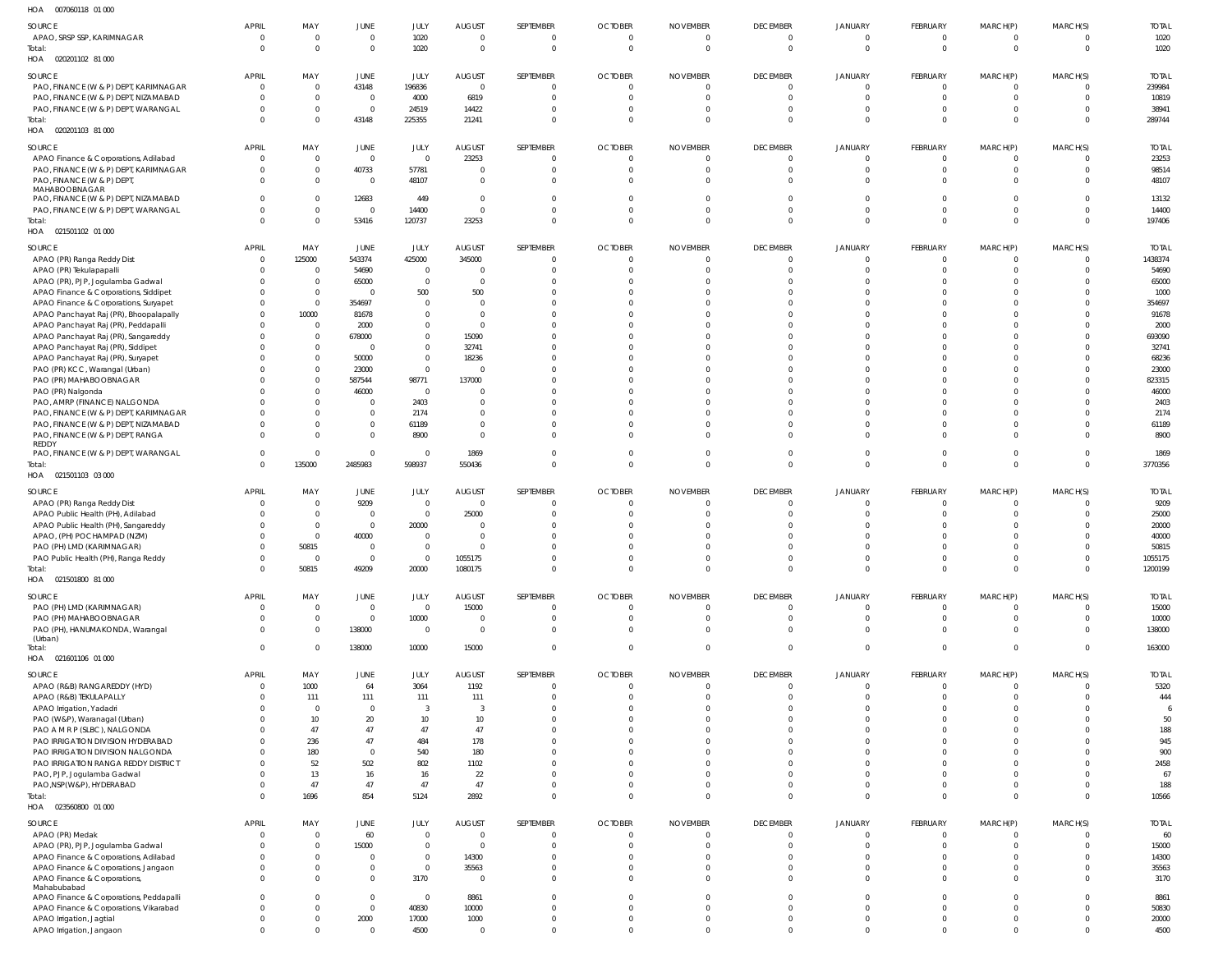| HOA<br>023560800 01 000                                                |                            |                            |                                  |                  |                                  |                     |                                  |                                  |                                  |                               |                            |                                |                            |                  |
|------------------------------------------------------------------------|----------------------------|----------------------------|----------------------------------|------------------|----------------------------------|---------------------|----------------------------------|----------------------------------|----------------------------------|-------------------------------|----------------------------|--------------------------------|----------------------------|------------------|
| SOURCE                                                                 | <b>APRIL</b>               | MAY                        | JUNE                             | JULY             | <b>AUGUST</b>                    | SEPTEMBER           | <b>OCTOBER</b>                   | <b>NOVEMBER</b>                  | <b>DECEMBER</b>                  | <b>JANUARY</b>                | FEBRUARY                   | MARCH(P)                       | MARCH(S)                   | <b>TOTAL</b>     |
| APAO Panchayat Raj (PR), Jagtial                                       | $\overline{0}$             | $\mathbf 0$                | 11100                            | $\Omega$         | $\overline{0}$                   | $\Omega$            | $\overline{0}$                   | $\overline{0}$                   | $\overline{\mathbf{0}}$          | $\Omega$                      | $\Omega$                   | $\overline{0}$                 | $\Omega$                   | 11100            |
| APAO Panchayat Raj (PR), Jangaon                                       | $\mathbf{0}$               | $\mathbf 0$                | $\overline{0}$                   | $\Omega$         | 16980                            | $\circ$             | $\overline{0}$                   | $\mathbf 0$                      | $\overline{0}$                   | $\Omega$                      | $\Omega$                   | $\overline{0}$                 | $\Omega$                   | 16980            |
| APAO Panchayat Raj (PR),                                               | $\Omega$                   | 339271                     | $\overline{0}$                   | $\Omega$         | $\overline{\mathbf{0}}$          | $\Omega$            | $\Omega$                         | $\Omega$                         | $\Omega$                         | $\Omega$                      | $\Omega$                   | $\Omega$                       | $\Omega$                   | 339271           |
| Komarambheem Asifabad                                                  |                            |                            |                                  |                  |                                  |                     |                                  |                                  |                                  |                               |                            |                                |                            |                  |
| APAO Panchayat Raj (PR), Mahabubabad                                   | $\Omega$                   | $\mathbf 0$                | $\overline{0}$                   | 42827            | $\overline{\mathbf{0}}$          | - 0                 | $\Omega$                         | $\Omega$                         | $\Omega$                         | $\Omega$                      |                            | $\Omega$                       | $\Omega$                   | 42827            |
| APAO Panchayat Raj (PR), Nagarkurnool                                  |                            | $\mathbf 0$                | 173182                           | $\overline{0}$   | 10000                            |                     | $\Omega$                         |                                  | $\Omega$                         |                               |                            | -C                             | <sup>0</sup>               | 183182           |
| APAO Panchayat Raj (PR), Peddapalli                                    |                            | $\mathbf 0$                | 40060                            | $\Omega$         | 125172                           |                     | $\Omega$                         | $\Omega$                         | $\Omega$                         | $\Omega$                      |                            | $\Omega$                       | $\Omega$                   | 165232           |
| APAO Panchayat Raj (PR), Sangareddy                                    |                            | $\mathbf 0$                | 337181                           | $\Omega$         | 15000                            |                     | - 0                              | $\Omega$                         | $\Omega$                         | $\Omega$                      |                            | $\Omega$                       | <sup>0</sup>               | 352181           |
| APAO Panchayat Raj (PR), Vikarabad                                     |                            | $\mathbf 0$                | 17945                            | $\Omega$         | 40000                            |                     | $\Omega$                         | $\Omega$                         | $\cap$                           | $\cap$                        |                            | $\Omega$                       | <sup>0</sup>               | 57945            |
| APAO Panchayat Raj (PR), Wanaparthy                                    |                            | $\mathbf 0$                | 23000                            | $\Omega$         | - 0                              |                     | -0                               | -0                               | $\Omega$                         | $\Omega$                      |                            | $\Omega$                       | $\Omega$                   | 23000            |
| APAO Panchayat Raj (PR), Waranagal<br>Rural                            | <sup>0</sup>               | $\mathbf 0$                | 5000                             | $\Omega$         | $\Omega$                         | $\Omega$            | $\Omega$                         | $\Omega$                         | $\Omega$                         | $\Omega$                      | $\Omega$                   | $\Omega$                       | $\Omega$                   | 5000             |
| APAO Projects, Jangaon                                                 | $\Omega$                   | $\mathbf 0$                | $\overline{0}$                   | $\Omega$         | 2497072                          |                     | $\Omega$                         | $\mathbf 0$                      | $\Omega$                         | $\Omega$                      |                            | $\Omega$                       | $\Omega$                   | 2497072          |
| APAO Roads & Buildings (R&B),                                          | $\Omega$                   | 16352                      | $\overline{0}$                   | $\Omega$         | $\Omega$                         | $\Omega$            | $\Omega$                         | $\Omega$                         | $\Omega$                         | $\Omega$                      | $\Omega$                   | $\Omega$                       | $\Omega$                   | 16352            |
| Wanaparthy                                                             |                            |                            |                                  |                  |                                  |                     |                                  |                                  |                                  |                               |                            |                                |                            |                  |
| PAO IRRIGATION DIVISION,                                               | $\Omega$                   | $\Omega$                   | $\overline{0}$                   | 3000             | $\Omega$                         | $\Omega$            | $\Omega$                         | $\Omega$                         | $\Omega$                         | $\Omega$                      | $\Omega$                   | $\Omega$                       | $\Omega$                   | 3000             |
| MAHABOOBNAGAR                                                          |                            |                            |                                  |                  |                                  |                     |                                  |                                  |                                  |                               |                            |                                |                            |                  |
| PAO MEDAK(IW), MEDAK                                                   |                            | $\mathbf 0$                | 3000                             | $\Omega$         | $\overline{0}$                   |                     | $\Omega$                         | $\Omega$                         | $\Omega$                         | $\Omega$                      | $\Omega$                   | $\Omega$                       | <sup>0</sup>               | 3000             |
| PAO, AMRP (FINANCE) NALGONDA                                           |                            | $\overline{0}$             | 5196                             | $\Omega$         | $\overline{0}$                   |                     | $\Omega$                         | $\Omega$                         | $\Omega$                         | $\Omega$                      | $\Omega$                   | $\Omega$                       | <sup>0</sup>               | 5196             |
| PAO, FINANCE (W & P) DEPT, RANGA                                       | <sup>0</sup>               | 3676                       | 3062                             | 217453           | 1222                             | $\Omega$            | $\Omega$                         | $\Omega$                         | $\Omega$                         | $\Omega$                      | $\Omega$                   | $\Omega$                       | $\Omega$                   | 225413           |
| REDDY<br>PAO, FINANCE (W & P) DEPT, WARANGAL                           | $\mathbf 0$                | $\overline{0}$             | $\overline{0}$                   | 117820           | $\overline{\mathbf{0}}$          | $\Omega$            | $\Omega$                         | $\Omega$                         | $\Omega$                         | - 0                           | $\Omega$                   | $\Omega$                       | $\Omega$                   | 117820           |
| Total:                                                                 | $\Omega$                   | 359299                     | 635786                           | 446600           | 2775170                          | $\Omega$            | $\Omega$                         | $\overline{0}$                   | $\Omega$                         | $\Omega$                      | $\Omega$                   | $\mathbf{0}$                   | $\Omega$                   | 4216855          |
| HOA  025000102  01 000                                                 |                            |                            |                                  |                  |                                  |                     |                                  |                                  |                                  |                               |                            |                                |                            |                  |
|                                                                        |                            |                            |                                  |                  |                                  |                     |                                  |                                  |                                  |                               |                            |                                |                            |                  |
| SOURCE                                                                 | <b>APRIL</b>               | MAY                        | JUNE                             | JULY             | <b>AUGUST</b>                    | SEPTEMBER           | <b>OCTOBER</b>                   | <b>NOVEMBER</b>                  | <b>DECEMBER</b>                  | JANUARY                       | FEBRUARY                   | MARCH(P)                       | MARCH(S)                   | <b>TOTAL</b>     |
| APAO Finance & Corporations, Adilabad                                  | $\overline{0}$             | $\mathbf 0$                | 145920                           | 63522            | $\overline{0}$                   | - 0                 | $\overline{0}$                   | 0                                | $\overline{0}$                   | $\overline{0}$                | $\Omega$                   | $\overline{0}$                 | $\overline{0}$             | 209442           |
| APAO Finance & Corporations,                                           | $\Omega$                   | $\mathbf 0$                | $\overline{0}$                   | 19400            | 10455                            | - 0                 | $\Omega$                         | $\Omega$                         | $\Omega$                         | $\Omega$                      | $\Omega$                   | $\overline{0}$                 | $\Omega$                   | 29855            |
| Sangareddy<br>PAO, AMRP (FINANCE) NALGONDA                             | $\Omega$                   | $\Omega$                   | $\overline{0}$                   | 7000             | 13128                            | $\Omega$            | $\Omega$                         | $\Omega$                         | $\Omega$                         | $\Omega$                      | $\Omega$                   | $\Omega$                       | $\Omega$                   | 20128            |
|                                                                        | $\Omega$                   | $\Omega$                   | $\overline{0}$                   |                  | $\overline{\phantom{0}}$         |                     | $\Omega$                         | $\Omega$                         | $\Omega$                         | $\Omega$                      |                            | $\Omega$                       | $\Omega$                   | 8422             |
| PAO, FINANCE (W & P) DEPT, KARIMNAGAR<br>PAO, FINANCE (W & P) DEPT,    | $\Omega$                   | $\mathbf 0$                | $\overline{0}$                   | 8422<br>$\Omega$ | 16825                            | $\Omega$            | $\Omega$                         | $\Omega$                         | $\Omega$                         | $\Omega$                      | $\Omega$                   | $\Omega$                       | $\Omega$                   | 16825            |
| MAHABOOBNAGAR                                                          |                            |                            |                                  |                  |                                  |                     |                                  |                                  |                                  |                               |                            |                                |                            |                  |
| PAO, FINANCE (W & P) DEPT, MEDAK                                       | 0                          | $\mathbf 0$                | $\overline{0}$                   | 15360            | $\overline{\phantom{0}}$         | - 0                 | $\Omega$                         | 0                                | $\overline{0}$                   | - 0                           | $\Omega$                   | $\Omega$                       | $\Omega$                   | 15360            |
| Total:                                                                 | $\Omega$                   | $\mathbf 0$                | 145920                           | 113704           | 40408                            | $\Omega$            | $\Omega$                         | $\mathbf 0$                      | $\Omega$                         | $\overline{0}$                | $\Omega$                   | $\overline{0}$                 | $\overline{0}$             | 300032           |
| HOA  040601800  02  000                                                |                            |                            |                                  |                  |                                  |                     |                                  |                                  |                                  |                               |                            |                                |                            |                  |
|                                                                        |                            |                            |                                  |                  |                                  |                     |                                  |                                  |                                  |                               |                            |                                |                            |                  |
| SOURCE                                                                 | <b>APRIL</b>               | MAY                        | JUNE                             | <b>JULY</b>      | <b>AUGUST</b>                    | SEPTEMBER           | <b>OCTOBER</b>                   | <b>NOVEMBER</b>                  | <b>DECEMBER</b>                  | <b>JANUARY</b>                | FEBRUARY                   | MARCH(P)                       | MARCH(S)                   | <b>TOTAL</b>     |
| APAO (PR) Ranga Reddy Dist                                             | 0                          | $\mathbf 0$                | 182000                           | $\Omega$         | $\overline{\mathbf{0}}$          | $\Omega$            | $\overline{0}$                   | 0                                | $\Omega$                         | $\Omega$                      | $\Omega$                   | $\overline{0}$                 | $\Omega$                   | 182000           |
| APAO Panchayat Raj (PR), Peddapalli                                    | $\Omega$                   | $\mathbf 0$                | $\overline{0}$                   | $\overline{0}$   | 872                              | -0                  | $\Omega$                         | $\Omega$                         | $\Omega$                         | $\Omega$                      | $\Omega$                   | $\Omega$                       | <sup>0</sup>               | 872              |
| PAO IRRIGATION DIVISION,<br>MAHABOOBNAGAR                              | <sup>0</sup>               | $\Omega$                   | $\overline{0}$                   | 3500             | 4000                             | $\Omega$            | $\Omega$                         | $\Omega$                         | $\Omega$                         | $\Omega$                      | $\Omega$                   | $\Omega$                       | $\Omega$                   | 7500             |
| PAO, FINANCE (W & P) DEPT,                                             | $\Omega$                   | $\mathbf 0$                | $\overline{0}$                   | $\Omega$         | 4000                             | $\Omega$            | $\overline{0}$                   | $\Omega$                         | $\Omega$                         | $\Omega$                      | $\Omega$                   | $\Omega$                       | $\Omega$                   | 4000             |
| MAHABOOBNAGAR                                                          |                            |                            |                                  |                  |                                  |                     |                                  |                                  |                                  |                               |                            |                                |                            |                  |
| PAO, FINANCE (W & P) DEPT, RANGA                                       | <sup>0</sup>               | $\Omega$                   | 4157                             | 6000             | - 0                              | $\Omega$            | $\Omega$                         | $\Omega$                         | $\Omega$                         | $\Omega$                      | $\Omega$                   | $\Omega$                       | <sup>0</sup>               | 10157            |
| REDDY                                                                  |                            |                            |                                  |                  |                                  |                     |                                  |                                  |                                  |                               |                            |                                |                            |                  |
| PAO, PJP, Jogulamba Gadwal                                             | $\mathbf 0$                | $\mathbf 0$                | 1000                             | $\overline{0}$   | $\overline{0}$                   | $\Omega$            | $\overline{0}$                   | $\overline{0}$                   | $\overline{0}$                   | $\overline{0}$                | $\Omega$                   | $\mathbf{0}$                   | $\Omega$                   | 1000             |
| Total:                                                                 | $\Omega$                   | $\mathbf 0$                | 187157                           | 9500             | 8872                             | $\Omega$            | $\overline{0}$                   | $\overline{0}$                   | $\Omega$                         | $\Omega$                      | $\Omega$                   | $\overline{0}$                 | $\Omega$                   | 205529           |
| HOA  043500800  03  000                                                |                            |                            |                                  |                  |                                  |                     |                                  |                                  |                                  |                               |                            |                                |                            |                  |
| SOURCE                                                                 | <b>APRIL</b>               | MAY                        | JUNE                             | JULY             | <b>AUGUST</b>                    | SEPTEMBER           | <b>OCTOBER</b>                   | <b>NOVEMBER</b>                  | <b>DECEMBER</b>                  | JANUARY                       | FEBRUARY                   | MARCH(P)                       | MARCH(S)                   | <b>TOTAL</b>     |
| PAO, FINANCE (W & P) DEPT, WARANGAL                                    | $\overline{0}$             | $\overline{0}$             | 903562                           | $\overline{0}$   | $\overline{0}$                   | $\Omega$            | $\overline{0}$                   | 0                                | $\overline{0}$                   | $\mathbf{0}$                  | $\overline{0}$             | $\overline{0}$                 | $\Omega$                   | 903562           |
| Total                                                                  |                            | $\cap$                     | 903562                           | $\Omega$         | $\Omega$                         |                     |                                  |                                  | $\cap$                           |                               |                            |                                |                            | 903562           |
| HOA  051500800  81 000                                                 |                            |                            |                                  |                  |                                  |                     |                                  |                                  |                                  |                               |                            |                                |                            |                  |
| SOURCE                                                                 | <b>APRIL</b>               | MAY                        | JUNE                             | JULY             | <b>AUGUST</b>                    | SEPTEMBER           | <b>OCTOBER</b>                   | <b>NOVEMBER</b>                  | <b>DECEMBER</b>                  | <b>JANUARY</b>                | FEBRUARY                   | MARCH(P)                       | MARCH(S)                   | <b>TOTAL</b>     |
| APAO (PR) Pochampad, Nizamabad                                         | $\mathbf{0}$               | $\mathbf 0$                | 111126                           | $\overline{0}$   | $\overline{0}$                   | $\overline{0}$      | $\overline{0}$                   | $\overline{0}$                   | $\overline{0}$                   | $\overline{0}$                | $\Omega$                   | $\Omega$                       | $\Omega$                   | 111126           |
|                                                                        | $\Omega$                   | $\mathbf 0$                | $\overline{0}$                   | 179616           | $\overline{0}$                   | $\Omega$            | $\Omega$                         | $\Omega$                         | $\Omega$                         | $\Omega$                      | $\Omega$                   | $\Omega$                       | $\Omega$                   |                  |
| APAO (PR) Tekulapapalli                                                | $\Omega$                   | $\mathbf 0$                | $\overline{0}$                   | 1000             | $\overline{0}$                   | $\Omega$            | $\Omega$                         | $\Omega$                         | $\Omega$                         | $\Omega$                      | $\Omega$                   | $\Omega$                       | <sup>0</sup>               | 179616<br>1000   |
| APAO Finance & Corporations, Kamareddy                                 | $\Omega$                   | $\mathbf 0$                | 14122                            | $\Omega$         | $\overline{\mathbf{0}}$          | $\Omega$            | $\Omega$                         | $\Omega$                         | $\Omega$                         | $\Omega$                      | $\Omega$                   | $\Omega$                       | <sup>0</sup>               | 14122            |
| APAO Finance & Corporations, Siricilla                                 | $\Omega$                   | 46000                      | $\overline{0}$                   | $\Omega$         | 4178                             |                     | $\Omega$                         | $\Omega$                         | $\Omega$                         | $\Omega$                      | $\Omega$                   | $\Omega$                       |                            | 50178            |
| APAO Panchayat Raj (PR), Adilabad                                      | <sup>0</sup>               | $\Omega$                   | $\overline{0}$                   | $\Omega$         |                                  |                     | $\Omega$                         | $\Omega$                         | $\Omega$                         | $\Omega$                      | $\Omega$                   | $\Omega$                       | <sup>0</sup>               |                  |
| APAO Panchayat Raj (PR), Jangaon<br>APAO Panchayat Raj (PR), Siricilla |                            | $\Omega$                   | 118                              | $\Omega$         | 83640<br>$\overline{\mathbf{0}}$ |                     | $\Omega$                         | $\Omega$                         | $\Omega$                         | $\Omega$                      | $\Omega$                   | $\Omega$                       | <sup>0</sup>               | 83640<br>118     |
|                                                                        |                            | $\Omega$                   |                                  | $\overline{0}$   |                                  |                     | $\Omega$                         | $\Omega$                         | $\Omega$                         | $\Omega$                      | $\Omega$                   | $\Omega$                       | <sup>0</sup>               |                  |
| PAO (PR) (IW), LMD Colony, Karimnagar<br>PAO (PR), Nirmal              |                            | $\Omega$                   | 109641<br>$\overline{0}$         | 5000             | 44444<br>$\overline{\mathbf{0}}$ |                     | $\Omega$                         | $\Omega$                         | $\Omega$                         | $\Omega$                      | $\Omega$                   | $\Omega$                       |                            | 154085<br>5000   |
|                                                                        | <sup>0</sup>               | $\Omega$                   | $\overline{0}$                   | 19488            | $\overline{\mathbf{0}}$          |                     | $\Omega$                         | $\Omega$                         | $\Omega$                         | $\Omega$                      | $\Omega$                   | $\Omega$                       | <sup>0</sup>               | 19488            |
| PAO, FINANCE (W & P) DEPT, KHAMMAM                                     | $\Omega$                   | $\mathbf 0$                | $\overline{0}$                   | 10917            | 2081                             | $\Omega$            | $\Omega$                         | $\mathbf 0$                      | $\overline{0}$                   | $\overline{0}$                | $\Omega$                   | $\overline{0}$                 | $\Omega$                   | 12998            |
| PAO, FINANCE (W & P) DEPT, NIZAMABAD                                   | $\Omega$                   |                            |                                  |                  |                                  | $\Omega$            | $\Omega$                         | $\Omega$                         | $\Omega$                         | $\Omega$                      | $\Omega$                   | $\Omega$                       | $\Omega$                   |                  |
| Total:                                                                 |                            | 46000                      | 235007                           | 216021           | 134343                           |                     |                                  |                                  |                                  |                               |                            |                                |                            | 631371           |
| HOA  070001800  81 000                                                 |                            |                            |                                  |                  |                                  |                     |                                  |                                  |                                  |                               |                            |                                |                            |                  |
| SOURCE                                                                 | <b>APRIL</b>               | MAY                        | JUNE                             | JULY             | <b>AUGUST</b>                    | SEPTEMBER           | <b>OCTOBER</b>                   | <b>NOVEMBER</b>                  | <b>DECEMBER</b>                  | <b>JANUARY</b>                | FEBRUARY                   | MARCH(P)                       | MARCH(S)                   | <b>TOTAL</b>     |
| APAO Irrigation, Wanaparthy                                            | $\mathbf 0$                | $\mathbf 0$                | $\overline{0}$                   | 59578            | $\overline{0}$                   | - 0                 | $\overline{0}$                   | $\overline{0}$                   | $\overline{0}$                   | $\overline{0}$                | $\overline{0}$             | $\overline{0}$                 | $\Omega$                   | 59578            |
| APAO Projects, Jagtial                                                 | $\overline{0}$             | 9476                       | $\overline{0}$                   | 269240           | $\overline{0}$                   |                     | $\Omega$                         | $\Omega$                         | $\overline{0}$                   | $\Omega$                      | $\Omega$                   | 0                              | $\Omega$                   | 278716           |
| APAO Projects, Peddapalli                                              | $\overline{0}$             | 37926640                   | $\overline{0}$                   | 40141139         | 212708                           |                     | $\Omega$                         | $\Omega$                         | $\Omega$                         | $\Omega$                      | $\Omega$                   | $\Omega$                       | $\Omega$                   | 78280487         |
| APAO, SRSP SSP, KARIMNAGAR                                             | $\overline{0}$             | 190034                     | 235296                           | 1217145          | 139533                           |                     | -0                               | $\Omega$                         | $\Omega$                         | $\Omega$                      | $\Omega$                   | $\Omega$                       | $\Omega$                   | 1782008          |
| PAO (W&P), Waranagal (Urban)                                           | $\Omega$                   | $\mathbf 0$                | 2299987                          | 300340           | $\overline{\mathbf{0}}$          |                     | $\Omega$                         | $\Omega$                         | $\Omega$                         | $\Omega$                      | $\Omega$                   | $\Omega$                       | <sup>0</sup>               | 2600327          |
| PAO IRRIGATION RANGA REDDY DISTRICT                                    | $\Omega$                   | $\mathbf 0$                | $\overline{0}$                   | 691100           | 290000                           |                     | - 0                              | $\Omega$                         | $\Omega$                         | $\Omega$                      | $\Omega$                   | $\Omega$                       | <sup>0</sup>               | 981100           |
| PAO, PJP, Jogulamba Gadwal                                             | $\Omega$                   | $\mathbf 0$                | 8200                             | 22000            | 40000                            |                     | $\Omega$                         | $\Omega$                         | $\Omega$                         | $\Omega$                      | $\Omega$                   | $\Omega$                       | $\Omega$                   | 70200            |
| PAO, NSP(W&P), HYDERABAD                                               | $\Omega$                   | $\mathbf 0$                | $\overline{0}$                   | 100000           | $\overline{\mathbf{0}}$          | $\Omega$            | $\Omega$                         | $\mathbf 0$                      | $\Omega$                         | $\Omega$                      | $\Omega$                   | $\mathbf{0}$                   | $\Omega$                   | 100000           |
| Total:                                                                 | $\Omega$                   | 38126150                   | 2543483                          | 42800542         | 682241                           | $\Omega$            | $\Omega$                         | $\overline{0}$                   | $\overline{0}$                   | $\overline{0}$                | $\Omega$                   | $\mathbf{0}$                   | $\Omega$                   | 84152416         |
| HOA  070101101  81  000                                                |                            |                            |                                  |                  |                                  |                     |                                  |                                  |                                  |                               |                            |                                |                            |                  |
|                                                                        |                            |                            |                                  |                  |                                  |                     |                                  |                                  |                                  |                               |                            |                                |                            |                  |
|                                                                        |                            |                            |                                  |                  |                                  |                     |                                  |                                  |                                  |                               |                            |                                |                            |                  |
| SOURCE                                                                 | <b>APRIL</b>               | MAY                        | JUNE                             | JULY             | <b>AUGUST</b>                    | SEPTEMBER           | <b>OCTOBER</b>                   | <b>NOVEMBER</b>                  | <b>DECEMBER</b>                  | <b>JANUARY</b>                | FEBRUARY                   | MARCH(P)                       | MARCH(S)                   | <b>TOTAL</b>     |
| PAO (W&P) NSP, TEKULAPALLY<br>Total:                                   | $\mathbf 0$<br>$\mathbf 0$ | $\mathbf 0$<br>$\mathbf 0$ | $\overline{0}$<br>$\overline{0}$ | 291823<br>291823 | $\overline{0}$<br>$\overline{0}$ | - 0<br>$\mathbf{0}$ | $\overline{0}$<br>$\overline{0}$ | $\overline{0}$<br>$\overline{0}$ | $\overline{0}$<br>$\overline{0}$ | $\overline{0}$<br>$\mathbf 0$ | $\overline{0}$<br>$\Omega$ | $\overline{0}$<br>$\mathbf{0}$ | $\Omega$<br>$\overline{0}$ | 291823<br>291823 |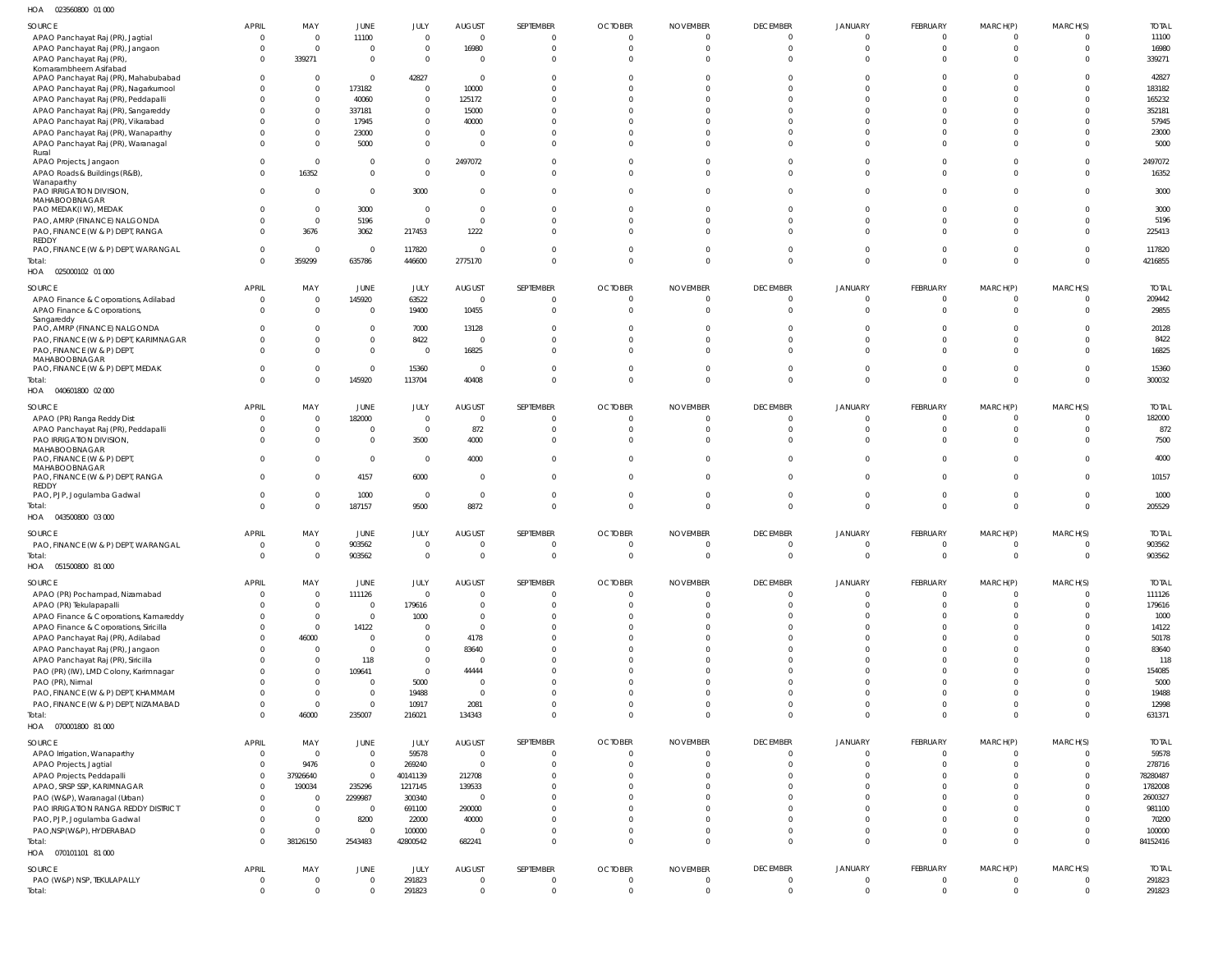070101800 81 000 HOA

| 107<br><b>UIUIUUU UIUUU</b>                             |                          |                                  |                        |                  |                         |           |                        |                            |                             |                      |                      |                         |          |                  |
|---------------------------------------------------------|--------------------------|----------------------------------|------------------------|------------------|-------------------------|-----------|------------------------|----------------------------|-----------------------------|----------------------|----------------------|-------------------------|----------|------------------|
| SOURCE                                                  | <b>APRIL</b>             | MAY                              | JUNE                   | JULY             | <b>AUGUST</b>           | SEPTEMBER | <b>OCTOBER</b>         | <b>NOVEMBER</b>            | <b>DECEMBER</b>             | <b>JANUARY</b>       | FEBRUARY             | MARCH(P)                | MARCH(S) | <b>TOTAL</b>     |
| APAO Finance & Corporations,                            | $\mathbf{0}$             | $\mathbf{0}$                     | $\overline{0}$         | $\Omega$         | 7369                    | $\Omega$  | $\overline{0}$         | $\overline{0}$             | $\Omega$                    | $\Omega$             | $\Omega$             | $\mathbf 0$             | $\Omega$ | 7369             |
| Komarambheem Asifabad                                   |                          |                                  |                        |                  |                         |           |                        |                            |                             |                      |                      |                         |          |                  |
| APAO Finance & Corporations,<br>Wanaparthy              | $\Omega$                 | $\overline{0}$                   | $\overline{0}$         | 11107            | 1321                    | $\Omega$  | $\overline{0}$         | $\overline{0}$             | $\Omega$                    | $^{\circ}$           | $\Omega$             | $\Omega$                | $\Omega$ | 12428            |
| APAO Irrigation, Kamareddy                              | $\Omega$                 | $\overline{0}$                   | 5000                   | $\overline{0}$   | $\overline{\mathbf{0}}$ | - 0       | $\overline{0}$         | $\Omega$                   | $\Omega$                    | $\Omega$             | $\cap$               | $\Omega$                | $\Omega$ | 5000             |
| APAO Irrigation, Kothagudem                             | $\Omega$                 | 501358                           | 1000                   | $\overline{0}$   | $\overline{0}$          |           | $\Omega$               | $\Omega$                   | $\Omega$                    |                      |                      |                         |          | 502358           |
| APAO Irrigation, Nagarkurnool                           |                          | $\overline{0}$                   | 222730                 | 42000            | 2670                    |           | $\Omega$               | $\Omega$                   | $\Omega$                    |                      |                      |                         |          | 267400           |
| APAO Panchayat Raj (PR), Kothagudem                     |                          | $\mathbf{0}$                     | 12398                  | $\overline{0}$   | 1209                    |           | $\Omega$               | $\Omega$                   | $\Omega$                    |                      |                      |                         |          | 13607            |
| APAO Panchayat Raj (PR), Nagarkurnool                   |                          | $\overline{0}$                   | 913                    | $\overline{0}$   | $\Omega$                |           | $\Omega$               | $\Omega$                   | $\cap$                      |                      |                      |                         |          | 913              |
| APAO Projects, Jagtial                                  |                          | 28320                            | $\overline{0}$         | $\overline{0}$   | $\Omega$                |           | $\Omega$               | $\Omega$                   | $\Omega$                    | $\Omega$             |                      |                         |          | 28320            |
| PAO, FINANCE (W & P) DEPT, HYDERABAD                    |                          | $\overline{0}$                   | 18000                  | $\Omega$         | $\Omega$                |           | $\Omega$               | $\Omega$                   | $\cap$                      | $\Omega$             |                      |                         |          | 18000            |
| PAO, FINANCE (W & P) DEPT, RANGA                        | $\Omega$                 | $\overline{0}$                   | $\overline{0}$         | 49114            | $\Omega$                |           | $\Omega$               | $\Omega$                   | $\Omega$                    | $\Omega$             |                      | $\Omega$                | $\Omega$ | 49114            |
| REDDY<br>Total:                                         | $\Omega$                 | 529678                           | 260041                 | 102221           | 12569                   | $\Omega$  | $\overline{0}$         | $\mathbf{0}$               | $\Omega$                    | $\Omega$             | $\Omega$             | $\mathbf 0$             | $\Omega$ | 904509           |
| HOA<br>070103800 81 000                                 |                          |                                  |                        |                  |                         |           |                        |                            |                             |                      |                      |                         |          |                  |
|                                                         |                          |                                  |                        |                  |                         |           |                        |                            |                             |                      |                      |                         |          |                  |
| SOURCE                                                  | <b>APRIL</b>             | MAY                              | JUNE                   | JULY             | <b>AUGUST</b>           | SEPTEMBER | <b>OCTOBER</b>         | <b>NOVEMBER</b>            | <b>DECEMBER</b>             | JANUARY              | FEBRUARY             | MARCH(P)                | MARCH(S) | <b>TOTAL</b>     |
| APAO Irrigation, Mancherial                             | $\mathbf{0}$             | $\overline{0}$                   | 2000                   | $\Omega$         | $\overline{0}$          |           | $\overline{0}$         | $\overline{0}$             | $\Omega$                    | $\mathbf{0}$         | $\Omega$             | $\mathbf 0$             |          | 2000             |
| APAO Irrigation, Nagarkurnool                           | $\Omega$                 | $\overline{0}$                   | $\overline{0}$         | 1000             | 1000                    |           | - 0                    | $\Omega$                   | $\Omega$                    | $\Omega$             | $\Omega$             | $\Omega$                |          | 2000             |
| APAO Irrigation, Sangareddy                             |                          | $\mathbf{0}$                     | $\overline{0}$         | 7236974          | 1000                    |           | $\Omega$               | $\Omega$                   | $\Omega$                    | $\Omega$             | $\cap$               |                         |          | 7237974          |
| APAO Irrigation, Siddipet                               |                          | $\mathbf{0}$                     | 31000                  | 96405            | 20000                   |           | $\Omega$               | $\Omega$                   | $\Omega$                    | $\Omega$             |                      | 0                       |          | 147405           |
| PAO IRRIGATION DIVISION NALGONDA                        | $\Omega$                 | $\overline{0}$<br>$\mathbf{0}$   | 500                    | 4000             | $\overline{0}$          | $\Omega$  | $\Omega$<br>$\Omega$   | $\Omega$<br>$\mathbf{0}$   | $\Omega$<br>$\Omega$        | $\Omega$<br>$\Omega$ | $\Omega$<br>$\Omega$ | $\Omega$<br>$\Omega$    | $\Omega$ | 4500<br>7393879  |
| Total:<br>HOA<br>070201101 01 000                       |                          |                                  | 33500                  | 7338379          | 22000                   |           |                        |                            |                             |                      |                      |                         |          |                  |
|                                                         |                          |                                  |                        |                  |                         |           |                        |                            |                             |                      |                      |                         |          |                  |
| SOURCE                                                  | <b>APRIL</b>             | MAY                              | JUNE                   | JULY             | <b>AUGUST</b>           | SEPTEMBER | <b>OCTOBER</b>         | <b>NOVEMBER</b>            | <b>DECEMBER</b>             | <b>JANUARY</b>       | FEBRUARY             | MARCH(P)                | MARCH(S) | <b>TOTAL</b>     |
| APAO Irrigation, Jangaon                                | 0                        | $\overline{0}$                   | 500                    | $\Omega$         | $\overline{0}$          |           | $\overline{0}$         | $\overline{0}$             | - 0                         | $\Omega$             | - 0                  | $\Omega$                |          | 500              |
| APAO Irrigation, Mahabubabad                            |                          | $\mathbf{0}$                     | 1500                   | 1500             | $\overline{0}$          | - 0       | $\overline{0}$         | $\overline{0}$             | $\Omega$                    | $\Omega$             | $\Omega$             | $\Omega$                | $\Omega$ | 3000             |
| APAO Irrigation, Suryapet                               |                          | $\overline{0}$                   | 500                    | 6500             | 500                     |           | $\Omega$               | $\Omega$                   | $\Omega$                    | $\Omega$             |                      | $\Omega$                |          | 7500             |
| PAO - IRRIGATION DIVISION WARANGAL                      | $\Omega$                 | $\mathbf{0}$                     | $\overline{0}$         | $\Omega$         | 6000                    | $\Omega$  | $\Omega$               | $\Omega$                   | $\Omega$                    | $\Omega$             | $\Omega$             | $\Omega$                |          | 6000             |
| (Urban)<br>PAO IRRIGATION DIVISION KHAMMAM              | $\Omega$                 | $\mathbf{0}$                     | 1000                   | 5000             | 3000                    | $\Omega$  | $\overline{0}$         | $\overline{0}$             | $\Omega$                    | $\Omega$             | - 0                  | $\mathbf 0$             | $\Omega$ | 9000             |
| Total:                                                  | $\Omega$                 | $\mathbf{0}$                     | 3500                   | 13000            | 9500                    | $\Omega$  | $\overline{0}$         | $\mathbf{0}$               | $\Omega$                    | $\mathbf{0}$         | $\Omega$             | $\Omega$                | $\Omega$ | 26000            |
| HOA  070201800  81 001                                  |                          |                                  |                        |                  |                         |           |                        |                            |                             |                      |                      |                         |          |                  |
|                                                         |                          |                                  |                        |                  |                         |           |                        |                            |                             |                      |                      |                         |          |                  |
| SOURCE                                                  | <b>APRIL</b>             | MAY                              | JUNE                   | JULY             | <b>AUGUST</b>           | SEPTEMBER | <b>OCTOBER</b>         | <b>NOVEMBER</b>            | <b>DECEMBER</b><br>$\Omega$ | JANUARY<br>$\Omega$  | FEBRUARY<br>$\Omega$ | MARCH(P)                | MARCH(S) | <b>TOTAL</b>     |
| APAO Irrigation, Bhoopalapally                          | $\mathbf{0}$<br>$\Omega$ | $\overline{0}$<br>$\overline{0}$ | 15000                  | 163500           | 7000                    |           | $\circ$                | $\overline{0}$<br>$\Omega$ | $\Omega$                    | $\Omega$             | $\Omega$             | $\mathbf 0$<br>$\Omega$ |          | 185500           |
| APAO Irrigation, Jangaon<br>APAO Irrigation, Kothagudem | $\Omega$                 | $\mathbf{0}$                     | 2000<br>$\overline{0}$ | 19500<br>9500269 | 5000<br>$\overline{0}$  |           | $^{\circ}$<br>$\Omega$ | $\Omega$                   | $\Omega$                    |                      | $\Omega$             |                         |          | 26500<br>9500269 |
| APAO Irrigation, Mahabubabad                            | $\Omega$                 | $\mathbf{0}$                     | $\overline{0}$         | 22500            | 5000                    |           | $\Omega$               | $\Omega$                   | $\Omega$                    |                      |                      |                         |          | 27500            |
| APAO Irrigation, Peddapalli                             | $\Omega$                 | 10000                            | $\overline{0}$         | $\Omega$         | $\mathbf{0}$            |           | $\Omega$               | $\Omega$                   | $\Omega$                    | $\cap$               |                      |                         |          | 10000            |
| APAO Irrigation, Siddipet                               | $\Omega$                 | 244376                           | $\overline{0}$         | $\overline{0}$   | $\Omega$                |           | $\Omega$               | $\Omega$                   | $\Omega$                    | $\Omega$             |                      |                         |          | 244376           |
| APAO Irrigation, Siricilla                              | $\Omega$                 | $\overline{0}$                   | $\overline{0}$         | 3000             | $\Omega$                |           | $\Omega$               | $\Omega$                   | $\Omega$                    | $\Omega$             |                      |                         |          | 3000             |
| APAO Irrigation, Suryapet                               |                          | $\mathbf{0}$                     | 914828                 | $\Omega$         | $\Omega$                |           | $\Omega$               | $\Omega$                   | $\Omega$                    |                      |                      |                         |          | 914828           |
| APAO Projects, Adilabad                                 | $\Omega$                 | 15625                            | $\overline{0}$         | $\overline{0}$   | $\Omega$                |           | $\Omega$               | $\Omega$                   | $\Omega$                    | $\Omega$             |                      |                         |          | 15625            |
| APAO Projects, Jangaon                                  |                          | $\overline{0}$                   | 1000                   | $\overline{0}$   | $\overline{0}$          |           | $\Omega$               | $\Omega$                   | $\Omega$                    | $\Omega$             |                      | $\Omega$                |          | 1000             |
| PAO - IRRIGATION DIVISION WARANGAL                      | $\Omega$                 | $\overline{0}$                   | 568180                 | 89000            | 48000                   |           | $\Omega$               | $\Omega$                   | $\Omega$                    | $\Omega$             | $\Omega$             | $\Omega$                |          | 705180           |
| (Urban)                                                 |                          |                                  |                        |                  |                         |           |                        |                            |                             |                      |                      |                         |          |                  |
| PAO IRRIGATION KARIMNAGAR                               | $\Omega$                 | $\overline{0}$                   | $\mathbf{0}$           | 10073            | $\mathbf{0}$            |           | $\Omega$               | $\Omega$                   | $\Omega$                    | $\Omega$             | $\Omega$             | $\Omega$                |          | 10073            |
| PAO IRRIGATION DIVISION NALGONDA                        | $\Omega$                 | $\overline{0}$                   | $\mathbf{0}$           | 500              | $\Omega$                |           | $\Omega$               | $\Omega$                   | $\Omega$                    | $\Omega$             | $\Omega$             | $\Omega$                |          | 500              |
| PAO IRRIGATION DIVISION,<br>MAHABOOBNAGAR               | $\Omega$                 | 4000                             | $\mathbf 0$            | 227329           | $\Omega$                |           | $\Omega$               | $\Omega$                   | $\Omega$                    | $\Omega$             | $\Omega$             | $\Omega$                |          | 231329           |
| PAO IRRIGATION NIZAMABAD                                | $\Omega$                 | $\overline{0}$                   | $\mathbf 0$            | 49724            | $\Omega$                |           | $\Omega$               | $\Omega$                   | $\Omega$                    | $\Omega$             | $\Omega$             | 0                       |          | 49724            |
| PAO IRRIGATION RANGA REDDY DISTRICT                     | $\Omega$                 | $\overline{0}$                   | $\overline{0}$         | 3500             | $\mathbf 0$             | $\Omega$  | $\overline{0}$         | $\overline{0}$             | $\overline{0}$              | $\Omega$             | $\Omega$             | $\mathbf 0$             |          | 3500             |
| PAO Irrigation Nirmal                                   | $\Omega$                 | $\overline{0}$                   | 10000                  | $\Omega$         | $\overline{0}$          |           | $\Omega$               | $\overline{0}$             | $\Omega$                    | $\Omega$             | $\Omega$             | $\Omega$                |          | 10000            |
| PAO MEDAK(IW), MEDAK                                    | $\Omega$                 | $\mathbf{0}$                     | 2500                   | 26000            | 1000                    |           | $\Omega$               | $\overline{0}$             | $\Omega$                    | $\Omega$             | $\Omega$             | $\Omega$                |          | 29500            |
| PAO, SRSP, SSP, NIRMAL                                  | $\Omega$                 | 14540                            | 3000                   | 32230            | 33700                   |           | $\overline{0}$         | $\overline{0}$             | $\Omega$                    | $\Omega$             | $\Omega$             | $\mathbf 0$             |          | 83470            |
| Total:                                                  | $\Omega$                 | 288541                           | 1516508                | 10147125         | 99700                   | $\Omega$  | $\Omega$               | $\overline{0}$             | $\Omega$                    | $\overline{0}$       | $\Omega$             | $\mathbf 0$             | $\Omega$ | 12051874         |
| HOA  085300102  02  000                                 |                          |                                  |                        |                  |                         |           |                        |                            |                             |                      |                      |                         |          |                  |
| SOURCE                                                  | APRIL                    | MAY                              | JUNE                   | JULY             | <b>AUGUST</b>           | SEPTEMBER | <b>OCTOBER</b>         | <b>NOVEMBER</b>            | <b>DECEMBER</b>             | JANUARY              | FEBRUARY             | MARCH(P)                | MARCH(S) | <b>TOTAL</b>     |
| APAO (PR) Medak                                         | $\Omega$                 | 36014                            | 12543                  | 19208            | 815505                  | - 0       | $\overline{0}$         | $\overline{0}$             | $\Omega$                    | $\Omega$             | $\Omega$             | $\mathbf 0$             | $\Omega$ | 883270           |
| APAO (PR) Pochampad, Nizamabad                          | $\Omega$                 | $\overline{0}$                   | 2600055                | $\Omega$         | 145034                  | $\Omega$  | $\overline{0}$         | $\overline{0}$             | $\Omega$                    | $\Omega$             | $\Omega$             | $\mathbf 0$             | $\Omega$ | 2745089          |
| APAO (PR) Ranga Reddy Dist                              |                          | $\overline{0}$                   | 1455951                | $\overline{0}$   | 968314                  | $\Omega$  | $\Omega$               | $\overline{0}$             | $\Omega$                    | $\Omega$             | $\Omega$             | $\Omega$                |          | 2424265          |
| APAO (PR) Tekulapapalli                                 |                          | $\mathbf{0}$                     | 33450                  | $\Omega$         | 75476                   | $\Omega$  | $\Omega$               | $\Omega$                   | $\Omega$                    | $\Omega$             | $\cap$               | $\Omega$                |          | 108926           |
| APAO (PR), PJP, Jogulamba Gadwal                        |                          | $\overline{0}$                   | 628993                 | 268776           | 399303                  |           | $\Omega$               | $\Omega$                   | $\Omega$                    | $\Omega$             | $\Omega$             | $\Omega$                |          | 1297072          |
| APAO (R&B) HYDERABAD                                    | $\Omega$                 | 22312                            | 1200094                | 918245           | 11351                   |           | $\Omega$               | $\Omega$                   | $\Omega$                    | $\Omega$             |                      | $\Omega$                |          | 2152002          |
| APAO (R&B) MEDAK (HYD)                                  | $\Omega$                 | 4143635                          | $\overline{0}$         | 398470           | $\overline{0}$          |           | $\Omega$               | $\Omega$                   | $\Omega$                    | $\Omega$             | $\cap$               | $\Omega$                |          | 4542105          |
| APAO (R&B) POCHAMPAD (NIZAMABAD)                        | $\Omega$                 | $\overline{0}$                   | $\overline{0}$         | 2463777          | $\overline{0}$          | $\Omega$  | $\Omega$               | $\Omega$                   | $\Omega$                    | $\Omega$             | $\Omega$             | $\Omega$                |          | 2463777          |
| APAO (R&B) RANGAREDDY (HYD)                             |                          | $\overline{0}$                   | $\Omega$               | 44573            | 199640                  |           | $\Omega$               | $\Omega$                   | $\Omega$                    | $\Omega$             |                      | $\Omega$                |          | 244213           |
| APAO (R&B) TEKULAPALLY                                  |                          | $\overline{0}$                   | 288504                 | 7379691          | 977828                  | $\Omega$  | $\Omega$               | $\Omega$                   | $\Omega$                    | $\Omega$             | $\Omega$             | $\Omega$                |          | 8646023          |
| APAO Finance & Corporations, Adilabad                   |                          | $\mathbf{0}$                     | 646681                 | 663643           | 102772                  | $\Omega$  | $\Omega$               | $\overline{0}$             | $\Omega$                    | $\Omega$             | $\Omega$             | $\Omega$                |          | 1413096          |
| APAO Finance & Corporations,                            | $\Omega$                 | $\overline{0}$                   | - 0                    | 1109590          | 358325                  | $\Omega$  | $\Omega$               | $\overline{0}$             | $\Omega$                    | $\Omega$             | $\Omega$             | $\Omega$                | $\Omega$ | 1467915          |
| Bhoopalapally<br>APAO Finance & Corporations, Jagtial   |                          | $\overline{0}$                   | $\overline{0}$         | 16043            | 3824                    | $\Omega$  | $\Omega$               | $\Omega$                   | $\Omega$                    | $\Omega$             |                      | $\Omega$                |          | 19867            |
| APAO Finance & Corporations, Jangaon                    | $\Omega$                 | $\mathbf{0}$                     | $\mathbf{0}$           | $\Omega$         | 656894                  | $\Omega$  | $\Omega$               | $\Omega$                   | $\Omega$                    | $\Omega$             | $\Omega$             | $\Omega$                | $\Omega$ | 656894           |
| APAO Finance & Corporations, Kamareddy                  |                          | $\overline{0}$                   | 515715                 | 6003             | 7472                    | $\Omega$  | $\Omega$               | $\overline{0}$             | $\Omega$                    | $\Omega$             | $\Omega$             | $\Omega$                |          | 529190           |
| APAO Finance & Corporations,                            | $\Omega$                 | $\overline{0}$                   | $\mathbf{0}$           | 10707            | 554367                  | $\Omega$  | $\Omega$               | $\overline{0}$             | $\Omega$                    | $\Omega$             | $\Omega$             | $\Omega$                | $\Omega$ | 565074           |
| Komarambheem Asifabad                                   |                          |                                  |                        |                  |                         |           |                        |                            |                             |                      |                      |                         |          |                  |
| APAO Finance & Corporations,                            | $\Omega$                 | $\Omega$                         | $\overline{0}$         | 33491            | $\overline{0}$          | $\Omega$  | $\Omega$               | $\Omega$                   | $\Omega$                    | $\Omega$             | $\Omega$             | $\mathbf 0$             |          | 33491            |
| Kothagudem<br>APAO Finance & Corporations,              | $\Omega$                 | $\Omega$                         | 755                    | 160790           | $\overline{0}$          | $\Omega$  | $\Omega$               | $\Omega$                   | $\Omega$                    | $\Omega$             | $\Omega$             | $\Omega$                | $\Omega$ | 161545           |
| Mahabubabad                                             |                          |                                  |                        |                  |                         |           |                        |                            |                             |                      |                      |                         |          |                  |
| APAO Finance & Corporations, Manchirial                 | $\Omega$                 | $\Omega$                         | $\overline{0}$         | $\Omega$         | 964                     |           | $\Omega$               | $\Omega$                   | $\Omega$                    | $\Omega$             | $\Omega$             | $\mathbf 0$             |          | 964              |
| APAO Finance & Corporations, Medchal                    | $\Omega$                 | $\Omega$                         | $\overline{0}$         | 183262           | 249                     | $\Omega$  | $\Omega$               | $\Omega$                   | $\Omega$                    | $\Omega$             | $\Omega$             | $\Omega$                |          | 183511           |
| APAO Finance & Corporations,                            | $\Omega$                 | $\Omega$                         | 74290                  | 16703            | 362634                  | $\Omega$  | $\Omega$               | $\Omega$                   | $\overline{0}$              | $\Omega$             | $\Omega$             | $\mathbf 0$             | $\Omega$ | 453627           |
| Nagarkurnool<br>APAO Finance & Corporations, Peddapalli | $\Omega$                 | $\overline{0}$                   | 0                      | 59017            | 22953                   | $\Omega$  | $\overline{0}$         | $\overline{0}$             | $\Omega$                    | $\Omega$             | $\Omega$             | $\Omega$                |          | 81970            |
|                                                         |                          |                                  |                        |                  |                         |           |                        |                            |                             |                      |                      |                         |          |                  |
|                                                         |                          |                                  |                        |                  |                         |           |                        |                            |                             |                      |                      |                         |          |                  |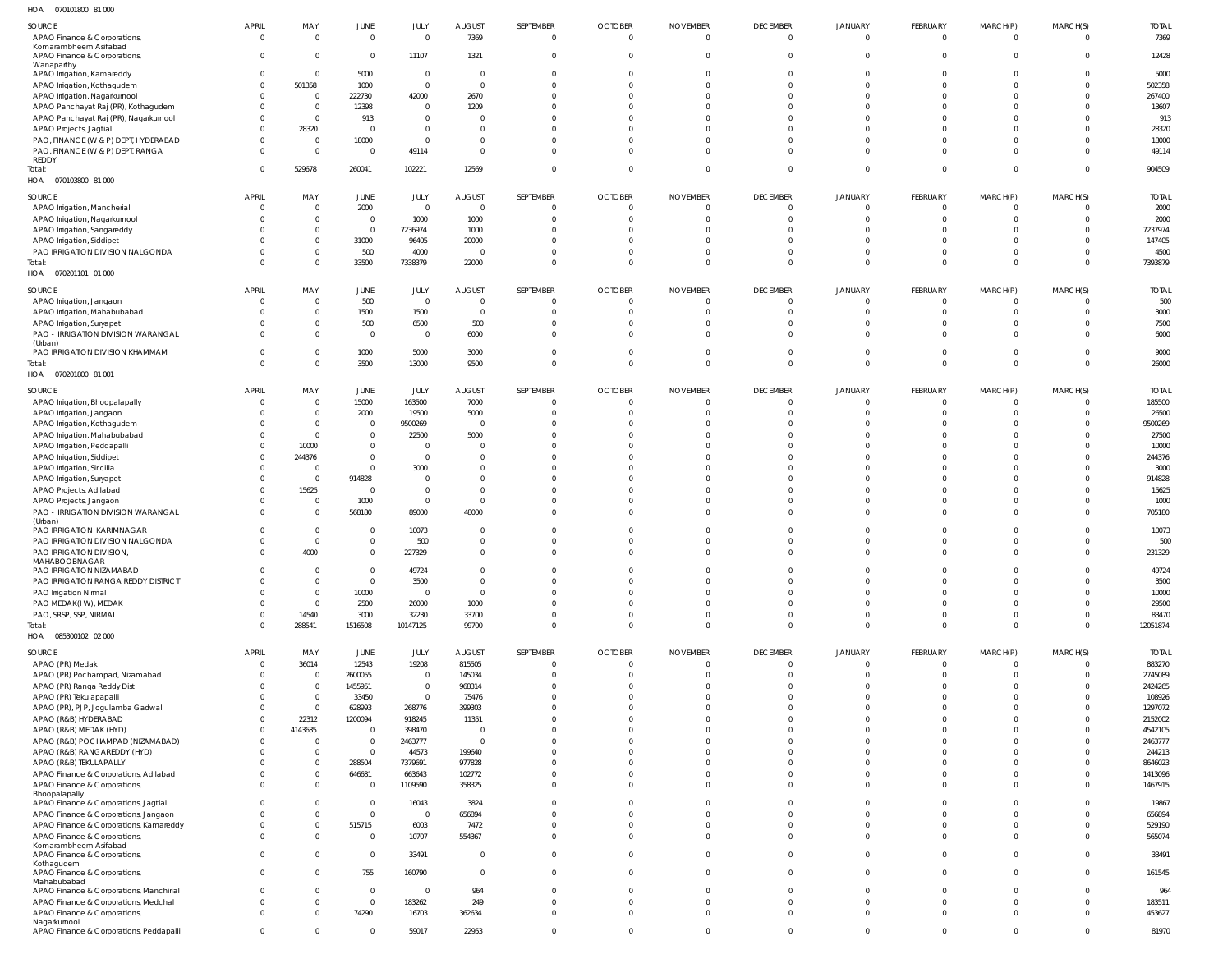HOA 085300102 02 000

| SOURCE                                                     | APRIL    | MAY                        | JUNE                     | JULY               | <b>AUGUST</b>    | SEPTEMBER               | <b>OCTOBER</b>             | <b>NOVEMBER</b>            | <b>DECEMBER</b>      | JANUARY              | <b>FEBRUARY</b> | MARCH(P)             | MARCH(S)             | <b>TOTAL</b>       |
|------------------------------------------------------------|----------|----------------------------|--------------------------|--------------------|------------------|-------------------------|----------------------------|----------------------------|----------------------|----------------------|-----------------|----------------------|----------------------|--------------------|
| APAO Finance & Corporations,                               | $\Omega$ | $\Omega$                   | 245909                   | 583072             | 334778           | $\mathbf 0$             | $\overline{0}$             | $\overline{0}$             | $\overline{0}$       | $\mathbf 0$          | $\mathbf 0$     | $\Omega$             | $\overline{0}$       | 1163759            |
| Sangareddy<br>APAO Finance & Corporations, Siddipet        |          | $\Omega$                   | 93280                    | 1132299            | $\overline{0}$   | $\Omega$                | $\Omega$                   | $\Omega$                   | $\Omega$             | 0                    | <sup>0</sup>    | $\Omega$             | $\Omega$             | 1225579            |
| APAO Finance & Corporations, Siricilla                     |          | $\Omega$                   | 554792                   | 125985             | 6112             | $\Omega$                | $\Omega$                   |                            | $\Omega$             |                      |                 | $\Omega$             | $\Omega$             | 686889             |
| APAO Finance & Corporations, Suryapet                      |          | $\overline{0}$             | 3104918                  | 544981             | 74226            | $\Omega$                | $\Omega$                   | $\Omega$                   | $\Omega$             |                      |                 | $\Omega$             | $\overline{0}$       | 3724125            |
| APAO Finance & Corporations, Vikarabad                     |          | $\overline{0}$             | 0                        | 1108663            | 649604           | $\Omega$                | $\Omega$                   | $\Omega$                   | $\Omega$             | U                    |                 | $\Omega$             | $\Omega$             | 1758267            |
| APAO Finance & Corporations,                               |          | $\Omega$                   | $\pmb{0}$                | 48534              | 2476             | $\Omega$                | $\Omega$                   | $\Omega$                   | $\Omega$             | $\Omega$             | $\Omega$        | $\Omega$             | $\Omega$             | 51010              |
| Wanaparthy                                                 |          |                            |                          |                    |                  |                         |                            |                            |                      |                      |                 |                      |                      |                    |
| APAO Finance & Corporations, Yadadri                       |          | $\Omega$                   | 77544                    | 2302               | 14068            | $\Omega$                | $\Omega$                   | $\Omega$                   | $\Omega$             |                      |                 | $\Omega$             | $\overline{0}$       | 93914              |
| APAO Irrigation, Adilabad                                  |          | $\Omega$                   | 267042                   | 1823491            | $\overline{0}$   | $\Omega$<br>$\Omega$    | $\Omega$<br>$\Omega$       | $\Omega$<br>$\Omega$       | $\Omega$<br>$\Omega$ |                      |                 | $\Omega$<br>$\Omega$ | $\Omega$<br>$\Omega$ | 2090533            |
| APAO Irrigation, Bhoopalapally<br>APAO Irrigation, Jagtial |          | $\overline{0}$<br>$\Omega$ | $\overline{0}$<br>293231 | 4451159<br>1740954 | 223670<br>488168 | $\Omega$                | $\Omega$                   | $\Omega$                   | $\Omega$             |                      |                 | $\Omega$             | $\Omega$             | 4674829<br>2522353 |
| APAO Irrigation, Jangaon                                   |          | $\overline{0}$             | 2632229                  | 3759246            | 745365           |                         | $\Omega$                   | $\Omega$                   | $\Omega$             |                      |                 | $\Omega$             | $\Omega$             | 7136840            |
| APAO Irrigation, Kamareddy                                 |          | $\Omega$                   | 782236                   | 3935933            | 99292            | $\Omega$                | $\Omega$                   |                            | $\Omega$             |                      |                 | $\Omega$             | $\Omega$             | 4817461            |
| APAO Irrigation, Komarambheem Asifabad                     |          | $\Omega$                   | 35710                    | 1839467            | 56319            |                         | $\Omega$                   | $\Omega$                   | $\Omega$             |                      |                 | $\Omega$             | $\Omega$             | 1931496            |
| APAO Irrigation, Kothagudem                                |          | 1141643                    | 283852                   | 3163532            | 1855031          | $\Omega$                | $\Omega$                   | $\Omega$                   | $\Omega$             |                      |                 | $\Omega$             | $\Omega$             | 6444058            |
| APAO Irrigation, Mahabubabad                               |          | $\Omega$                   | 6968136                  | 6013138            | 1091521          |                         | $\Omega$                   |                            | $\Omega$             |                      |                 | $\Omega$             | $\Omega$             | 14072795           |
| APAO Irrigation, Mancherial                                |          | $\Omega$                   | 948177                   | 1457574            | 102547           |                         | $\Omega$                   |                            | $\Omega$             |                      |                 | $\Omega$             | $\Omega$             | 2508298            |
| APAO Irrigation, Nagarkurnool                              | $\Omega$ | 20651853                   | 68914139                 | 5187348            | 687617           |                         | $\Omega$                   | $\cap$                     | $\Omega$             |                      |                 | $\Omega$             | $\Omega$             | 95440957           |
| APAO Irrigation, Peddapalli                                |          | $\overline{0}$             | 2801                     | 3212487            | 1954233          | $\Omega$                | $\Omega$                   | $\Omega$                   | $\Omega$             |                      |                 | $\Omega$             | $\Omega$             | 5169521            |
| APAO Irrigation, Sangareddy                                |          | $\Omega$                   | 564432                   | 7310447            | 472059           |                         | $\Omega$                   | $\Omega$                   | $\Omega$             |                      |                 | $\Omega$             | $\Omega$             | 8346938            |
| APAO Irrigation, Siddipet                                  |          | $\overline{0}$             | 90000121                 | 165098879          | 126437719        |                         | $\Omega$                   |                            | $\Omega$             |                      |                 | $\Omega$             | $\Omega$             | 381536719          |
| APAO Irrigation, Siricilla                                 |          | $\overline{0}$<br>$\Omega$ | 23004                    | 670029             | 4698             | $\Omega$                | $\Omega$<br>$\Omega$       | $\Omega$<br>$\Omega$       | $\Omega$<br>$\Omega$ |                      |                 | $\Omega$<br>$\Omega$ | $\Omega$<br>$\Omega$ | 697731             |
| APAO Irrigation, Suryapet                                  |          | $\Omega$                   | 293148<br>755781         | 1469201<br>1687103 | 102666<br>604047 |                         | $\Omega$                   |                            | $\Omega$             |                      |                 | $\Omega$             | $\Omega$             | 1865015<br>3046931 |
| APAO Irrigation, Vikarabad<br>APAO Irrigation, Wanaparthy  |          | $\Omega$                   | 13013                    | 3881343            | 145945           |                         | $\Omega$                   |                            | $\Omega$             |                      |                 | $\Omega$             | $\Omega$             | 4040301            |
| APAO Irrigation, Yadadri                                   |          | $\overline{0}$             | 208706                   | 53363740           | 170171           |                         | $\Omega$                   | $\Omega$                   | $\Omega$             |                      |                 | $\Omega$             | $\Omega$             | 53742617           |
| APAO National Highways (NH), Karimnagar                    |          | $\overline{0}$             | 2498917                  | 236452             | 5594             | $\Omega$                | $\Omega$                   | $\Omega$                   | $\Omega$             |                      |                 | $\Omega$             | $\Omega$             | 2740963            |
| APAO National Highways (NH)                                |          | $\Omega$                   | $\overline{0}$           | $\mathbf 0$        | 14265            |                         | $\Omega$                   | $\Omega$                   | $\Omega$             | $\Omega$             |                 | $\Omega$             | $\Omega$             | 14265              |
| Nagarkurnool                                               |          |                            |                          |                    |                  |                         |                            |                            |                      |                      |                 |                      |                      |                    |
| APAO Panchayat Raj (PR), Adilabad                          | $\Omega$ | $\Omega$                   | 83874                    | $\overline{0}$     | $\overline{0}$   | $\Omega$                | $\Omega$                   | $\Omega$                   | $\Omega$             |                      |                 | $\Omega$             | $\Omega$             | 83874              |
| APAO Panchayat Raj (PR), Bhoopalapally                     | $\Omega$ | 1471668                    | 324403                   | $\overline{0}$     | 1870861          |                         | $\Omega$                   | $\Omega$                   | $\Omega$             |                      |                 | $\Omega$             | $\Omega$             | 3666932            |
| APAO Panchayat Raj (PR), Jagtial                           |          | $\Omega$                   | 1156349                  | 473677             | 164956           |                         | $\Omega$                   | $\Omega$                   | $\Omega$             |                      |                 | $\Omega$             | $\Omega$             | 1794982            |
| APAO Panchayat Raj (PR), Jangaon                           |          | $\overline{0}$             | $\overline{0}$           | $\mathbf 0$        | 1292287          |                         | $\Omega$                   | $\Omega$                   | $\Omega$             |                      |                 | $\Omega$             | $\Omega$             | 1292287            |
| APAO Panchayat Raj (PR), Kamareddy                         |          | $\overline{0}$             | 269076                   | $\mathbf 0$        | 304433           | $\Omega$                | $\Omega$<br>$\Omega$       | $\Omega$                   | $\Omega$             |                      |                 | $\Omega$             | $\Omega$             | 573509             |
| APAO Panchayat Raj (PR),<br>Komarambheem Asifabad          |          | $\Omega$                   | 155661                   | $\overline{0}$     | $\Omega$         |                         |                            | $\Omega$                   | $\Omega$             | $\Omega$             |                 | $\Omega$             | $\Omega$             | 155661             |
| APAO Panchayat Raj (PR), Kothagudem                        |          | $\Omega$                   | 509784                   | $\mathbf 0$        | 242051           | $\Omega$                | $\Omega$                   | $\Omega$                   | $\Omega$             |                      |                 | $\Omega$             | $\Omega$             | 751835             |
| APAO Panchayat Raj (PR), Mahabubabad                       |          | $\overline{0}$             | 8180                     | 930394             | 55761            |                         | $\Omega$                   | $\Omega$                   | $\Omega$             |                      |                 | $\Omega$             | $\Omega$             | 994335             |
| APAO Panchayat Raj (PR), Mancherial                        |          | $\mathbf{0}$               | 118442                   | $\mathbf 0$        | $\circ$          | $\Omega$                | $\Omega$                   | $\Omega$                   | $\Omega$             | $\Omega$             | $\Omega$        | $\Omega$             | $\overline{0}$       | 118442             |
| APAO Panchayat Raj (PR), Medchal                           |          | $\Omega$                   | 131266                   | $\overline{0}$     | $\mathbf 0$      | $\Omega$                | $\Omega$                   | $\Omega$                   | $\Omega$             | $\Omega$             |                 | $\Omega$             | $\Omega$             | 131266             |
| Malkajigiri<br>APAO Panchayat Raj (PR), Nagarkurnool       |          | $\Omega$                   | 1194101                  | $\mathbf 0$        | 3010422          |                         | $\Omega$                   |                            | $\Omega$             |                      |                 |                      | $\Omega$             | 4204523            |
| APAO Panchayat Raj (PR), Peddapalli                        |          | $\Omega$                   | 119213                   | $\overline{0}$     | 856097           |                         | $\Omega$                   | $\Omega$                   | $\Omega$             |                      |                 | $\Omega$             | $\Omega$             | 975310             |
| APAO Panchayat Raj (PR), Sangareddy                        |          | $\overline{0}$             | 1225757                  | 634                | 701421           | $\Omega$                | $\Omega$                   | $\Omega$                   | $\Omega$             |                      |                 | $\Omega$             | $\Omega$             | 1927812            |
| APAO Panchayat Raj (PR), Siddipet                          |          | $\overline{0}$             | 1254515                  | $\mathbf 0$        | 2996913          |                         | $\Omega$                   |                            | $\Omega$             |                      |                 | $\Omega$             | $\Omega$             | 4251428            |
| APAO Panchayat Raj (PR), Siricilla                         |          | 630028                     | 3529895                  | $\overline{0}$     | 499186           |                         | $\Omega$                   |                            |                      |                      |                 |                      | $\Omega$             | 4659109            |
| APAO Panchayat Raj (PR), Suryapet                          |          | $\overline{0}$             | 383045                   | 248281             | 220834           |                         | $\Omega$                   |                            | $\Omega$             |                      |                 |                      |                      | 852160             |
| APAO Panchayat Raj (PR), Vikarabad                         |          | $\overline{0}$             | 125755                   | $\mathbf 0$        | 442132           |                         | $\Omega$                   |                            |                      |                      |                 |                      | $\Omega$             | 567887             |
| APAO Panchayat Raj (PR), Wanaparthy                        |          | $\Omega$                   | 133565                   | 1996137            | 395395           |                         |                            |                            |                      |                      |                 |                      | $\Omega$             | 2525097            |
| APAO Panchayat Raj (PR), Waranagal                         | $\Omega$ | $\mathbf 0$                | $\mathbf 0$              | 28767              | 1529377          | $\Omega$                | $\mathbf{0}$               | $\Omega$                   | $\Omega$             | $\Omega$             | $\Omega$        | $\Omega$             | $\overline{0}$       | 1558144            |
| Rural<br>APAO Panchayat Raj (PR), Yadadri                  | $\Omega$ | 48737                      | $\overline{0}$           | $\overline{0}$     | 1141497          | $\Omega$                | $\mathbf{0}$               | $\Omega$                   | $\Omega$             | $\Omega$             | 0               | $\mathbf 0$          | $\Omega$             | 1190234            |
| APAO Projects, Adilabad                                    | $\Omega$ | $\Omega$                   | 232003                   | $\mathbf 0$        | $\overline{0}$   | $\Omega$                | $\Omega$                   | $\Omega$                   | $\Omega$             | $\Omega$             | $\Omega$        | $\Omega$             | $\Omega$             | 232003             |
| APAO Projects, Bhoopalapally                               | $\Omega$ | $\Omega$                   | $\mathbf 0$              | 371786             | $\overline{0}$   | $\Omega$                | $\Omega$                   | $\Omega$                   | $\Omega$             | $\Omega$             |                 | $\Omega$             | $\Omega$             | 371786             |
| APAO Projects, Jagtial                                     | $\Omega$ | 245901                     | 400506                   | 589131             | 179244           | $\Omega$                | $\Omega$                   | $\Omega$                   | $\Omega$             | $\Omega$             |                 | $\Omega$             | $\Omega$             | 1414782            |
| APAO Projects, Jangaon                                     | $\Omega$ | $\Omega$                   | 217328                   | 1085207            | 152404           | $\Omega$                | $\Omega$                   | $\Omega$                   | $\Omega$             | $\Omega$             |                 | $\Omega$             | $\Omega$             | 1454939            |
| APAO Projects, Kamareddy                                   | $\Omega$ | $\Omega$                   | 522387                   | $\mathbf 0$        | $\Omega$         | $\Omega$                | $\Omega$                   | $\Omega$                   | $\Omega$             | $\Omega$             |                 | $\Omega$             | $\Omega$             | 522387             |
| APAO Projects, Mahabubabad                                 | $\Omega$ | 238717                     | 11512814                 | 368372             | $\mathbf 0$      | $\Omega$                | $\Omega$                   | $\Omega$                   | $\Omega$             | $\Omega$             |                 | $\Omega$             | $\overline{0}$       | 12119903           |
| APAO Projects, Peddapalli                                  |          | $\Omega$                   | 967031                   | $\overline{0}$     | $\mathbf 0$      | $\Omega$                | $\Omega$                   | $\Omega$                   | $\Omega$             | $\Omega$             |                 | $\Omega$             | $\Omega$             | 967031             |
| APAO Projects, Siricilla                                   | $\Omega$ | $\overline{0}$             | $\mathbf 0$              | 21764160           | 855462           | $\Omega$                | $\Omega$                   | $\Omega$                   | $\Omega$             | $\Omega$             |                 | $\Omega$             | $\overline{0}$       | 22619622           |
| APAO Roads & Buildings (R&B), Adilabad                     | $\Omega$ | $\Omega$                   | 204009                   | $\overline{0}$     | 4214966          | $\Omega$                | $\Omega$                   | $\Omega$                   | $\Omega$             | $\Omega$             | $\Omega$        | $\Omega$             | $\Omega$             | 4418975            |
| APAO Roads & Buildings (R&B),                              | $\Omega$ | 921184                     | $\mathbf 0$              | 451324             | 82073            | $\Omega$                | $\Omega$                   | $\Omega$                   | $\Omega$             | $\Omega$             | $\Omega$        | $\Omega$             | $\Omega$             | 1454581            |
| Bhoopalapally<br>APAO Roads & Buildings (R&B), Jagtial     | $\Omega$ | $\Omega$                   | 775040                   | 59687              | $\overline{0}$   | $\Omega$                | $\Omega$                   | $\Omega$                   | $\Omega$             | $\Omega$             | $\Omega$        | $\Omega$             | $\Omega$             | 834727             |
| APAO Roads & Buildings (R&B), Jangaon                      | $\Omega$ | $\Omega$                   | $\mathbf 0$              | 1977013            | 1732228          | $\mathbf 0$             | $\Omega$                   | $\Omega$                   | $\Omega$             | $\Omega$             | $\Omega$        | $\mathbf{0}$         | $\overline{0}$       | 3709241            |
| APAO Roads & Buildings (R&B), Jogulamba                    | $\Omega$ | $\Omega$                   | $\mathbf 0$              | 5823               | $\overline{0}$   | $\mathbf 0$             | $\Omega$                   | $\Omega$                   | $\mathbf 0$          | $\Omega$             | $\Omega$        | $\mathbf{0}$         | $\Omega$             | 5823               |
| Gadwal                                                     |          |                            |                          |                    |                  |                         |                            |                            |                      |                      |                 |                      |                      |                    |
| APAO Roads & Buildings (R&B), Kamareddy                    | $\Omega$ | $\Omega$                   | 1211405                  | 185555             | 70270            | $\Omega$                | $\Omega$                   | $\Omega$                   | $\Omega$             | $\Omega$             | 0               | $\Omega$             | $\Omega$             | 1467230            |
| APAO Roads & Buildings (R&B)<br>Komarambheem Asifabad      | $\Omega$ | $\Omega$                   | 32258                    | 369538             | $\overline{0}$   | $\Omega$                | $\Omega$                   | $\Omega$                   | $\Omega$             | $\Omega$             | $\Omega$        | $\mathbf 0$          | $\Omega$             | 401796             |
| APAO Roads & Buildings (R&B),                              | $\Omega$ | $\Omega$                   | $\mathbf 0$              | 198925             | $\mathbf 0$      | $\Omega$                | $\Omega$                   | $\Omega$                   | $\Omega$             | $\mathbf{0}$         | $\Omega$        | $\Omega$             | $\Omega$             | 198925             |
| Kothagudem                                                 |          |                            |                          |                    |                  |                         |                            |                            |                      |                      |                 |                      |                      |                    |
| APAO Roads & Buildings (R&B),<br>Mahabubabad               | $\Omega$ | $\Omega$                   | 374161                   | 42053              | $\overline{0}$   | $\Omega$                | $\Omega$                   | $\Omega$                   | $\Omega$             | $\Omega$             | $\Omega$        | $\Omega$             | $\Omega$             | 416214             |
| APAO Roads & Buildings (R&B), Mancherial                   | $\Omega$ | $\Omega$                   | 48545                    | 373179             | 1032869          | $\Omega$                | $\overline{0}$             | $\Omega$                   | $\mathbf{0}$         | 0                    | 0               | $\Omega$             | $\overline{0}$       | 1454593            |
| APAO Roads & Buildings (R&B), Medchal                      | $\Omega$ | $\Omega$                   | 311518                   | 853506             | 364223           | $\Omega$                | $\Omega$                   | $\Omega$                   | $\Omega$             | $\Omega$             | $\Omega$        | $\Omega$             | $\Omega$             | 1529247            |
| Malkajigiri                                                |          |                            |                          |                    |                  |                         |                            |                            |                      |                      |                 |                      |                      |                    |
| APAO Roads & Buildings (R&B),                              | $\Omega$ | $\Omega$                   | 3362                     | 345461             | 225232           | $\Omega$                | $\Omega$                   | $\Omega$                   | $\Omega$             | $\Omega$             | $\Omega$        | $\Omega$             | $\Omega$             | 574055             |
| Nagarkurnool<br>APAO Roads & Buildings (R&B), Peddapalli   | $\Omega$ | $\Omega$                   | $\overline{0}$           | 149490             | $\overline{0}$   | $\Omega$                | $\Omega$                   | $\Omega$                   | $\Omega$             | $\Omega$             | 0               | $\Omega$             | $\Omega$             | 149490             |
| APAO Roads & Buildings (R&B),                              | $\Omega$ | $\Omega$                   | $\mathbf{0}$             | 261108             | $\overline{0}$   | $\Omega$                | $\Omega$                   | $\Omega$                   | $\Omega$             | $\Omega$             | $\Omega$        | $\Omega$             | $\Omega$             | 261108             |
| Sangareddy                                                 |          |                            |                          |                    |                  |                         |                            |                            |                      |                      |                 |                      |                      |                    |
| APAO Roads & Buildings (R&B), Siddipet                     | $\Omega$ | $\Omega$                   | 707878                   | 34350              | 205655           | $\Omega$                | $\Omega$                   | $\Omega$                   | $\Omega$             | $\Omega$             |                 | $\Omega$             | $\Omega$             | 947883             |
| APAO Roads & Buildings (R&B), Siricilla                    |          | 117                        | 549775                   | 200727             | 83515            | $\Omega$                | $\Omega$                   | $\Omega$                   | $\Omega$             | $\Omega$             |                 | $\Omega$             | $\Omega$             | 834134             |
| APAO Roads & Buildings (R&B), Suryapet                     | $\Omega$ | $\overline{0}$             | $\mathbf 0$              | 117156             | 1823             | $\mathbf 0$<br>$\Omega$ | $\overline{0}$<br>$\Omega$ | $\overline{0}$<br>$\Omega$ | $\Omega$<br>$\Omega$ | $\Omega$<br>$\Omega$ | 0<br>$\Omega$   | $\Omega$<br>$\Omega$ | $\Omega$<br>$\Omega$ | 118979             |
| APAO Roads & Buildings (R&B), Vikarabad                    | $\Omega$ | $\Omega$                   | 8650                     | 15921              | $\overline{0}$   |                         |                            |                            |                      |                      |                 |                      |                      | 24571              |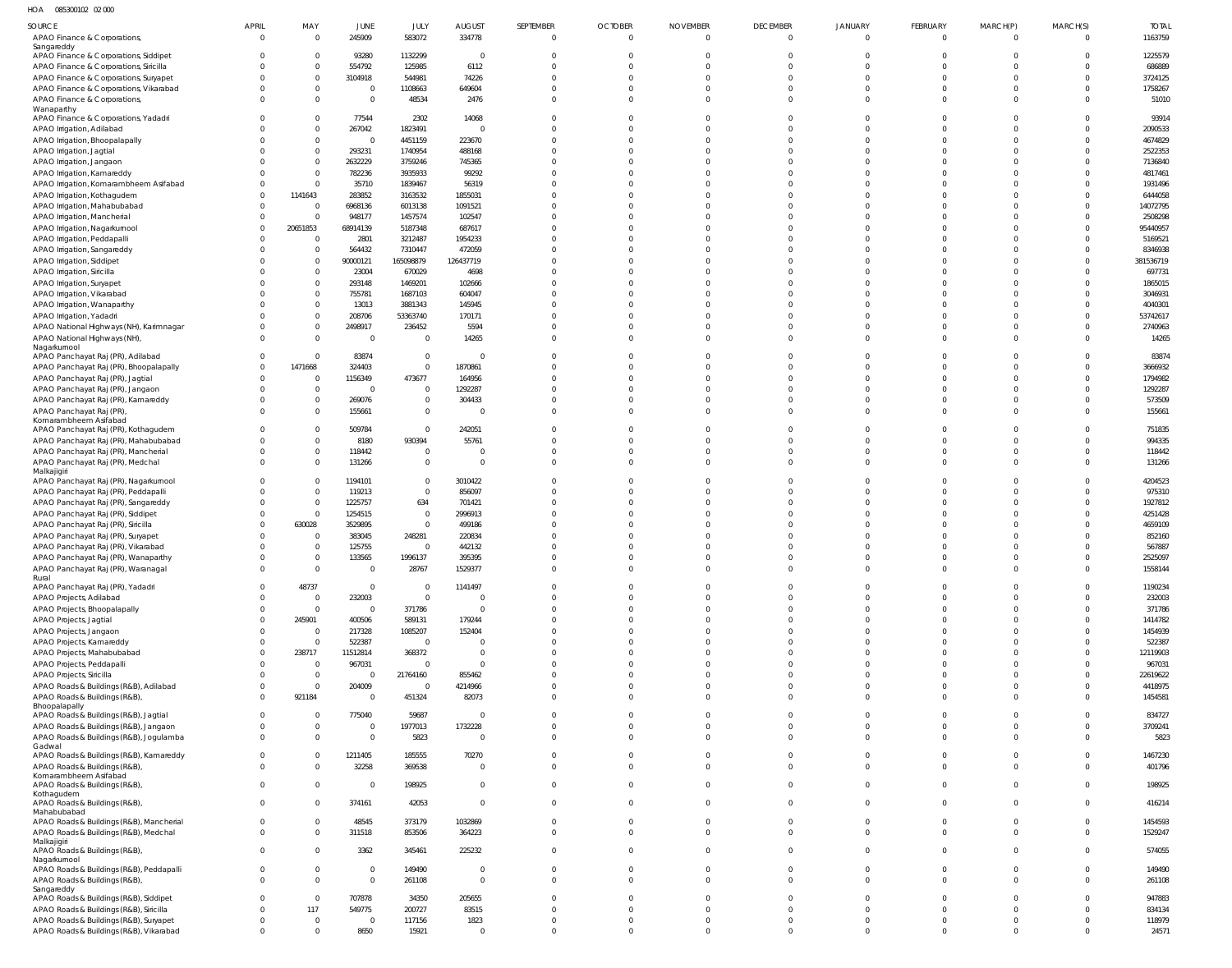| HOA<br>085300102 02 000                                                  |                             |                         |                               |                          |                                  |                            |                            |                          |                                 |                                |                                  |                             |                               |                    |
|--------------------------------------------------------------------------|-----------------------------|-------------------------|-------------------------------|--------------------------|----------------------------------|----------------------------|----------------------------|--------------------------|---------------------------------|--------------------------------|----------------------------------|-----------------------------|-------------------------------|--------------------|
| <b>SOURCE</b>                                                            | <b>APRIL</b>                | MAY                     | JUNE                          | JULY                     | <b>AUGUST</b>                    | SEPTEMBER                  | <b>OCTOBER</b>             | <b>NOVEMBER</b>          | <b>DECEMBER</b>                 | JANUARY                        | FEBRUARY                         | MARCH(P)                    | MARCH(S)                      | <b>TOTAL</b>       |
| APAO Roads & Buildings (R&B),                                            | $\mathbf 0$                 | $\Omega$                | 23084                         | 266899                   | 1850201                          | $\Omega$                   | $\mathbf 0$                | $\Omega$                 | $\overline{0}$                  | $\overline{0}$                 | $\overline{0}$                   | $\overline{\mathbf{0}}$     | $\Omega$                      | 2140184            |
| Wanaparthy                                                               |                             |                         |                               |                          |                                  |                            |                            |                          |                                 |                                |                                  |                             |                               |                    |
| APAO Roads & Buildings (R&B), Waranagal<br>Rural                         | $\overline{0}$              | $\overline{\mathbf{0}}$ | $\overline{0}$                | 50878                    | $\overline{0}$                   | $\Omega$                   | $\Omega$                   |                          | $\overline{0}$                  | $\overline{0}$                 | $\Omega$                         | $\Omega$                    | $\Omega$                      | 50878              |
| APAO Roads & Buildings (R&B), Yadadri                                    | $^{\circ}$                  | 1003966                 | 7764302                       | 3483248                  | 3273246                          |                            |                            |                          | $\mathbf{0}$                    | 0                              | $\Omega$                         | $\Omega$                    | $\Omega$                      | 15524762           |
| APAO, PJP (FINANCE), Jogulamba Gadwal                                    | $\mathbf{0}$                | - 0                     | $\overline{0}$                | 1281                     | 1638                             |                            |                            |                          | $\Omega$                        | $\Omega$                       | $\Omega$                         | $\Omega$                    | $\Omega$                      | 2919               |
| APAO, SRSP (FINANCE), WARANGAL RURAL                                     | $\mathbf{0}$                | $\Omega$                | $\overline{0}$                | 485                      | $\overline{0}$                   |                            |                            |                          | $\Omega$                        | $\Omega$                       | $\Omega$                         |                             | $\Omega$                      | 485                |
| APAO, SRSP SSP, KARIMNAGAR                                               | $\Omega$                    | 6573876                 | 207911                        | 446919                   | 373655                           |                            |                            |                          | $\Omega$                        | $\Omega$                       | $\Omega$                         |                             | $\Omega$                      | 7602361            |
| APAO, SRSP, NIZAMABAD                                                    | $\Omega$                    | 20941                   | 1262308                       | 22                       | $\overline{0}$                   |                            |                            |                          | $\Omega$                        |                                | $\Omega$                         |                             | $\Omega$                      | 1283271            |
| APAO, (NH) NIZAMABAD                                                     | $\Omega$                    | - 0                     | 661111                        | $\overline{0}$           | 1492285                          |                            |                            |                          | $\Omega$                        | $\Omega$                       | $\Omega$                         | <sup>n</sup>                | -0                            | 2153396            |
| PAO (PR) (IW), LMD Colony, Karimnagar                                    |                             | $\Omega$                | 701506                        | $\mathbf 0$              | 747146                           |                            |                            |                          | $\Omega$                        | $\Omega$                       | $\Omega$                         |                             |                               | 1448652            |
| PAO (PR) KCC, Warangal (Urban)                                           |                             | $\Omega$                | 14377                         | $\overline{0}$           | 7939                             |                            |                            |                          | $\cap$                          | $\Omega$                       | $\cap$                           |                             | - 0                           | 22316              |
| PAO (PR) MAHABOOBNAGAR                                                   |                             | $\Omega$                | 2927117                       | 552374                   | 528058                           |                            |                            |                          | $\Omega$                        | $\Omega$                       | $\Omega$                         |                             |                               | 4007549            |
| PAO (PR) Nalgonda                                                        |                             | $\Omega$                | 1378666                       | $\overline{\mathbf{0}}$  | 140362                           |                            |                            |                          | $\cap$                          | $\Omega$                       | $\cap$                           | <sup>n</sup>                | - 0                           | 1519028            |
| PAO (PR), Nirmal                                                         |                             | $\Omega$                | 208367                        | 608229                   | 102984                           |                            |                            |                          | $\Omega$                        | $\Omega$                       | $\Omega$                         |                             |                               | 919580             |
| PAO (R&B) (NIRMAL)                                                       |                             | $\Omega$                | $\overline{0}$                | 85295                    | - 0                              |                            |                            |                          | $\Omega$                        | $\Omega$                       | $\Omega$                         | $\Omega$                    | $\Omega$                      | 85295              |
| PAO (R&B), HANUMAKONDA, Warangal                                         | $\Omega$                    | $\Omega$                | $\overline{0}$                | 105989                   | $\overline{0}$                   |                            |                            |                          | $\Omega$                        | $\Omega$                       | $\Omega$                         | $\Omega$                    | $\Omega$                      | 105989             |
| (Urban)<br>PAO (R&B) LMD                                                 | $\Omega$                    | 4711600                 | 4718007                       | 34362                    | $\overline{0}$                   |                            |                            |                          | $\Omega$                        | $\Omega$                       | $\Omega$                         | $\Omega$                    | $\Omega$                      | 9463969            |
| PAO (R&B) MAHABOOBNAGAR                                                  | 0                           | $\Omega$                | 427788                        | 119328                   | 1147506                          |                            |                            |                          | $\Omega$                        | $\Omega$                       | $\Omega$                         |                             |                               | 1694622            |
| PAO (R&B) NALGONDA                                                       | $\Omega$                    | $\Omega$                | $\Omega$                      | 3177                     | - 0                              |                            |                            |                          | $\Omega$                        | $\Omega$                       | $\Omega$                         | $\Omega$                    |                               | 3177               |
| PAO (W&P) NSP, TEKULAPALLY                                               | 0                           | $\Omega$                | 17895                         | $\overline{\mathbf{0}}$  | $\circ$                          |                            |                            |                          | $\Omega$                        | $\Omega$                       | $\Omega$                         |                             |                               | 17895              |
| PAO (W&P), Waranagal (Urban)                                             | $\Omega$                    | 171944                  | 45506                         | 339102                   | $\Omega$                         |                            |                            |                          | $\Omega$                        | $\Omega$                       | $\Omega$                         | $\Omega$                    | $\Omega$                      | 556552             |
| PAO - IRRIGATION DIVISION WARANGAL                                       | $\Omega$                    | - 0                     | 241980                        | 7304824                  | 1594255                          |                            |                            |                          | $\Omega$                        | $\Omega$                       | $\Omega$                         | $\Omega$                    | $\Omega$                      | 9141059            |
| (Urban)                                                                  |                             |                         |                               |                          |                                  |                            |                            |                          |                                 |                                |                                  |                             |                               |                    |
| PAO A M R P (SLBC), NALGONDA                                             | $\overline{0}$              | - 0                     | 86078121                      | 37686421                 | $\overline{0}$                   |                            |                            |                          | $\Omega$                        | $\Omega$                       | $\Omega$                         | $\Omega$                    | $\Omega$                      | 123764542          |
| PAO IRRIGATION KARIMNAGAR                                                | $\Omega$                    | 1679383                 | 374314                        | 4501399                  | 2168989                          |                            |                            |                          | $\Omega$                        | $\Omega$                       | $\Omega$                         | $\Omega$                    | $\Omega$                      | 8724085            |
| PAO IRRIGATION DIVISION KHAMMAM                                          | $\Omega$                    | 1467584                 | 8226                          | 7156961                  | 605185                           |                            |                            |                          | $\Omega$                        | $\Omega$                       | $\Omega$                         | $\Omega$                    | $\Omega$                      | 9237956            |
| PAO IRRIGATION DIVISION NALGONDA                                         | $\mathbf{0}$                | $\sqrt{ }$              | 669504                        | 4529988                  | 72841                            |                            |                            |                          | $\Omega$                        | $\Omega$                       | $\Omega$                         | $\Omega$                    | $\overline{0}$                | 5272333            |
| PAO IRRIGATION DIVISION,                                                 | $\Omega$                    | 41823947                | 57177483                      | 7096042                  | 137477778                        |                            |                            |                          | $\Omega$                        | $\Omega$                       | $\Omega$                         | $\Omega$                    | $\Omega$                      | 243575250          |
| MAHABOOBNAGAR<br>PAO IRRIGATION NIZAMABAD                                | $^{\circ}$                  | 2261880                 | 191093                        | 9653055                  | 205507                           |                            |                            |                          | $\Omega$                        | 0                              | $\Omega$                         |                             | -0                            | 12311535           |
| PAO IRRIGATION RANGA REDDY DISTRICT                                      | $\Omega$                    | - 0                     | 1217624                       | 2793895                  | 1105859                          |                            |                            |                          | $\Omega$                        | $\Omega$                       | $\Omega$                         | $\Omega$                    | $\Omega$                      | 5117378            |
|                                                                          | $\Omega$                    | $\Omega$                | 1837672                       | 2633252                  | 911604                           |                            |                            |                          | $\Omega$                        | $\Omega$                       | $\Omega$                         | $\Omega$                    | $\Omega$                      | 5382528            |
| PAO Irrigation Nirmal<br>PAO MEDAK(IW), MEDAK                            | $\Omega$                    | 1322001                 | 1571494                       | 5150555                  | 537710                           |                            |                            |                          | $\Omega$                        | $\Omega$                       | $\Omega$                         | $\Omega$                    | $\Omega$                      | 8581760            |
| PAO National Highways (NH), Khammam                                      | 0                           | - 0                     | $\overline{0}$                | 112660                   | $\overline{0}$                   |                            |                            |                          | $\Omega$                        | $\Omega$                       | $\Omega$                         |                             |                               | 112660             |
| PAO(PH), NALGONDA                                                        | $\cap$                      | $\Omega$                | $\overline{0}$                | 8181                     | $\overline{0}$                   |                            |                            |                          | $\Omega$                        | $\Omega$                       | $\cap$                           |                             |                               | 8181               |
| PAO, AMRP (FINANCE) NALGONDA                                             |                             | $\Omega$                | 342415                        | 236096                   | 72615                            |                            |                            |                          | $\Omega$                        | $\Omega$                       | $\Omega$                         |                             |                               | 651126             |
| PAO, FINANCE (W & P) DEPT, HYDERABAD                                     | $\Omega$                    | $\Omega$                | 112728                        | 2211160                  | 138034                           |                            |                            |                          | $\cap$                          | $\Omega$                       | $\cap$                           | <sup>n</sup>                | - 0                           | 2461922            |
| PAO, FINANCE (W & P) DEPT, KARIMNAGAR                                    |                             | $\Omega$                | 636228                        | 623282                   | 47754                            |                            |                            |                          | $\Omega$                        | $\Omega$                       | $\Omega$                         |                             | $\Omega$                      | 1307264            |
| PAO, FINANCE (W & P) DEPT, KHAMMAM                                       | $\Omega$                    | $\Omega$                | 10047                         | 365999                   | 310567                           |                            |                            |                          | $\Omega$                        | $\Omega$                       | $\Omega$                         | $\Omega$                    | $\Omega$                      | 686613             |
| PAO, FINANCE (W & P) DEPT                                                | $\Omega$                    | $\Omega$                | 29155                         | 318133                   | 43514                            |                            |                            |                          | $\Omega$                        | $\Omega$                       | $\Omega$                         | $\Omega$                    | $\Omega$                      | 390802             |
| MAHABOOBNAGAR                                                            |                             |                         |                               |                          |                                  |                            |                            |                          |                                 |                                |                                  |                             |                               |                    |
| PAO, FINANCE (W & P) DEPT, MEDAK                                         | $\Omega$                    | $\Omega$                | 6162                          | 784026                   | 25982                            |                            |                            |                          | $\Omega$                        | $\Omega$                       | $\Omega$                         | $\Omega$                    | $\Omega$                      | 816170             |
| PAO, FINANCE (W & P) DEPT, NIRMAL                                        |                             | $\Omega$                | 70376                         | 276196                   | 11082                            |                            |                            |                          | $\Omega$                        | $\Omega$                       | $\Omega$                         | $\Omega$                    | $\Omega$                      | 357654             |
| PAO, FINANCE (W & P) DEPT, NIZAMABAD                                     | $\Omega$                    | $\Omega$                | 346930                        | 1484990                  | 225880                           |                            |                            |                          | $\Omega$                        | $\Omega$                       | $\Omega$                         | $\Omega$                    | $\Omega$                      | 2057800            |
| PAO, FINANCE (W & P) DEPT, RANGA                                         | $\Omega$                    | $\Omega$                | 846989                        | 3533492                  | 472327                           |                            |                            |                          | $\Omega$                        | $\Omega$                       | $\Omega$                         |                             | $\Omega$                      | 4852808            |
| REDDY<br>PAO, FINANCE (W & P) DEPT, WARANGAL                             | $\mathbf 0$                 | 13702                   | 436707                        | 506943                   | 49336                            |                            |                            |                          | $\Omega$                        | $\Omega$                       | $\Omega$                         |                             |                               |                    |
| PAO, NH(PROJ) RANGAREDDY                                                 | $\Omega$                    | $\cap$                  | 923697                        | 1068002                  | 120307                           |                            |                            |                          | $\Omega$                        | $\Omega$                       | $\Omega$                         | $\Omega$                    | $\Omega$                      | 1006688<br>2112006 |
| PAO, PJP, Jogulamba Gadwal                                               | $\overline{0}$              | 364581                  | 3053339                       | 1499278                  | 368595                           |                            | $\Omega$                   | $\Omega$                 | $\overline{0}$                  | $\mathbf 0$                    | $\overline{0}$                   | $\overline{0}$              | $\Omega$                      | 5285793            |
| PAO, SRSP, SSP, NIRMAL                                                   | $\mathbf{0}$                | - 0                     | 80253                         | 253770                   | $\overline{0}$                   | 0                          | $\Omega$                   | $\Omega$                 | $\overline{0}$                  | $\mathbf 0$                    | $\mathbf{0}$                     | $\overline{0}$              | $\overline{0}$                | 334023             |
| PAO, (NH) HANUMAKONDA, Warangal                                          | $\Omega$                    |                         |                               |                          | $\overline{0}$                   | $\Omega$                   |                            |                          | $\overline{0}$                  |                                |                                  |                             |                               | 431976             |
| (Urban)                                                                  |                             |                         |                               |                          |                                  |                            |                            |                          |                                 |                                |                                  |                             |                               |                    |
| Total:                                                                   |                             | $\Omega$                | $\Omega$                      | 431976                   |                                  |                            | $\Omega$                   | $\Omega$                 |                                 | $\overline{0}$                 | $\overline{0}$                   | $\overline{0}$              | $\Omega$                      |                    |
| HOA  105400101  81 000                                                   | $\Omega$                    | 90967214                | 392440182                     | 429414874                | 323159424                        | $\mathbf 0$                | $\Omega$                   | $\overline{0}$           | $\mathbf{0}$                    | $\mathbf{0}$                   | $\overline{0}$                   | $\mathbf{0}$                | $\Omega$                      | 1235981694         |
|                                                                          |                             |                         |                               |                          |                                  |                            |                            |                          |                                 |                                |                                  |                             |                               |                    |
|                                                                          |                             |                         |                               |                          |                                  |                            |                            |                          |                                 |                                |                                  |                             |                               |                    |
| SOURCE                                                                   | <b>APRIL</b>                | MAY                     | JUNE                          | JULY                     | <b>AUGUST</b>                    | SEPTEMBER                  | <b>OCTOBER</b>             | <b>NOVEMBER</b>          | <b>DECEMBER</b>                 | JANUARY                        | <b>FEBRUARY</b>                  | MARCH(P)                    | MARCH(S)                      | <b>TOTAL</b>       |
| APAO Irrigation, Kothagudem                                              | 0                           | $\Omega$                | 1000                          | 3000                     | $\overline{0}$                   | $\mathbf{0}$               | $\mathbf{0}$               | $\mathbf{0}$             | $\overline{0}$                  | $\overline{0}$                 | $\overline{0}$                   | $\overline{0}$              |                               | 4000               |
| APAO National Highways (NH), Karimnagar                                  | 0<br>$\Omega$               | - 0<br>$\Omega$         | $\overline{0}$                | 1612209                  | $\mathbf 0$                      | $\Omega$<br>$\Omega$       | $\Omega$<br>$\Omega$       | $\Omega$<br>$\Omega$     | $\mathbf{0}$                    | $\mathbf{0}$                   | $\mathbf{0}$                     | $\overline{0}$              | $\mathbf{0}$<br>-0            | 1612209            |
| APAO Panchayat Raj (PR), Nagarkurnool                                    |                             |                         | 5000                          | 0                        | $\overline{0}$                   |                            |                            |                          | $\overline{0}$                  | $\overline{0}$                 | $\overline{0}$                   | $\overline{0}$              |                               | 5000               |
| APAO Panchayat Raj (PR), Peddapalli                                      | $\Omega$<br>$\Omega$        | $\Omega$                | $\overline{0}$                | $\overline{0}$           | 446                              | $\Omega$                   | $\Omega$                   | $\Omega$<br>$\Omega$     | $\overline{0}$                  | $\mathbf 0$                    | $\mathbf 0$                      | $\overline{0}$              | $\Omega$                      | 446                |
| PAO (R&B) LMD                                                            | $\Omega$                    | 560                     | 37840                         | 27240                    | 20000                            | $\Omega$<br>$\Omega$       | $\Omega$<br>$\Omega$       | $\Omega$                 | $\overline{0}$                  | $\overline{0}$                 | $\mathbf 0$                      | $\overline{0}$              | -0                            | 85640              |
| PAO, (NH) HANUMAKONDA, Warangal<br>(Urban)                               |                             | $\overline{0}$          | $\overline{0}$                | 2030514                  | $\overline{0}$                   |                            |                            |                          | $\overline{0}$                  | $\overline{0}$                 | $\overline{0}$                   | $\overline{0}$              | $\mathbf{0}$                  | 2030514            |
| Total:                                                                   | $\Omega$                    | 560                     | 43840                         | 3672963                  | 20446                            | $\mathbf 0$                | $\Omega$                   | $\Omega$                 | $\overline{0}$                  | $\mathbf 0$                    | $\mathbf{0}$                     | $\mathbf{0}$                | $\Omega$                      | 3737809            |
| HOA 105400800 01 000                                                     |                             |                         |                               |                          |                                  |                            |                            |                          |                                 |                                |                                  |                             |                               |                    |
|                                                                          |                             |                         |                               |                          |                                  |                            |                            |                          |                                 |                                |                                  |                             |                               |                    |
| SOURCE                                                                   | <b>APRIL</b><br>$\Omega$    | MAY<br>$\Omega$         | JUNE                          | JULY<br>$\Omega$         | <b>AUGUST</b>                    | SEPTEMBER<br>0             | <b>OCTOBER</b><br>$\Omega$ | <b>NOVEMBER</b><br>0     | <b>DECEMBER</b><br>$\mathbf{0}$ | JANUARY<br>$\Omega$            | FEBRUARY<br>$\Omega$             | MARCH(P)<br>$\Omega$        | MARCH(S)<br>$\Omega$          | <b>TOTAL</b>       |
| APAO (R&B) MEDAK (HYD)                                                   | $\Omega$                    | $\Omega$                | $\mathbf 0$<br>$\overline{0}$ |                          | 3238500<br>$\overline{0}$        | $\Omega$                   | $\Omega$                   |                          | $\Omega$                        | $\Omega$                       | $\Omega$                         | $\Omega$                    | $\Omega$                      | 3238500            |
| APAO (R&B) RANGAREDDY (HYD)                                              | - ( )                       | $\Omega$                |                               | 120325                   | $\overline{0}$                   | <sup>0</sup>               |                            |                          | $\Omega$                        | $\Omega$                       | $\Omega$                         | $\Omega$                    | $\Omega$                      | 120325             |
| APAO (R&B) TEKULAPALLY<br>APAO Roads & Buildings (R&B), Adilabad         | $\Omega$                    | $\Omega$                | $\overline{0}$<br>1800        | 120036<br>$\overline{0}$ | 63900                            |                            | <sup>0</sup>               | $\Omega$                 | $\Omega$                        | $\Omega$                       | $\Omega$                         | $\Omega$                    | $\Omega$                      | 120036<br>65700    |
|                                                                          | $\Omega$                    | $\Omega$                | 30500                         | $\mathbf 0$              | $\overline{0}$                   | <sup>0</sup>               | $\Omega$                   | $\Omega$                 | $\Omega$                        | $\Omega$                       | $\Omega$                         | $\overline{0}$              | $\Omega$                      | 30500              |
| APAO Roads & Buildings (R&B), Kamareddy<br>APAO Roads & Buildings (R&B), | $\Omega$                    | $\Omega$                | 2280                          | 5000                     | $\mathbf 0$                      | $\Omega$                   | $\Omega$                   | $\Omega$                 | $\Omega$                        | $\Omega$                       | $\Omega$                         | $\Omega$                    | $\Omega$                      | 7280               |
| Komarambheem Asifabad                                                    |                             |                         |                               |                          |                                  |                            |                            |                          |                                 |                                |                                  |                             |                               |                    |
| APAO Roads & Buildings (R&B)                                             | $\mathbf{0}$                | $\Omega$                | $\overline{0}$                | 32000                    | $\overline{0}$                   | $\Omega$                   | $\Omega$                   | $\Omega$                 | $\Omega$                        | $\Omega$                       | $\Omega$                         | $\Omega$                    | $\Omega$                      | 32000              |
| Kothagudem                                                               |                             |                         |                               |                          |                                  |                            |                            |                          |                                 |                                |                                  |                             |                               |                    |
| APAO Roads & Buildings (R&B), Medchal                                    | $\overline{0}$              | 222471                  | $\overline{0}$                | $\overline{0}$           | $\overline{0}$                   | $\Omega$                   | $\Omega$                   | $\Omega$                 | $\Omega$                        | $\Omega$                       | $\Omega$                         | $\overline{0}$              | $\Omega$                      | 222471             |
| Malkajigiri<br>APAO Roads & Buildings (R&B), Siddipet                    | $\overline{0}$              | $\Omega$                | $\overline{0}$                | 10000                    | $\overline{0}$                   | <sup>0</sup>               | <sup>0</sup>               | <sup>0</sup>             | $\Omega$                        | $\Omega$                       | $\Omega$                         | $\overline{0}$              | $\Omega$                      | 10000              |
| APAO Roads & Buildings (R&B), Siricilla                                  | $\Omega$                    | 10000                   | $\overline{0}$                | $\mathbf 0$              | 5000                             | $\Omega$                   | $\Omega$                   | $\Omega$                 | $\Omega$                        | $\Omega$                       | $\Omega$                         | $\Omega$                    | $\Omega$                      | 15000              |
| APAO Roads & Buildings (R&B), Suryapet                                   | $\Omega$                    | $\overline{0}$          | 6000                          | $\mathbf 0$              | $\overline{0}$                   | $\Omega$                   | $\Omega$                   | $\Omega$                 | $\Omega$                        | $\Omega$                       | $\Omega$                         | $\overline{0}$              | $\Omega$                      | 6000               |
| APAO Roads & Buildings (R&B), Waranagal                                  | $\Omega$                    | 2520                    | $\overline{0}$                | $\Omega$                 | $\Omega$                         | $\Omega$                   | $\Omega$                   | $\Omega$                 | $\Omega$                        | $\Omega$                       | $\Omega$                         | $\Omega$                    | $\Omega$                      | 2520               |
| Rural                                                                    |                             |                         |                               |                          |                                  |                            |                            |                          |                                 |                                |                                  |                             |                               |                    |
| APAO, (NH) NIZAMABAD<br>PAO (R&B) (NIRMAL)                               | $\mathbf{0}$<br>$\mathbf 0$ | $\overline{0}$<br>84153 | $\overline{0}$<br>$\mathbf 0$ | 15722<br>$\Omega$        | $\overline{0}$<br>$\overline{0}$ | $\mathbf 0$<br>$\mathbf 0$ | $\mathbf 0$<br>$\Omega$    | $\mathbf{0}$<br>$\Omega$ | $\overline{0}$<br>$\mathbf{0}$  | $\overline{0}$<br>$\mathbf{0}$ | $\overline{0}$<br>$\overline{0}$ | $\mathbf 0$<br>$\mathbf{0}$ | $\overline{0}$<br>$\mathbf 0$ | 15722<br>84153     |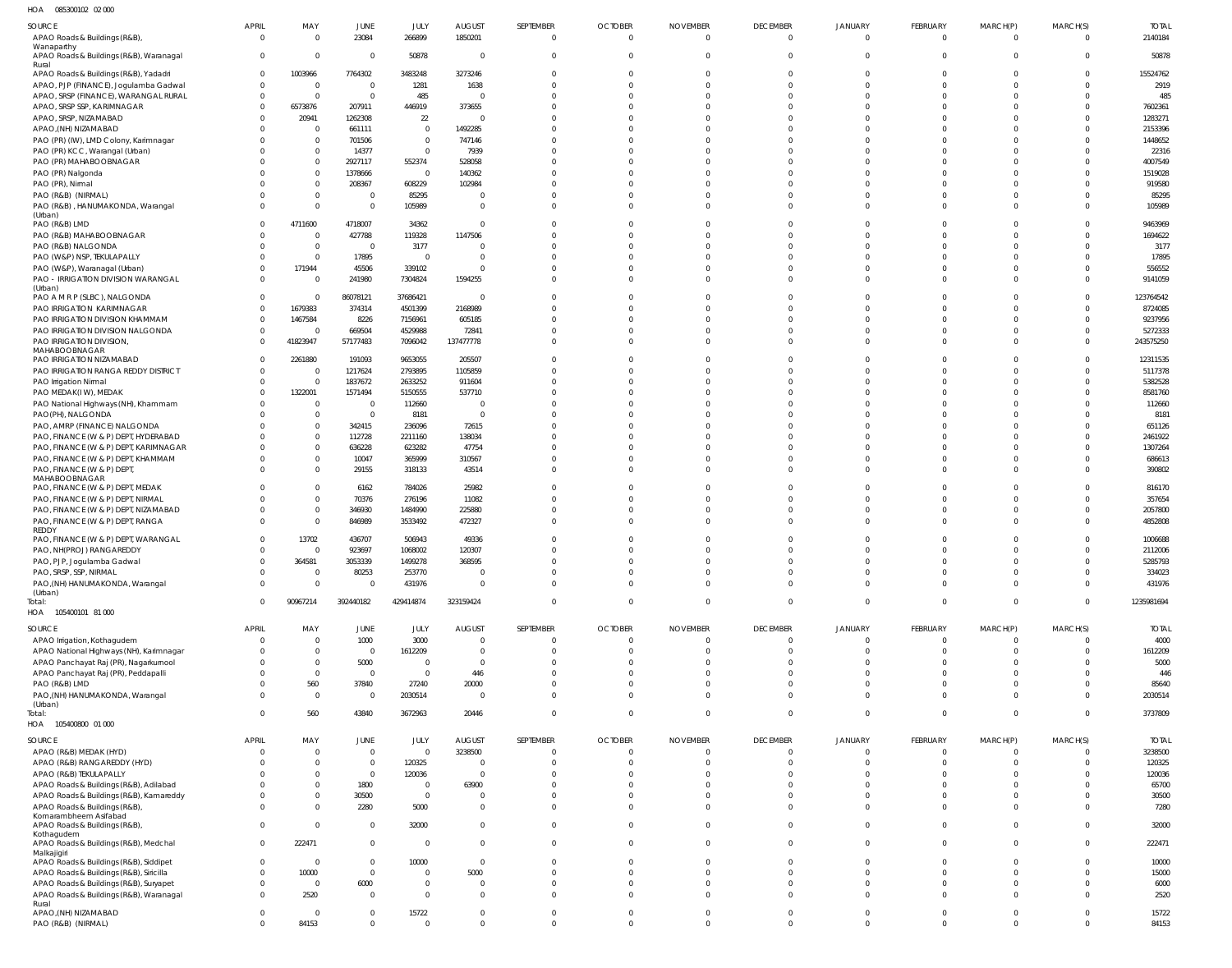105400800 01 000 HOA

| SOURCE<br>PAO (R&B), HANUMAKONDA, Warangal<br>(Urban)               | <b>APRIL</b><br>$\overline{0}$ | MAY<br>$\Omega$      | JUNE<br>94980                    | JULY<br>$\overline{0}$ | <b>AUGUST</b><br>$\mathbf 0$ | SEPTEMBER<br>$\mathbf 0$         | <b>OCTOBER</b><br>$\mathbf 0$ | <b>NOVEMBER</b><br>$\mathbf 0$ | <b>DECEMBER</b><br>$\overline{0}$ | <b>JANUARY</b><br>$\overline{0}$ | FEBRUARY<br>$\overline{0}$     | MARCH(P)<br>$\overline{0}$ | MARCH(S)<br>$\Omega$     | <b>TOTAL</b><br>94980  |
|---------------------------------------------------------------------|--------------------------------|----------------------|----------------------------------|------------------------|------------------------------|----------------------------------|-------------------------------|--------------------------------|-----------------------------------|----------------------------------|--------------------------------|----------------------------|--------------------------|------------------------|
| PAO National Highways (NH), Khammam<br>Total:                       | $^{\circ}$<br>$\Omega$         | $\Omega$<br>319144   | $\overline{0}$<br>135560         | 152617<br>455700       | $\mathbf 0$<br>3307400       | $\overline{0}$<br>$\overline{0}$ | $\mathbf 0$<br>$\Omega$       | $\Omega$                       | $\overline{0}$<br>$\mathbf{0}$    | $\mathbf 0$<br>$\mathbf{0}$      | $\overline{0}$<br>$\mathbf{0}$ | $\Omega$<br>$\Omega$       | $\mathbf{0}$<br>$\Omega$ | 152617<br>4217804      |
| HOA 761000201 05 001                                                |                                |                      |                                  |                        |                              |                                  |                               |                                |                                   |                                  |                                |                            |                          |                        |
| SOURCE<br>APAO (R&B) HYDERABAD                                      | <b>APRIL</b><br>-0             | MAY<br>25850         | <b>JUNE</b><br>25850             | JULY<br>24600          | <b>AUGUST</b><br>52100       | SEPTEMBER<br>$\overline{0}$      | <b>OCTOBER</b><br>$\mathbf 0$ | <b>NOVEMBER</b>                | <b>DECEMBER</b><br>0              | JANUARY<br>0                     | FEBRUARY<br>$\mathbf{0}$       | MARCH(P)<br>$\Omega$       | MARCH(S)<br>$\Omega$     | <b>TOTAL</b><br>128400 |
| APAO (R&B) RANGAREDDY (HYD)                                         | -0                             | 4000                 | 4000                             | 4000                   | 4000                         | $\Omega$                         | $\Omega$                      |                                | $\mathbf 0$                       | $\mathbf 0$                      | $\mathbf{0}$                   | $\Omega$                   | $\mathbf{0}$             | 16000                  |
| APAO Finance & Corporations, Adilabad                               | $\Omega$                       | 1302                 | 2604                             | 1302                   | 1302                         | $\Omega$                         | $\Omega$                      |                                | $\mathbf 0$                       | $\mathbf 0$                      | $\mathbf{0}$                   | $\Omega$                   | $\Omega$                 | 6510                   |
| APAO Finance & Corporations,                                        | $\Omega$                       | $\Omega$             | $\overline{0}$                   | 2500                   | 10000                        | $\Omega$                         | $\Omega$                      |                                | $\Omega$                          | $\mathbf 0$                      | $\Omega$                       | $\Omega$                   | $\Omega$                 | 12500                  |
| Kothagudem<br>APAO Finance & Corporations, Medchal                  | $\Omega$                       | 5000                 | $\overline{0}$                   | 5000                   | 15000                        | $\Omega$                         | $\Omega$                      |                                | $\Omega$                          | $\Omega$                         | $\Omega$                       | $\Omega$                   | $\Omega$                 | 25000                  |
| APAO Finance & Corporations,                                        | $\Omega$                       | $\Omega$             | 1920                             | 1920                   | 3840                         | $\Omega$                         | $\Omega$                      | $\Omega$                       | $\Omega$                          | $\Omega$                         | $\Omega$                       | $\Omega$                   | $\Omega$                 | 7680                   |
| Nagarkurnool<br>APAO Finance & Corporations, Siddipet               | $\Omega$                       | $\Omega$             | 1920                             | 1920                   | 5760                         | <sup>0</sup>                     | <sup>0</sup>                  |                                | $\Omega$                          | $\Omega$                         | $\Omega$                       | $\Omega$                   |                          | 9600                   |
| APAO Finance & Corporations, Siricilla                              | - 0                            | 5000                 | $\mathbf 0$                      | 15000                  | 5000                         |                                  | $\Omega$                      |                                | $\Omega$                          | $\Omega$                         | $\Omega$                       | $\Omega$                   | $\Omega$                 | 25000                  |
| APAO Finance & Corporations, Suryapet                               | $\Omega$                       | 1940                 | 1940                             | 1940                   | 1940                         | <sup>0</sup>                     | <sup>0</sup>                  |                                | $\Omega$                          | $\Omega$                         | $\Omega$                       | $\Omega$                   |                          | 7760                   |
| APAO Finance & Corporations, Yadadri                                |                                | - 0                  | $\mathbf 0$                      | 5498                   | 5496                         |                                  |                               |                                | $\Omega$                          | $\Omega$                         | $\Omega$                       | $\Omega$                   |                          | 10994                  |
| APAO Irrigation, Bhoopalapally<br>APAO Irrigation, Jagtial          |                                | $\Omega$<br>- 0      | $\mathbf{0}$<br>2580             | 14583<br>2580          | 43749<br>7740                |                                  |                               |                                | $\Omega$<br>$\Omega$              | $\Omega$<br>$\Omega$             | $\Omega$<br>$\Omega$           | $\Omega$<br>$\Omega$       |                          | 58332<br>12900         |
| APAO Irrigation, Kamareddy                                          |                                | $\Omega$             | 12300                            | 12300                  | 36900                        | <sup>0</sup>                     | <sup>0</sup>                  |                                | $\Omega$                          | $\Omega$                         | $\Omega$                       | $\Omega$                   | $\Omega$                 | 61500                  |
| APAO Irrigation, Mahabubabad                                        |                                | $\Omega$             | $\overline{0}$                   | 5840                   | 23360                        |                                  |                               |                                | $\Omega$                          | $\Omega$                         | $\Omega$                       | $\Omega$                   |                          | 29200                  |
| APAO Irrigation, Mancherial                                         |                                | $\Omega$             | $\mathbf 0$                      | 3200                   | 3200                         |                                  |                               |                                | $\Omega$                          | $\Omega$                         | $\Omega$                       | $\Omega$                   |                          | 6400                   |
| APAO Irrigation, Medchal Malkajigiri                                |                                | $\Omega$             | $\mathbf 0$                      | 12300                  | 49200                        | <sup>0</sup>                     |                               |                                | $\Omega$                          | $\Omega$                         | $\Omega$                       | $\Omega$                   |                          | 61500                  |
| APAO Irrigation, Nagarkurnool<br>APAO Irrigation, Sangareddy        |                                | 4848<br>$\Omega$     | 4848<br>$\mathbf{0}$             | 4848<br>12308          | 4848<br>18462                |                                  |                               |                                | $\Omega$<br>$\Omega$              | $\Omega$<br>$\Omega$             | $\Omega$<br>$\Omega$           | $\Omega$<br>$\Omega$       |                          | 19392<br>30770         |
| APAO Irrigation, Siddipet                                           | - 0                            | 21000                | $\mathbf{0}$                     | 21000                  | 36000                        |                                  |                               |                                | $\Omega$                          | $\Omega$                         | $\Omega$                       | $\Omega$                   |                          | 78000                  |
| APAO Irrigation, Waranagal Rural                                    | - 0                            | $\Omega$             | 13330                            | 39990                  | 13330                        |                                  |                               |                                | $\Omega$                          | $\Omega$                         | $\Omega$                       | $\Omega$                   | $\Omega$                 | 66650                  |
| APAO Irrigation, Yadadri                                            |                                | 3000                 | 3000                             | 12000                  | 12000                        | <sup>0</sup>                     |                               |                                | $\Omega$                          | $\Omega$                         | $\Omega$                       | $\Omega$                   |                          | 30000                  |
| APAO Projects, Bhoopalapally                                        |                                | - 0                  | $\overline{0}$                   | 2850                   | 4275                         |                                  |                               |                                | $\Omega$                          | $\Omega$                         | $\Omega$                       | $\Omega$                   |                          | 7125                   |
| APAO Projects, Jagtial<br>APAO Projects, Jangaon                    |                                | $\Omega$<br>$\Omega$ | 5000<br>$\overline{0}$           | 5000<br>2500           | $\Omega$<br>2500             | <sup>0</sup>                     |                               |                                | $\Omega$<br>$\Omega$              | $\Omega$<br>$\Omega$             | $\Omega$<br>$\Omega$           | $\Omega$<br>$\Omega$       |                          | 10000<br>5000          |
| APAO Projects, Mahabubabad                                          | - 0                            | $\Omega$             | 8200                             | 8200                   | 8200                         | $\Omega$                         | <sup>0</sup>                  |                                | $\Omega$                          | $\Omega$                         | $\Omega$                       | $\Omega$                   | $\Omega$                 | 24600                  |
| APAO Projects, Peddapalli                                           |                                | 29015                | $\overline{0}$                   | 69045                  | 273015                       |                                  |                               |                                | $\Omega$                          | $\Omega$                         | $\Omega$                       | $\Omega$                   |                          | 371075                 |
| APAO Projects, Siddipet                                             | - 0                            | 2000                 | 2000                             | 2000                   | 2000                         | <sup>0</sup>                     | <sup>0</sup>                  |                                | $\Omega$                          | $\Omega$                         | $\Omega$                       | $\Omega$                   | $\Omega$                 | 8000                   |
| APAO Roads & Buildings (R&B),                                       | $\Omega$                       | $\Omega$             | $\overline{0}$                   | 2840                   | 2840                         | $\Omega$                         | $\Omega$                      |                                | $\Omega$                          | $\Omega$                         | $\Omega$                       | $\Omega$                   | $\Omega$                 | 5680                   |
| Sangareddy<br>APAO Roads & Buildings (R&B), Suryapet                | $\Omega$                       | 5278                 | 2500                             | 10834                  | 5278                         | <sup>0</sup>                     | <sup>0</sup>                  |                                | $\Omega$                          | $\Omega$                         | $\Omega$                       | $\Omega$                   |                          | 23890                  |
| APAO Roads & Buildings (R&B), Vikarabad                             | $\Omega$                       | 13117                | 19721                            | 19721                  | 32929                        |                                  | $\Omega$                      |                                | $\Omega$                          | $\Omega$                         | $\Omega$                       | $\Omega$                   |                          | 85488                  |
| APAO, SRSP SSP, KARIMNAGAR                                          | $\Omega$                       | 37970                | 39000                            | 213900                 | 80200                        | <sup>0</sup>                     | $\Omega$                      |                                | $\Omega$                          | $\Omega$                         | $\Omega$                       | $\Omega$                   | $\Omega$                 | 371070                 |
| PAO (PR) MAHABOOBNAGAR                                              | $\Omega$<br>- 0                | 2000<br>35778        | $\overline{0}$<br>33778          | 2000<br>40194          | 6000<br>41944                |                                  |                               |                                | $\Omega$<br>$\Omega$              | $\Omega$<br>$\Omega$             | $\Omega$<br>$\Omega$           | $\Omega$<br>$\Omega$       |                          | 10000<br>151694        |
| PAO (R&B) NALGONDA<br>PAO (W&P), Waranagal (Urban)                  | - 0                            | 6000                 | 54325                            | 48845                  | 52345                        |                                  |                               |                                | $\Omega$                          | $\Omega$                         | $\Omega$                       | $\Omega$                   |                          | 161515                 |
| PAO A M R P (SLBC), NALGONDA                                        | $\Omega$                       | 70577                | 2500                             | 143764                 | 140944                       |                                  |                               |                                | $\Omega$                          | $\Omega$                         | $\Omega$                       | $\Omega$                   |                          | 357785                 |
| PAO IRRIGATION KARIMNAGAR                                           | $\Omega$                       | 3000                 | 3000                             | 3000                   | 3000                         |                                  |                               |                                | $\Omega$                          | $\Omega$                         | $\Omega$                       |                            |                          | 12000                  |
| PAO IRRIGATION DIVISION HYDERABAD                                   | $\Omega$                       | 118293               | 43093                            | 246824                 | 141977                       |                                  |                               |                                | $\Omega$                          |                                  | $\Omega$                       |                            |                          | 550187                 |
| PAO IRRIGATION DIVISION KHAMMAM<br>PAO IRRIGATION DIVISION NALGONDA | $\Omega$<br>- 0                | 3575<br>66845        | $\overline{0}$<br>10425          | 3575<br>172523         | 10725<br>75009               |                                  |                               |                                | $\Omega$<br>$\Omega$              | $\Omega$<br>$\Omega$             | $\Omega$<br>$\Omega$           | $\Omega$                   |                          | 17875<br>324802        |
| PAO IRRIGATION DIVISION,                                            | $\Omega$                       | 8045                 | 3500                             | 10400                  | 22465                        | $\Omega$                         |                               |                                | $\Omega$                          | $\Omega$                         | $\Omega$                       | $\Omega$                   | $\Omega$                 | 44410                  |
| MAHABOOBNAGAR                                                       |                                |                      |                                  |                        |                              |                                  |                               |                                |                                   |                                  |                                |                            |                          |                        |
| PAO IRRIGATION RANGA REDDY DISTRICT                                 | $\mathbf 0$<br>$\Omega$        | 54407<br>12750       | 103073<br>2500                   | 99073<br>33250         | 180980<br>12750              | $\Omega$<br>$\mathbf{0}$         | 0<br>$\Omega$                 | <sup>0</sup><br>$\Omega$       | $\Omega$<br>$\overline{0}$        | $\Omega$<br>$\mathbf{0}$         | $\Omega$<br>$\mathbf{0}$       | $\Omega$<br>$\Omega$       | $\Omega$<br>$\Omega$     | 437533<br>61250        |
| PAO Irrigation Nirmal<br>PAO, AMRP (FINANCE) NALGONDA               | $\Omega$                       | 2564                 | $\Omega$                         | 7692                   | 2564                         | $\mathbf 0$                      | $\Omega$                      | $\Omega$                       | $\Omega$                          | $\Omega$                         | $\Omega$                       | $\Omega$                   | $\Omega$                 | 12820                  |
| PAO, FINANCE (W & P) DEPT, HYDERABAD                                | $\Omega$                       | 2222                 | 100000                           | 156666                 | 2222                         | $\Omega$                         | $\Omega$                      | $\Omega$                       | $\Omega$                          | $\Omega$                         | $\Omega$                       | $\Omega$                   | $\Omega$                 | 261110                 |
| PAO, FINANCE (W & P) DEPT, KARIMNAGAR                               | $\Omega$                       | 5160                 | $\overline{0}$                   | 15480                  | 5160                         | $\Omega$                         | $\Omega$                      | $\Omega$                       | $\Omega$                          | $\Omega$                         | $\Omega$                       | $\Omega$                   | $\Omega$                 | 25800                  |
| PAO, FINANCE (W & P) DEPT, NIZAMABAD                                | $\Omega$                       | $\Omega$             | $\mathbf{0}$                     | 6250                   | 18750                        | $\mathbf{0}$                     | $\Omega$                      | $\Omega$                       | $\Omega$                          | $\mathbf 0$                      | $\Omega$                       | $\Omega$                   | $\Omega$                 | 25000                  |
| PAO, FINANCE (W & P) DEPT, RANGA<br>REDDY                           | $\Omega$                       | $\overline{0}$       | 13802                            | 37500                  | 59400                        | $\Omega$                         | $\Omega$                      | $\Omega$                       | $\Omega$                          | $\Omega$                         | $\Omega$                       | $\Omega$                   | $\Omega$                 | 110702                 |
| PAO, FINANCE (W & P) DEPT, WARANGAL                                 | $\Omega$                       | $\Omega$             | 3906                             | 3906                   | 3906                         | $\Omega$                         | $\Omega$                      | $\Omega$                       | $\Omega$                          | $\mathbf 0$                      | $\Omega$                       | $\Omega$                   | $\Omega$                 | 11718                  |
| PAO, PJP, Jogulamba Gadwal                                          | $\Omega$                       | 3500                 | 64265                            | 95015                  | 247045                       | $\mathbf 0$                      | $\Omega$                      | $\Omega$                       | $\Omega$                          | $\Omega$                         | $\Omega$                       | $\overline{0}$             | $\Omega$                 | 409825                 |
| PAO, S R S P, R R DISTRICT<br>PAO, NSP(W&P), HYDERABAD              | $\Omega$<br>$\Omega$           | $\Omega$<br>36529    | 1040<br>7935                     | 1040<br>84344          | 3120<br>31738                | $\Omega$<br>$\Omega$             | $\Omega$<br>$\Omega$          | $\Omega$<br>$\Omega$           | $\Omega$<br>$\Omega$              | $\mathbf{0}$<br>$\mathbf{0}$     | $\Omega$<br>$\Omega$           | $\Omega$<br>$\overline{0}$ | $\Omega$<br>$\Omega$     | 5200<br>160546         |
| Total:                                                              | $\Omega$                       | 590565               | 597855                           | 1752860                | 1826508                      | $\Omega$                         | $\Omega$                      | $\Omega$                       | $\Omega$                          | $\Omega$                         | $\Omega$                       | $\Omega$                   | $\Omega$                 | 4767788                |
| HOA 761000202 04 001                                                |                                |                      |                                  |                        |                              |                                  |                               |                                |                                   |                                  |                                |                            |                          |                        |
| SOURCE                                                              | <b>APRIL</b>                   | MAY                  | <b>JUNE</b>                      | JULY                   | <b>AUGUST</b>                | SEPTEMBER                        | <b>OCTOBER</b>                | <b>NOVEMBER</b>                | <b>DECEMBER</b>                   | JANUARY                          | <b>FEBRUARY</b>                | MARCH(P)                   | MARCH(S)                 | <b>TOTAL</b>           |
| APAO Irrigation, Sangareddy                                         | $\overline{0}$                 | $\Omega$             | $\overline{0}$                   | 15000                  | 22500                        | $\mathbf 0$                      | $\mathbf 0$                   | $\mathbf 0$                    | $\overline{0}$                    | $\mathbf 0$                      | $\mathbf 0$                    | $\overline{0}$             | $\Omega$                 | 37500                  |
| APAO, SRSP SSP, KARIMNAGAR                                          | $\Omega$                       | $\Omega$             | 8330                             | 24990                  | 8330                         | $\mathbf 0$                      | $\mathbf 0$                   | $\mathbf 0$                    | $\overline{0}$                    | $\mathbf 0$                      | $\mathbf{0}$                   | $\Omega$                   | $\Omega$                 | 41650                  |
| PAO (W&P), Waranagal (Urban)                                        | $\Omega$                       | $\Omega$             | 15000                            | 23000                  | 23000                        | $\mathbf 0$                      | $\Omega$                      | $\Omega$                       | $\overline{0}$                    | $\mathbf{0}$                     | $\mathbf{0}$                   | $\Omega$                   | $\Omega$                 | 61000                  |
| PAO A M R P (SLBC), NALGONDA<br>PAO IRRIGATION DIVISION HYDERABAD   | $\Omega$<br>$\Omega$           | 37647<br>26500       | $\overline{0}$<br>$\mathbf 0$    | 112941<br>79500        | 37647<br>26500               | $\mathbf 0$<br>$\Omega$          | $\Omega$<br>$\Omega$          | $\Omega$<br>$\Omega$           | $\mathbf 0$<br>$\overline{0}$     | $\mathbf{0}$<br>$\mathbf{0}$     | $\Omega$<br>$\mathbf{0}$       | $\Omega$<br>$\Omega$       | $\Omega$<br>$\Omega$     | 188235<br>132500       |
| PAO IRRIGATION DIVISION KHAMMAM                                     | $\Omega$                       | 6000                 | $\mathbf{0}$                     | 6000                   | 18000                        | $\Omega$                         | $\Omega$                      | $\Omega$                       | $\Omega$                          | $\mathbf 0$                      | $\Omega$                       | $\Omega$                   | $\Omega$                 | 30000                  |
| PAO IRRIGATION DIVISION NALGONDA                                    | $\Omega$                       | 6250                 | $\mathbf{0}$                     | 18750                  | 6250                         | $\mathbf 0$                      | $\Omega$                      | $\Omega$                       | $\mathbf 0$                       | $\mathbf{0}$                     | $\mathbf 0$                    | $\Omega$                   | $\Omega$                 | 31250                  |
| PAO IRRIGATION RANGA REDDY DISTRICT                                 | $\Omega$                       | $\Omega$             | 17720                            | 17720                  | 36000                        | $\mathbf 0$                      | $\Omega$                      | $\Omega$                       | $\Omega$                          | $\mathbf 0$                      | $\Omega$                       | $\overline{0}$             | $\Omega$                 | 71440                  |
| PAO MEDAK(IW), MEDAK                                                | $\Omega$                       | $\Omega$             | 3330                             | 3330                   | 9990                         | $\Omega$                         | $\Omega$                      | $\Omega$                       | $\mathbf 0$                       | $\overline{0}$                   | $\overline{0}$                 | $\Omega$                   | $\Omega$                 | 16650                  |
| PAO, FINANCE (W & P) DEPT, HYDERABAD<br>PAO, NSP(W&P), HYDERABAD    | $\Omega$<br>$\Omega$           | 5700<br>2222         | $\overline{0}$<br>$\overline{0}$ | 17100<br>6666          | 5700<br>2222                 | $\Omega$<br>$\mathbf 0$          | $\Omega$<br>$\Omega$          | $\Omega$<br>$\Omega$           | $\Omega$<br>$\overline{0}$        | $\overline{0}$<br>$\mathbf 0$    | $\Omega$<br>$\mathbf{0}$       | $\Omega$<br>$\overline{0}$ | $\Omega$<br>$\Omega$     | 28500<br>11110         |
| Total:                                                              | $\Omega$                       | 84319                | 44380                            | 324997                 | 196139                       | $\mathbf 0$                      | $\Omega$                      | $\Omega$                       | $\mathbf{0}$                      | $\mathbf{0}$                     | $\mathbf{0}$                   | $\Omega$                   | $\Omega$                 | 649835                 |
| HOA 761000202 05 001                                                |                                |                      |                                  |                        |                              |                                  |                               |                                |                                   |                                  |                                |                            |                          |                        |
| SOURCE                                                              | APRIL                          | MAY                  | <b>JUNE</b>                      | JULY                   | <b>AUGUST</b>                | SEPTEMBER                        | <b>OCTOBER</b>                | <b>NOVEMBER</b>                | <b>DECEMBER</b>                   | <b>JANUARY</b>                   | FEBRUARY                       | MARCH(P)                   | MARCH(S)                 | <b>TOTAL</b>           |
| APAO Irrigation, Jagtial                                            | $\Omega$                       | $\Omega$             | 1000                             | $\overline{0}$         | 4000                         | $\mathbf{0}$                     | $\mathbf 0$                   | $\Omega$                       | $\overline{0}$                    | $\overline{0}$                   | $\overline{0}$                 | $\Omega$                   | $\Omega$                 | 5000                   |
| APAO Irrigation, Kothagudem                                         | -0                             | 700                  | 700                              | 1700                   | 3700                         | $\mathbf 0$                      | $\Omega$                      | $\mathbf 0$                    | $\overline{0}$                    | $\overline{0}$                   | $\Omega$                       | $\overline{0}$             | $\Omega$                 | 6800                   |
| APAO Irrigation, Medchal Malkajigiri                                | 0                              | 1000                 | 1000                             | 2000                   | 5000                         | $\mathbf{0}$                     | $\mathbf 0$                   | $\mathbf 0$                    | $\mathbf 0$<br>$\Omega$           | $\mathbf 0$                      | $\mathbf{0}$<br>$\Omega$       | $\overline{0}$             | $^{\circ}$               | 9000                   |
| APAO Irrigation, Sangareddy                                         | $\Omega$                       | $\Omega$             | $\mathbf{0}$                     | 470                    | $\mathbf 0$                  | $\mathbf 0$                      | $\mathbf 0$                   | $\mathbf 0$                    |                                   | $\mathbf{0}$                     |                                | $\overline{0}$             | $\Omega$                 | 470                    |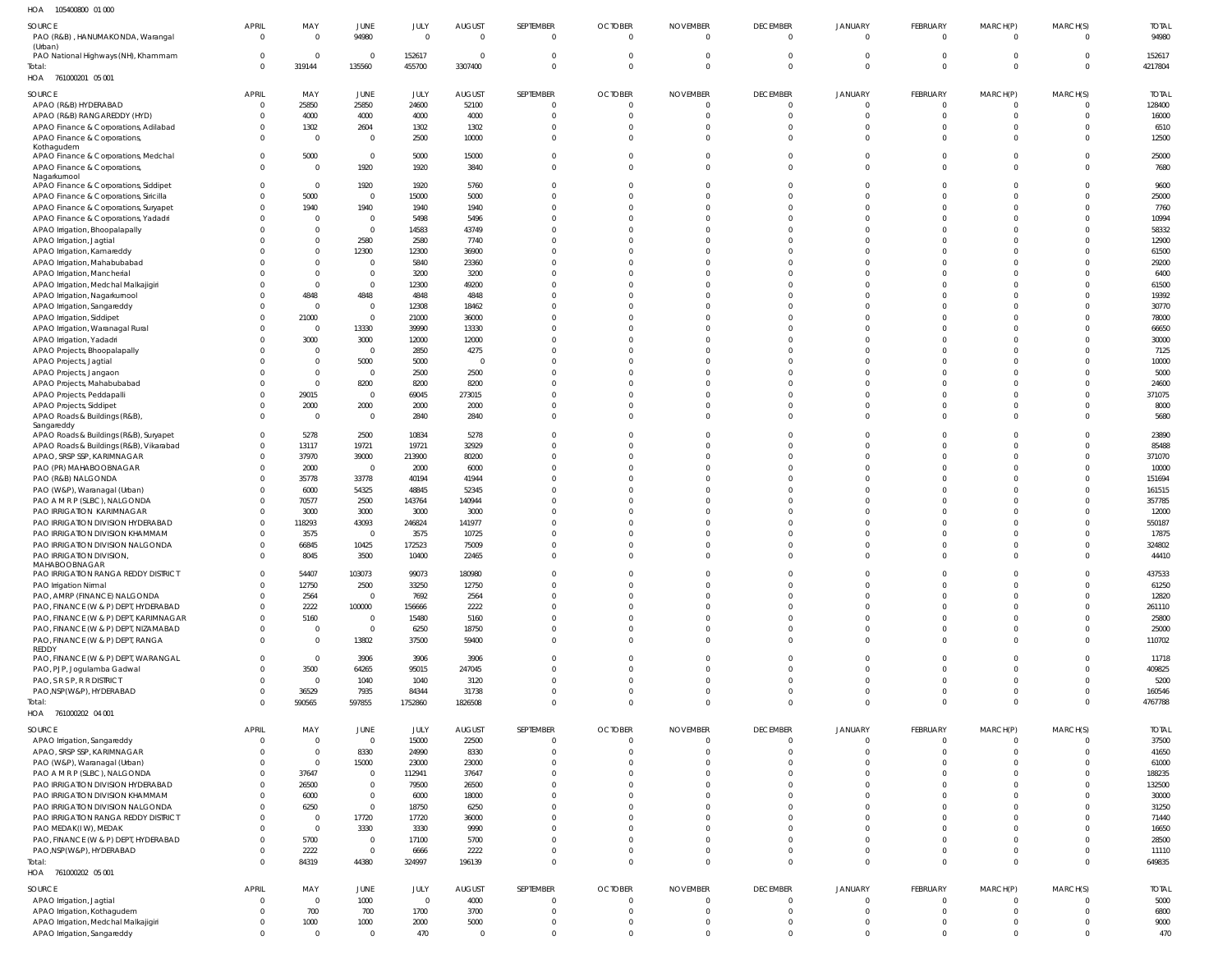761000202 05 001 HOA

| $\sim$                                             |              |              |                |          |               |                |                |                 |                 |                |          |             |                |              |
|----------------------------------------------------|--------------|--------------|----------------|----------|---------------|----------------|----------------|-----------------|-----------------|----------------|----------|-------------|----------------|--------------|
| SOURCE                                             | APRIL        | MAY          | JUNE           | JULY     | <b>AUGUST</b> | SEPTEMBER      | <b>OCTOBER</b> | <b>NOVEMBER</b> | <b>DECEMBER</b> | <b>JANUARY</b> | FEBRUARY | MARCH(P)    | MARCH(S)       | <b>TOTAL</b> |
| APAO Irrigation, Siddipet                          |              | <sup>0</sup> | 1000           | 1000     | 1000          | $\overline{0}$ | $\Omega$       | $\Omega$        | $\Omega$        | $\Omega$       | $\Omega$ | $\Omega$    | 0              | 3000         |
| APAO Irrigation, Vikarabad                         |              | 0            | 750            | 750      | 2250          | $\Omega$       | $\Omega$       | $\Omega$        | $\Omega$        | $\Omega$       | $\Omega$ | $\Omega$    | $\Omega$       | 3750         |
| APAO Projects, Jagtial                             |              | $\Omega$     | 1000           | 1000     | 3000          | $\Omega$       | $\Omega$       | -C              |                 |                |          | C           |                | 5000         |
| APAO Projects, Jangaon                             |              |              | $\overline{0}$ | 1000     | 1000          | $\Omega$       | $\Omega$       | -C              |                 |                | $\Omega$ | C           |                | 2000         |
| APAO, SRSP SSP, KARIMNAGAR                         |              | 1583         | 4583           | 10583    | 4583          | $\Omega$       | $\Omega$       |                 |                 |                |          | C           |                | 21332        |
| PAO (W&P) NSP, TEKULAPALLY                         |              | 1000         | $\mathbf 0$    | 3000     | 1000          | $\Omega$       | $\Omega$       |                 |                 |                |          |             |                | 5000         |
| PAO (W&P), Waranagal (Urban)                       |              | 1000         | 3500           | 2750     | 2750          | $\Omega$       | $\Omega$       | -C              |                 |                |          | C           |                | 10000        |
| PAO A M R P (SLBC), NALGONDA                       |              | 4530         | 750            | 6107     | 10930         |                | -C             |                 |                 |                |          |             |                | 22317        |
| PAO IRRIGATION KARIMNAGAR                          |              | 750          | $\overline{0}$ | 2250     | 750           | $\Omega$       | $\Omega$       | $\Omega$        |                 |                |          | C           |                | 3750         |
| PAO IRRIGATION DIVISION HYDERABAD                  |              | 9000         | 1000           | 24250    | 8250          | $\Omega$       | $\Omega$       | -C              |                 |                |          |             |                | 42500        |
| PAO IRRIGATION DIVISION NALGONDA                   |              | 3080         | $\overline{0}$ | 9240     | 3080          | $\Omega$       | $\Omega$       | -C              |                 |                |          | C           |                | 15400        |
| PAO IRRIGATION NIZAMABAD                           |              |              | 2000           | 2000     | 6000          |                | $\Omega$       |                 |                 |                |          |             |                | 10000        |
|                                                    |              |              |                |          |               | $\Omega$       | $\Omega$       |                 |                 |                |          |             |                |              |
| PAO IRRIGATION RANGA REDDY DISTRICT                |              | 4413         | 16708          | 22028    | 40003         |                |                |                 |                 |                |          |             |                | 83152        |
| PAO, FINANCE (W & P) DEPT, HYDERABAD               |              | 4000         | $\mathbf 0$    | 12000    | 4000          | $\Omega$       | $\Omega$       | -C              |                 |                |          | C           |                | 20000        |
| PAO, PJP, Jogulamba Gadwal                         |              |              | $\overline{0}$ | 1000     | 1000          | $\Omega$       | $\Omega$       | -C              |                 |                |          | C           |                | 2000         |
| PAO, S R S P, R R DISTRICT                         |              | 583          | 1166           | 583      | $\Omega$      | $\Omega$       | $\Omega$       | -C              |                 |                |          | C           |                | 2332         |
| PAO, NSP (W&P), HYDERABAD                          |              | 4325         | 667            | 11641    | 4325          | $\Omega$       | $\Omega$       | $\Omega$        |                 |                |          | $\Omega$    |                | 20958        |
| Total:                                             |              | 35964        | 35824          | 115352   | 106621        | $\Omega$       | $\Omega$       | $\Omega$        | $\Omega$        | $\Omega$       | $\Omega$ | $\Omega$    | $\Omega$       | 293761       |
| HOA 761000204 12 001                               |              |              |                |          |               |                |                |                 |                 |                |          |             |                |              |
| SOURCE                                             | <b>APRIL</b> | MAY          | JUNE           | JULY     | <b>AUGUST</b> | SEPTEMBER      | <b>OCTOBER</b> | <b>NOVEMBER</b> | <b>DECEMBER</b> | <b>JANUARY</b> | FEBRUARY | MARCH(P)    | MARCH(S)       | <b>TOTAL</b> |
|                                                    | $\Omega$     | $\Omega$     | $\overline{0}$ |          |               | $\overline{0}$ | $\overline{0}$ | $\overline{0}$  | $\Omega$        | $\Omega$       | $\Omega$ | C           | $\Omega$       | 2000         |
| PAO (W&P), Waranagal (Urban)                       |              |              |                | 1000     | 1000          |                |                |                 |                 |                |          |             |                |              |
| PAO A M R P (SLBC), NALGONDA                       |              | 1370         | $\mathbf 0$    | 3370     | 2110          | $\Omega$       | $\Omega$       | $\Omega$        | $\Omega$        | $\Omega$       | $\Omega$ | $\Omega$    | $\Omega$       | 6850         |
| PAO IRRIGATION DIVISION HYDERABAD                  |              | 4000         | $\mathbf 0$    | 15000    | 4000          | $\Omega$       | $\Omega$       | $\Omega$        |                 | $\Omega$       | $\Omega$ | C           | $\Omega$       | 23000        |
| PAO IRRIGATION DIVISION KHAMMAM                    |              | 1000         | $\mathbf 0$    | 1000     | 3000          | $\Omega$       | $\Omega$       | $\Omega$        | $\Omega$        | $\Omega$       | $\Omega$ | $\Omega$    | $\Omega$       | 5000         |
| PAO, NSP(W&P), HYDERABAD                           |              | 2778         | $\mathbf 0$    | 6945     | 1389          | $\Omega$       | $\Omega$       | $\Omega$        | $\Omega$        | $\Omega$       | $\Omega$ | $\Omega$    | $\Omega$       | 11112        |
| Total:                                             |              | 9148         | $\mathbf 0$    | 27315    | 11499         | $\Omega$       | $\Omega$       | $\Omega$        | $\Omega$        | $\Omega$       | $\Omega$ | $\Omega$    | $\Omega$       | 47962        |
| HOA 761000800 04 001                               |              |              |                |          |               |                |                |                 |                 |                |          |             |                |              |
| SOURCE                                             | <b>APRIL</b> | MAY          | JUNE           | JULY     | <b>AUGUST</b> | SEPTEMBER      | <b>OCTOBER</b> | <b>NOVEMBER</b> | <b>DECEMBER</b> | <b>JANUARY</b> | FEBRUARY | MARCH(P)    | MARCH(S)       | <b>TOTAL</b> |
| APAO (PR) Pochampad, Nizamabad                     | $\Omega$     | $\Omega$     | 750            | 750      | 750           | $\Omega$       | $\overline{0}$ | $\Omega$        | $\Omega$        | $\Omega$       | $\Omega$ | $\Omega$    | $\Omega$       | 2250         |
|                                                    |              |              |                |          |               |                |                |                 | $\Omega$        | $\Omega$       | $\Omega$ |             |                |              |
| APAO (R&B) HYDERABAD                               |              | 1500         | 4000           | 4500     | 4000          | $\Omega$       | $\Omega$       | $\Omega$        |                 |                |          | $\Omega$    | 0              | 14000        |
| APAO (R&B) MEDAK (HYD)                             |              | 1000         | 1000           | 1000     | 1000          | 0              | $\Omega$       | -C              |                 |                | $\Omega$ | C           |                | 4000         |
| APAO (R&B) POCHAMPAD (NIZAMABAD)                   |              | 8000         | 7500           | 7500     | 6000          | $\Omega$       | $\Omega$       | $\Omega$        |                 |                |          | C           | <sup>0</sup>   | 29000        |
| APAO (R&B) RANGAREDDY (HYD)                        |              | $\Omega$     | 750            | $\Omega$ | 750           | $\Omega$       | $\Omega$       |                 |                 |                |          |             |                | 1500         |
| APAO (R&B) TEKULAPALLY                             |              | 12000        | 12000          | 17250    | 32500         | $\Omega$       | $\Omega$       | $\Omega$        |                 |                |          | $\Omega$    | <sup>0</sup>   | 73750        |
| APAO Finance & Corporations, Adilabad              |              | 1500         | 3000           | 1500     | 1500          | 0              | $\Omega$       | $\Omega$        | $\Omega$        | $\Omega$       | $\Omega$ | $\Omega$    |                | 7500         |
| APAO Finance & Corporations,                       |              | $\Omega$     | $\overline{0}$ | 1500     | 2250          | $\Omega$       | $\Omega$       | $\Omega$        | $\Omega$        | $\Omega$       | $\Omega$ | $\Omega$    | $\Omega$       | 3750         |
| Bhoopalapally                                      |              |              |                |          |               |                |                |                 |                 |                |          |             |                |              |
| APAO Finance & Corporations, Jagtial               |              |              | $\overline{0}$ | 750      | 750           | $\Omega$       | $\Omega$       | -C              |                 |                |          | C           |                | 1500         |
| APAO Finance & Corporations, Jangaon               |              | $\Omega$     | $\mathbf 0$    | 1500     | 1500          | $\Omega$       | $\Omega$       | $\Omega$        |                 |                |          | $\Omega$    | <sup>0</sup>   | 3000         |
| APAO Finance & Corporations, Peddapalli            |              | 3000         | 6000           | 3000     | 3000          | $\Omega$       | $\Omega$       | $\Omega$        | $\Omega$        | $\Omega$       | $\Omega$ | $\Omega$    | $\Omega$       | 15000        |
| APAO Finance & Corporations,                       |              | $\Omega$     | $\overline{0}$ | 750      | 750           | $\Omega$       | $\Omega$       | $\Omega$        | $\Omega$        | $\Omega$       | $\Omega$ | $\Omega$    | $\Omega$       | 1500         |
| Sangareddy                                         |              |              |                |          |               |                |                |                 |                 |                |          |             |                |              |
| APAO Finance & Corporations, Siricilla             |              | 1250         | 1000           | 2750     | 500           | $\Omega$       | $\Omega$       | $\Omega$        | $\Omega$        | $\Omega$       | $\Omega$ | $\Omega$    | 0              | 5500         |
| APAO Finance & Corporations, Suryapet              |              | 5000         | 500            | 5000     | 2000          | $\Omega$       | $\Omega$       | $\Omega$        |                 | $\Omega$       | $\Omega$ | $\Omega$    | 0              | 12500        |
| APAO Finance & Corporations,                       |              | 500          | 500            | 500      | 500           | $\Omega$       | $\Omega$       | $\Omega$        | $\Omega$        | $\Omega$       | $\Omega$ | $\Omega$    | <sup>0</sup>   | 2000         |
| Wanaparthy<br>APAO Finance & Corporations, Yadadri |              | 500          | 500            | 1250     | 1250          | $\Omega$       | $\Omega$       | $\Omega$        | $\Omega$        | $\Omega$       | $\Omega$ | $\Omega$    | 0              | 3500         |
|                                                    |              | 15500        | 7500           | 13750    | 20750         | $\Omega$       | $\Omega$       | $\Omega$        | $\Omega$        | $\Omega$       | $\Omega$ | $\Omega$    | $\Omega$       | 57500        |
| APAO Irrigation, Adilabad                          |              |              |                |          |               |                |                |                 |                 |                |          |             |                |              |
| APAO Irrigation, Bhoopalapally                     |              | 6500         | 5500           | 12750    | 20250         | $\Omega$       | $\Omega$       | $\Omega$        | $\Omega$        | $\Omega$       | $\Omega$ | $\Omega$    | 0              | 45000        |
| APAO Irrigation, Jagtial                           |              | $\Omega$     | 11000          | $\Omega$ | 12000         | $\Omega$       | $\Omega$       | $\Omega$        | $\Omega$        | $\Omega$       | $\Omega$ | $\Omega$    | $\Omega$       | 23000        |
| APAO Irrigation, Jangaon                           |              | 2000         | 2000           | 2750     | 2750          | $\Omega$       | $\Omega$       | $\Omega$        | $\Omega$        | $\Omega$       | $\Omega$ | $\Omega$    | $\Omega$       | 9500         |
| APAO Irrigation, Kamareddy                         |              | 4500         | 9750           | 5500     | 15250         | $\Omega$       | $\Omega$       | $\Omega$        | $\Omega$        | $\Omega$       | $\Omega$ | $\Omega$    | $\Omega$       | 35000        |
| APAO Irrigation, Komarambheem Asifabad             |              | 3000         | 3000           | 7250     | 20500         | $\Omega$       | $\Omega$       | $\Omega$        | $\Omega$        | $\Omega$       | $\Omega$ | $\Omega$    | $\Omega$       | 33750        |
| APAO Irrigation, Kothagudem                        |              | 12500        | 43500          | 38500    | 59750         | $\Omega$       | $\Omega$       | $\Omega$        | $\Omega$        | $\Omega$       | $\Omega$ | $\Omega$    | $\Omega$       | 154250       |
| APAO Irrigation, Mahabubabad                       |              | 4500         | 7250           | 9750     | 22000         | $\Omega$       | $\Omega$       | $\Omega$        | $\Omega$        | $\Omega$       | $\Omega$ | $\Omega$    | $\Omega$       | 43500        |
| APAO Irrigation, Mancherial                        |              | 4500         | 4500           | 14000    | 11500         | $\Omega$       | $\Omega$       | $\Omega$        | $\Omega$        | $\Omega$       | $\Omega$ | $\Omega$    | $\Omega$       | 34500        |
| APAO Irrigation, Nagarkurnool                      |              | 4000         | 15500          | 10000    | 23000         | $\Omega$       | $\Omega$       | $\Omega$        | $\Omega$        | $\Omega$       | $\Omega$ | $\Omega$    | $\Omega$       | 52500        |
| APAO Irrigation, Peddapalli                        |              | 1750         | 6250           | 12250    | 4750          | $\Omega$       | $\Omega$       | $\Omega$        | $\Omega$        | $\Omega$       | $\Omega$ | $\Omega$    | $\Omega$       | 25000        |
| APAO Irrigation, Sangareddy                        |              | 4000         | 4000           | 15250    | 17500         | $\Omega$       | $\Omega$       | $\Omega$        | $\Omega$        | $\Omega$       | $\Omega$ | $\Omega$    | $\Omega$       | 40750        |
| APAO Irrigation, Siddipet                          |              | 2000         | 7750           | 6000     | 25250         | $\Omega$       | $\Omega$       | $\Omega$        | $\Omega$        | $\Omega$       | $\Omega$ | $\Omega$    | $\Omega$       | 41000        |
| APAO Irrigation, Siricilla                         |              | 9000         | 6000           | 9000     | 24500         | $\Omega$       | $\Omega$       | $\Omega$        | $\Omega$        | $\Omega$       | $\Omega$ | $\Omega$    | $\Omega$       | 48500        |
| APAO Irrigation, Suryapet                          |              | 13250        | 9500           | 22000    | 13750         | $\Omega$       | $\Omega$       | $\Omega$        | $\Omega$        | $\Omega$       | $\Omega$ | $\Omega$    | $\Omega$       | 58500        |
| APAO Irrigation, Vikarabad                         |              | 1000         | 1750           | 1250     | 2750          | $\Omega$       | $\Omega$       | $\Omega$        | $\Omega$        | $\Omega$       | $\Omega$ | $\Omega$    | $\Omega$       | 6750         |
| APAO Irrigation, Wanaparthy                        |              | 500          | 500            | 1000     | 1000          | $\Omega$       | $\Omega$       | $\Omega$        | $\Omega$        | $\Omega$       | $\Omega$ | $\Omega$    | $\Omega$       | 3000         |
| APAO Irrigation, Yadadri                           |              | 3500         | 3000           | 10250    | 26250         | $\Omega$       | $\Omega$       | $\Omega$        | $\Omega$        | $\Omega$       | $\Omega$ | $\Omega$    | $\Omega$       | 43000        |
| APAO Projects, Adilabad                            |              | 14000        | 7250           | 27500    | 16250         | $\Omega$       | $\Omega$       | $\Omega$        | $\Omega$        | $\Omega$       | $\Omega$ | $\Omega$    | $\Omega$       | 65000        |
|                                                    |              | $\Omega$     | $\overline{0}$ | 1500     | 750           | $\Omega$       | $\Omega$       | $\Omega$        | $\Omega$        | $\Omega$       | $\Omega$ | $\Omega$    | $\Omega$       | 2250         |
| APAO Projects, Bhoopalapally                       |              | 4000         | 15250          | 14500    | 16500         | $\Omega$       | $\Omega$       | $\Omega$        | $\Omega$        | $\Omega$       | $\Omega$ | $\Omega$    | $\Omega$       | 50250        |
| APAO Projects, Jagtial                             |              |              |                |          |               | $\Omega$       | $\Omega$       | $\Omega$        | $\Omega$        | $\Omega$       | $\Omega$ | $\Omega$    | $\Omega$       | 17000        |
| APAO Projects, Jangaon                             |              | 2000         | 1500           | 6000     | 7500          |                |                |                 |                 |                |          |             |                |              |
| APAO Projects, Mahabubabad                         |              | 500          | 10250          | 28500    | 9250          | $\Omega$       | $\Omega$       | $\Omega$        | $\Omega$        | $\Omega$       | $\Omega$ | $\Omega$    | $\Omega$       | 48500        |
| APAO Projects, Mancherial                          |              | 4500         | 9750           | 19000    | 21250         | $\Omega$       | $\Omega$       | $\Omega$        | $\Omega$        | $\Omega$       | $\Omega$ | $\Omega$    | $\Omega$       | 54500        |
| APAO Projects, Peddapalli                          |              | 24000        | 6000           | 47500    | 38250         | $\Omega$       | $\Omega$       | $\Omega$        | $\Omega$        | $\Omega$       | $\Omega$ | $\Omega$    | $\Omega$       | 115750       |
| APAO Projects, Siddipet                            |              | 1500         | 3000           | 3000     | 3000          | $\Omega$       | $\Omega$       | $\Omega$        | $\Omega$        | $\Omega$       | $\Omega$ | $\Omega$    | $\Omega$       | 10500        |
| APAO Projects, Siricilla                           |              | 4750         | 2000           | 11500    | 5500          | $\Omega$       | $\Omega$       | $\Omega$        | $\Omega$        | $\Omega$       | $\Omega$ | $\Omega$    | $\Omega$       | 23750        |
| APAO Roads & Buildings (R&B), Adilabad             |              | 3000         | 3000           | 3000     | 3000          | $\Omega$       | $\Omega$       | $\Omega$        | $\Omega$        | $\Omega$       | $\Omega$ | $\Omega$    | $\Omega$       | 12000        |
| APAO Roads & Buildings (R&B),                      | $\Omega$     | 2500         | 2500           | 2500     | 2500          | $\Omega$       | $\Omega$       | $\Omega$        | $\Omega$        | $\Omega$       | $\Omega$ | $\Omega$    | $\Omega$       | 10000        |
| Komarambheem Asifabad                              |              |              |                |          |               |                |                |                 |                 |                |          |             |                |              |
| APAO Roads & Buildings (R&B), Mancherial           | $\Omega$     | 3500         | 3500           | 3500     | 3500          | $\mathbf{0}$   | $\Omega$       | $\Omega$        | $\Omega$        | $\Omega$       | $\Omega$ | $\Omega$    | $\Omega$       | 14000        |
| APAO Roads & Buildings (R&B), Medchal              | $\Omega$     | 500          | 500            | 500      | 500           | $\mathbf 0$    | $\Omega$       | $\Omega$        | $\Omega$        | $\Omega$       | $\Omega$ | $\mathbf 0$ | $\Omega$       | 2000         |
| Malkajigiri<br>APAO Roads & Buildings (R&B),       | $\Omega$     | 1500         |                |          |               | $\mathbf 0$    | $\mathbf{0}$   | $\mathbf{0}$    | $\Omega$        | $\Omega$       | $\Omega$ | $\mathbf 0$ | $\Omega$       | 7750         |
| Sangareddy                                         |              |              | 1500           | 2750     | 2000          |                |                |                 |                 |                |          |             |                |              |
| APAO Roads & Buildings (R&B), Suryapet             | $\Omega$     | 5000         | 3000           | 8000     | 5000          | $\overline{0}$ | $\mathbf{0}$   | $\mathbf{0}$    | $\Omega$        | $\Omega$       | $\Omega$ | $\mathbf 0$ | $\overline{0}$ | 21000        |